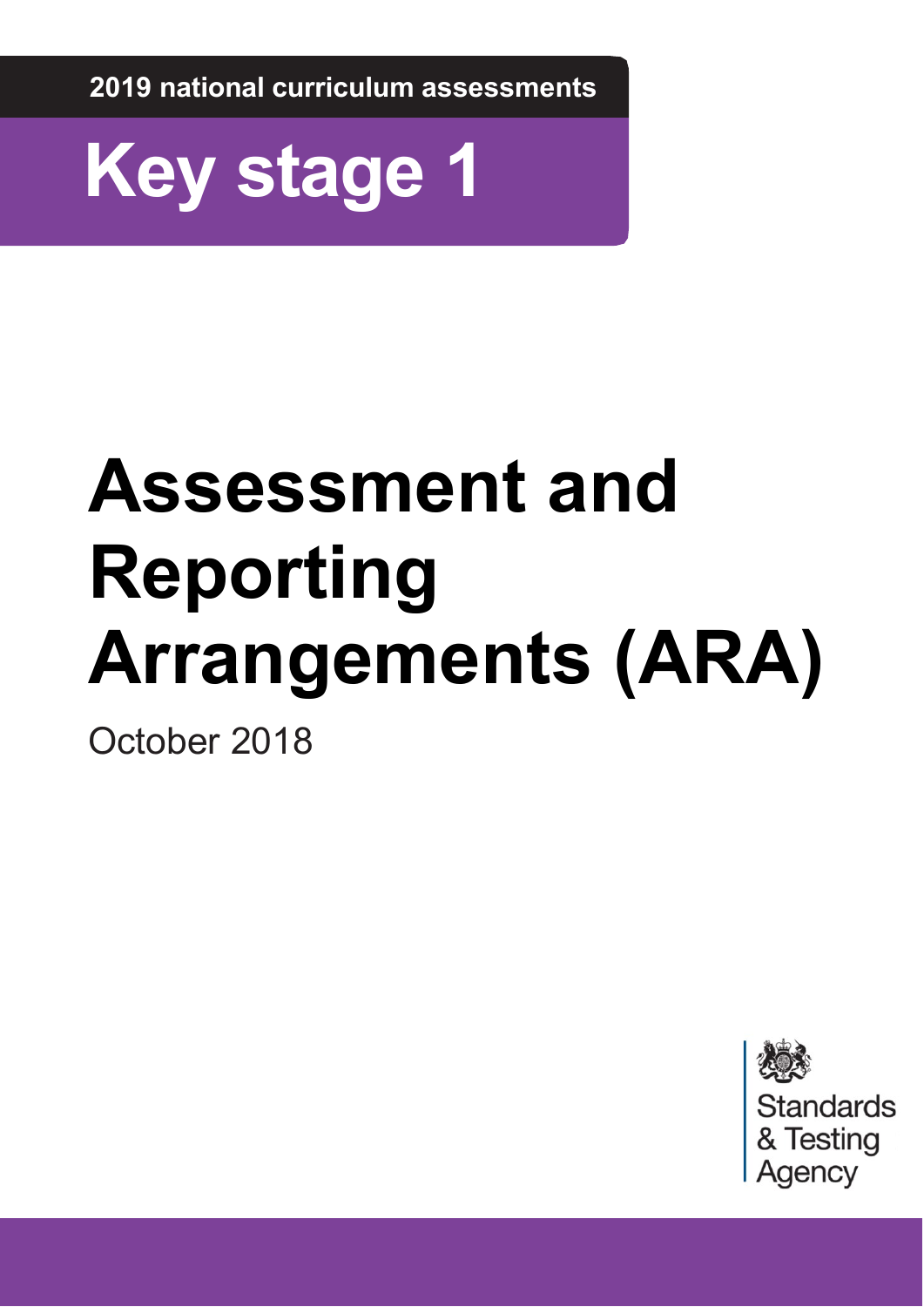# **Contents**

| <b>Section 1: Introduction</b>                                                | 5  |
|-------------------------------------------------------------------------------|----|
| 1.1 About this guidance                                                       | 5  |
| 1.2 Who is this guidance for?                                                 | 5  |
| 1.3 Legal status                                                              | 5  |
| 1.4 Expiry                                                                    | 5  |
| Section 2: Changes for 2018 to 2019                                           | 6  |
| 2.1 Teacher assessment frameworks                                             | 6  |
| 2.2 Moderation services for academies                                         | 6  |
| 2.3 Moderation services for participating independent schools                 | 7  |
| 2.4 Test orders from special schools, PRUs, hospital schools and secure units | 7  |
| <b>Section 3: Important dates</b>                                             | 8  |
| 3.1 Important dates for 2018                                                  | 8  |
| 3.2 Important dates for 2019                                                  | 9  |
| <b>Section 4: Responsibilities</b>                                            | 11 |
| 4.1 Headteachers' responsibilities                                            | 11 |
| 4.2 Local authorities' responsibilities                                       | 15 |
| 4.3 Teachers' responsibilities                                                | 17 |
| 4.4 Governing bodies' responsibilities                                        | 17 |
| 4.5 Academy trusts' responsibilities                                          | 17 |
| <b>Section 5: 2019 national curriculum tests</b>                              | 18 |
| 5.1 Overview of tests                                                         | 18 |
| 5.2 Scaled scores                                                             | 20 |
| 5.3 Practice test materials                                                   | 20 |
| 5.4 Test frameworks                                                           | 20 |
| 5.5 Test orders                                                               | 21 |
| 5.6 Modified test materials                                                   | 21 |
| 5.7 Delivery of test materials                                                | 22 |
| <b>Section 6: Test participation</b>                                          | 24 |
| 6.1 Participating pupils                                                      | 24 |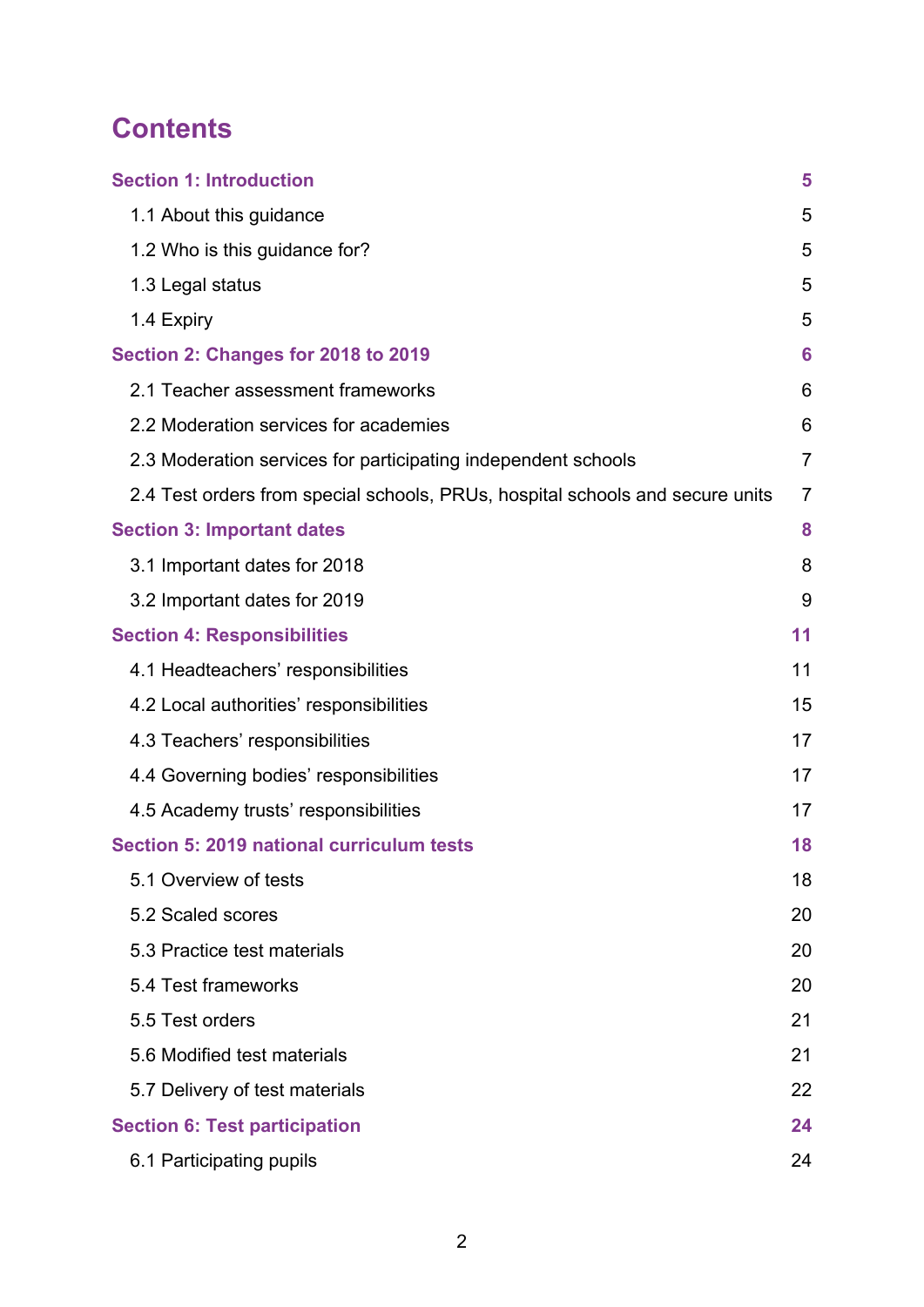| 6.2 Access arrangements                                               | 25 |
|-----------------------------------------------------------------------|----|
| 6.3 Pupils with English as an additional language                     | 26 |
| <b>Section 7: Test administration</b>                                 | 27 |
| 7.1 When to administer the tests                                      | 27 |
| 7.2 Security of test materials                                        | 27 |
| 7.3 Making modifications to tests                                     | 28 |
| 7.4 Administering the tests                                           | 28 |
| 7.5 Marking the tests                                                 | 28 |
| 7.6 Using test results                                                | 29 |
| <b>Section 8: Phonics screening check</b>                             | 30 |
| 8.1 Overview of the check                                             | 30 |
| 8.2 Important dates                                                   | 30 |
| 8.3 Check participation                                               | 31 |
| 8.4 Check materials                                                   | 32 |
| 8.5 Security of check materials                                       | 32 |
| 8.6 Administering the check                                           | 33 |
| 8.7 Monitoring the check                                              | 34 |
| 8.8 Reporting check results                                           | 35 |
| 8.9 How results will be used                                          | 36 |
| <b>Section 9: Teacher assessment</b>                                  | 37 |
| 9.1 Overview of teacher assessment                                    | 37 |
| 9.2 Important dates                                                   | 37 |
| 9.3 What teachers must assess                                         | 38 |
| 9.4 Teacher assessment frameworks                                     | 38 |
| 9.5 Pre-key stage standards                                           | 39 |
| 9.6 External moderation of teacher assessment                         | 40 |
| 9.7 Submitting teacher assessment                                     | 43 |
| 9.8 English writing TA standardisation training and exercises for LAs | 43 |
| 9.9 Pupils who move schools                                           | 44 |
| 9.10 How DfE uses TA                                                  | 44 |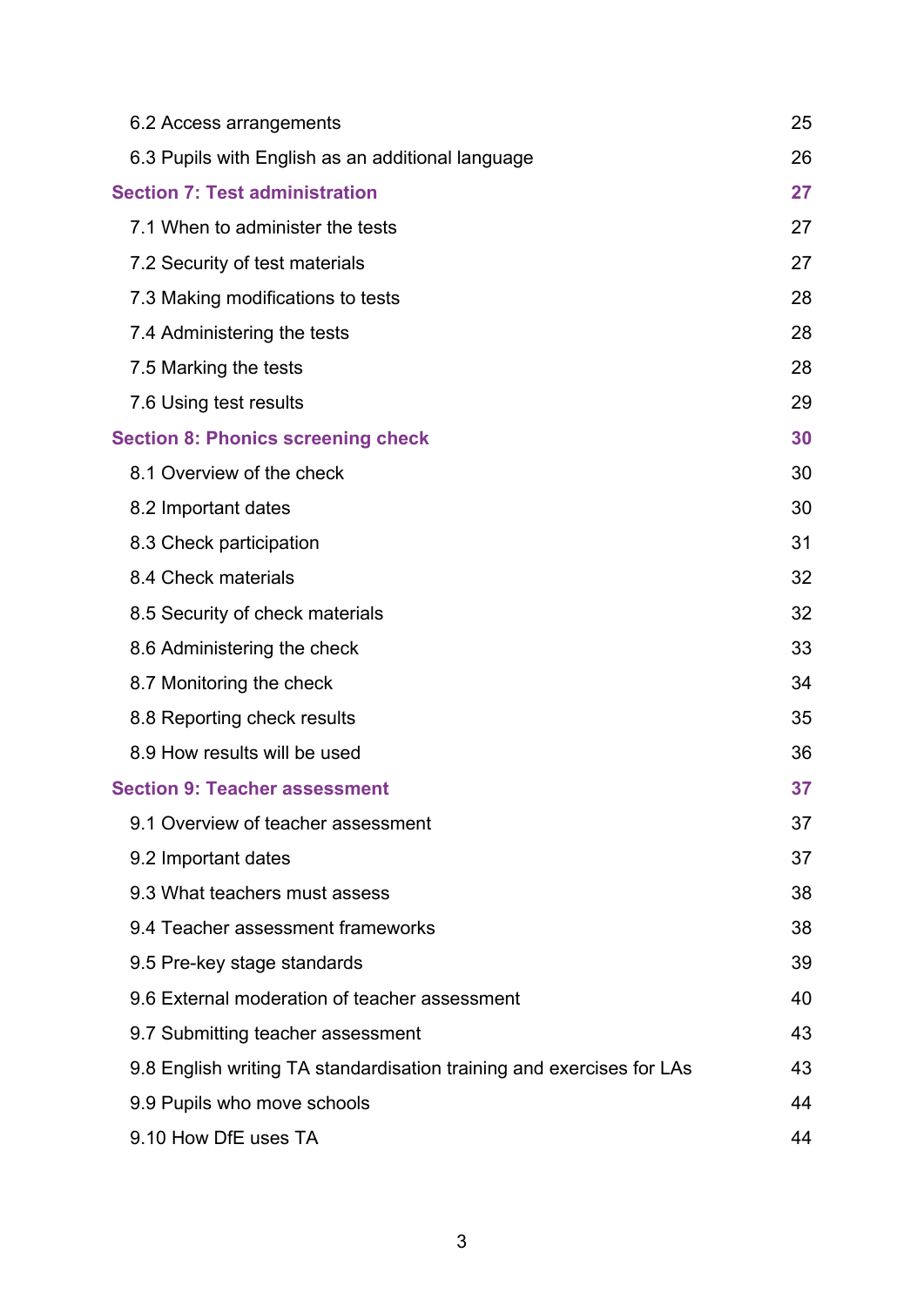| <b>Section 10: Maladministration</b>                       | 45 |
|------------------------------------------------------------|----|
| 10.1 Maladministration of the tests                        | 45 |
| 10.2 Maladministration of the phonics screening check      | 46 |
| 10.3 Maladministration of teacher assessment               | 46 |
| <b>Section 11: Reporting to parents</b>                    | 47 |
| 11.1 Annual reports                                        | 47 |
| 11.2 What reports must cover                               | 47 |
| <b>Section 12: Keeping and maintaining records</b>         | 50 |
| 12.1 Pupils' educational records                           | 50 |
| 12.2 Disclosure of educational records                     | 51 |
| 12.3 Transferring records to a pupil's new school          | 51 |
| <b>Section 13: Legal requirements and responsibilities</b> | 53 |
| 13.1 Application of ARA to different types of school       | 53 |
| 13.2 Regulatory concerns                                   | 56 |
| <b>Section 14: Further information</b>                     | 57 |
| 14.1 Useful websites and links                             | 57 |
| 14.2 Additional resources                                  | 58 |
| 14.3 Help and support                                      | 58 |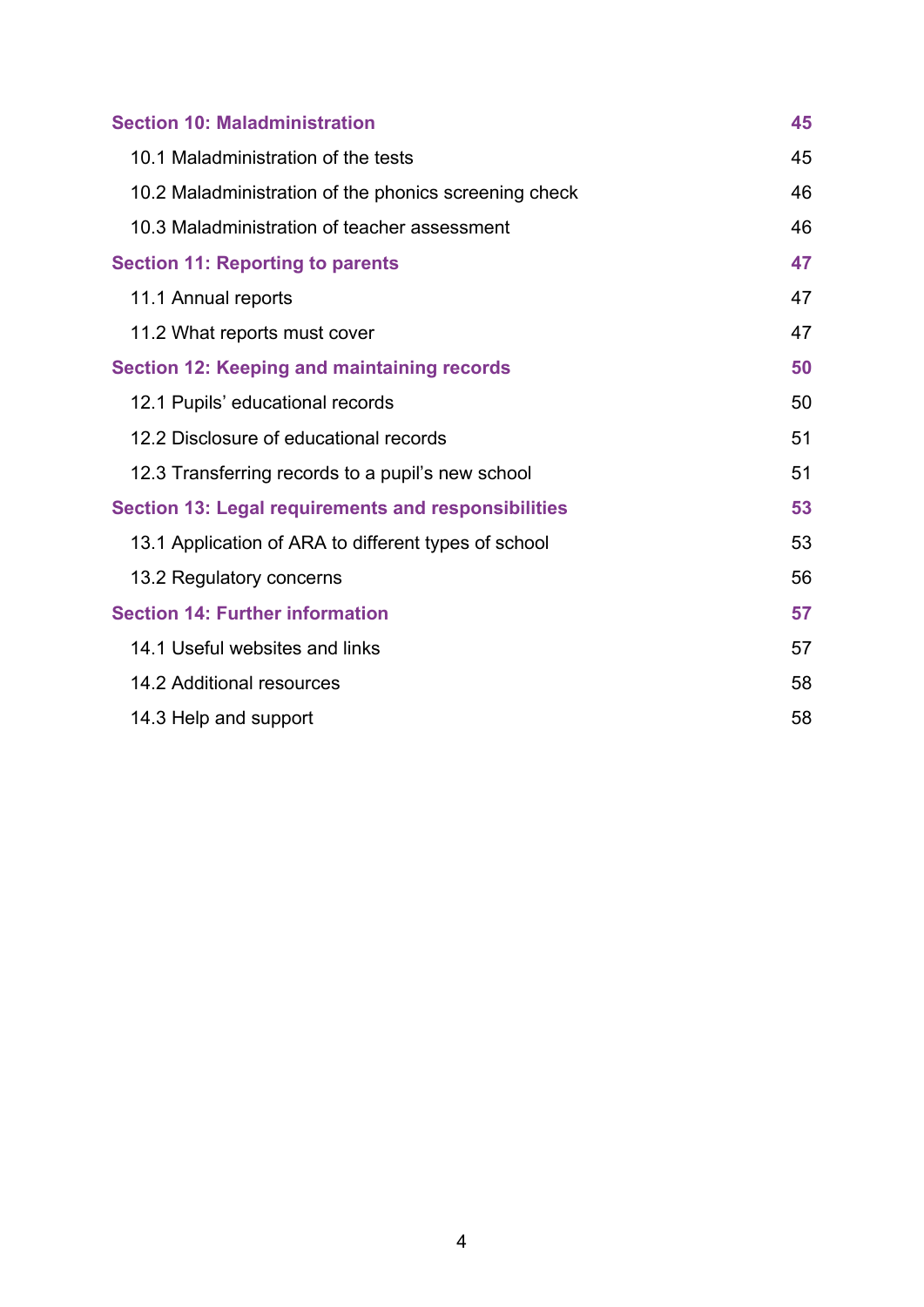# <span id="page-4-0"></span>**Section 1: Introduction**

# <span id="page-4-1"></span>**1.1 About this guidance**

This guidance sets out the statutory requirements for key stage 1 (KS1) national curriculum assessment and reporting for the 2018 to 2019 academic year. It is produced by the [Standards and Testing Agency](https://www.gov.uk/government/organisations/standards-and-testing-agency)<sup>[1](#page-4-5)</sup> (STA), an executive agency of the Department for Education (DfE).

The assessment and reporting arrangements apply to maintained schools, maintained special schools, academies (including free schools), pupil referral units (PRUs), hospital schools, Service Children's Education (SCE) schools and participating independent schools with pupils in KS1. Full details of how the ARA applies to different types of school are included in section 13.1.

# <span id="page-4-2"></span>**1.2 Who is this guidance for?**

- Teachers and all staff responsible for end of KS1 assessment and the phonics screening check
- Headteachers and senior leadership teams
- Governors and trustees
- Local authority (LA) assessment co-ordinators

# <span id="page-4-3"></span>**1.3 Legal status**

The ARA contains provisions made in terms of Article 9 of [The Education \(National](http://www.legislation.gov.uk/uksi/2004/2783/contents/made)  [Curriculum\) \(Key Stage 1 Assessment Arrangements\) \(England\) Order 2004](http://www.legislation.gov.uk/uksi/2004/2783/contents/made)[2](#page-4-6). This Order is made under the Secretary of State's powers as provided for by [section 87 of](http://www.legislation.gov.uk/ukpga/2002/32/section/87)  [the Education Act 2002](http://www.legislation.gov.uk/ukpga/2002/32/section/87)[3](#page-4-7).

This document gives full effect to the provisions made in the Order concerning KS1 assessment and has effect as if made by the Order. The ARA also contains guidance and information that does not form part of the law. Section 13 contains further guidance on legal requirements and responsibilities.

# <span id="page-4-4"></span>**1.4 Expiry**

This guidance is relevant until the end of the 2018 to 2019 academic year.

<span id="page-4-5"></span><sup>1</sup> www.gov.uk/sta

<span id="page-4-6"></span><sup>2</sup> www.legislation.gov.uk/uksi/2004/2783/contents/made

<span id="page-4-7"></span><sup>3</sup> www.legislation.gov.uk/ukpga/2002/32/section/87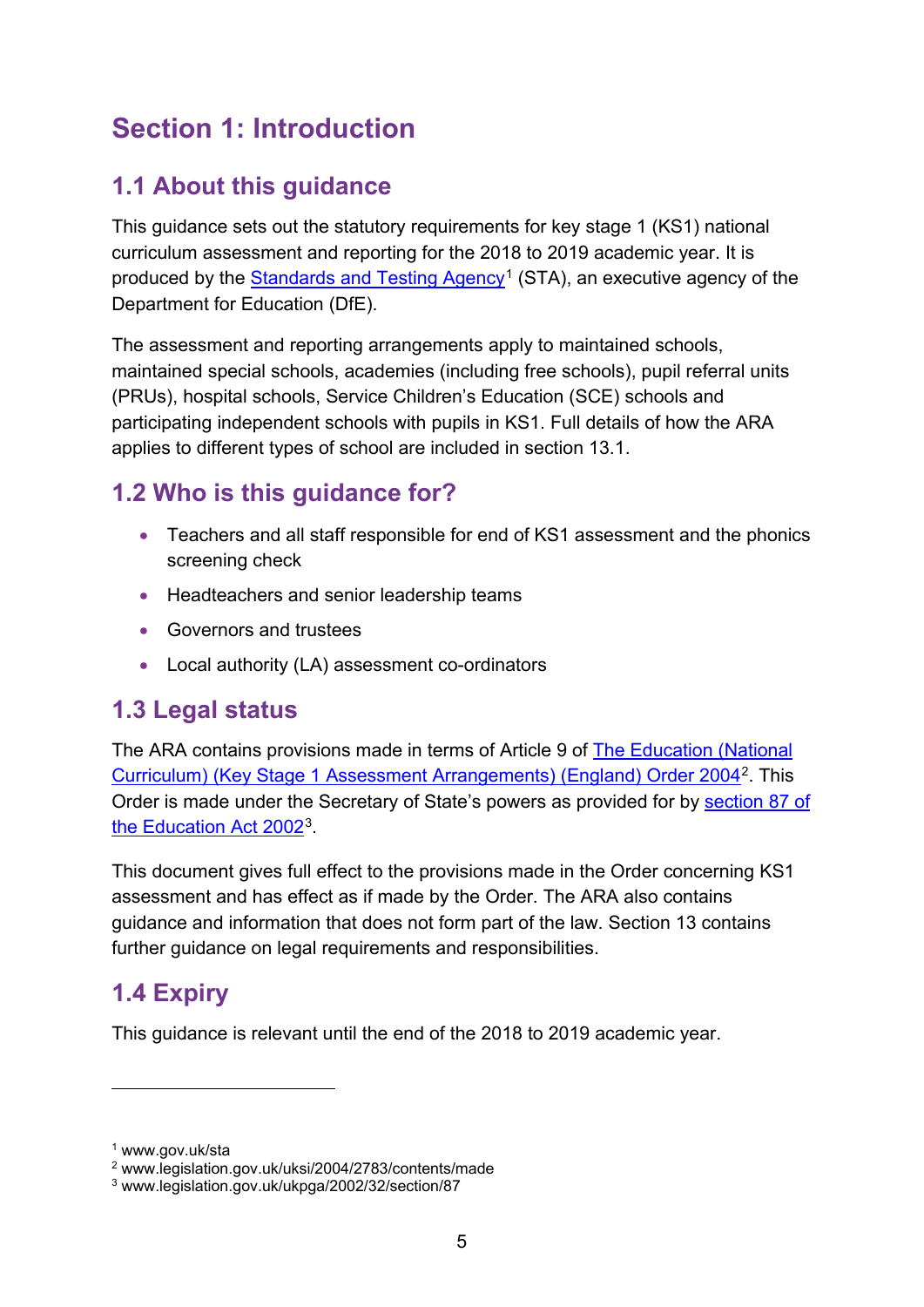# <span id="page-5-0"></span>**Section 2: Changes for 2018 to 2019**

## <span id="page-5-1"></span>**2.1 Teacher assessment frameworks**

The English reading, mathematics and science [frameworks](https://www.gov.uk/government/publications/teacher-assessment-frameworks-at-the-end-of-key-stage-1)<sup>[4](#page-5-3)</sup> have been modified for use from the 2018 to 2019 academic year onwards.

The 'pupil can' statements have been refined for clarity, based on feedback from teachers and other educational experts, to ensure that they appropriately represent the key aspects of the national curriculum and reflect classroom practice.

The English writing frameworks are the same as those introduced for the 2017 to 2018 academic year.

## **Pre-key stage standards**

The [pre-key stage standards](https://www.gov.uk/government/publications/pre-key-stage-1-standards)<sup>[5](#page-5-4)</sup> are to be used for assessing pupils engaged in subject-specific study, who are working below the standard of national curriculum assessments.

The 'pupil can' statements have been revised to ensure they appropriately represent the key aspects of each subject, allow for progression towards the national curriculum and better reflect classroom practice.

P scales 1 to 4 should continue to be used for statutory assessment of pupils not engaged in subject-specific study at the end of KS1.

# <span id="page-5-2"></span>**2.2 Moderation services for academies**

The process for academies to notify STA about which LA they intend to use for moderating their teacher assessment (TA) and monitoring the phonics screening check has changed.

All academies will be presumed to be working with their geographical LA. Academies must have a written agreement in place with their chosen LA by Friday 14 December. If academies wish to use a non-geographical LA, they must notify STA which LA this will be, through [NCA tools](https://ncatools.education.gov.uk/)<sup>[6](#page-5-5)</sup>, by Friday 14 December.

<span id="page-5-3"></span><sup>4</sup> www.gov.uk/government/publications/teacher-assessment-frameworks-at-the-end-of-key-stage-1

<span id="page-5-4"></span><sup>5</sup> www.gov.uk/government/publications/pre-key-stage-1-standards

<span id="page-5-5"></span><sup>6</sup> https://ncatools.education.gov.uk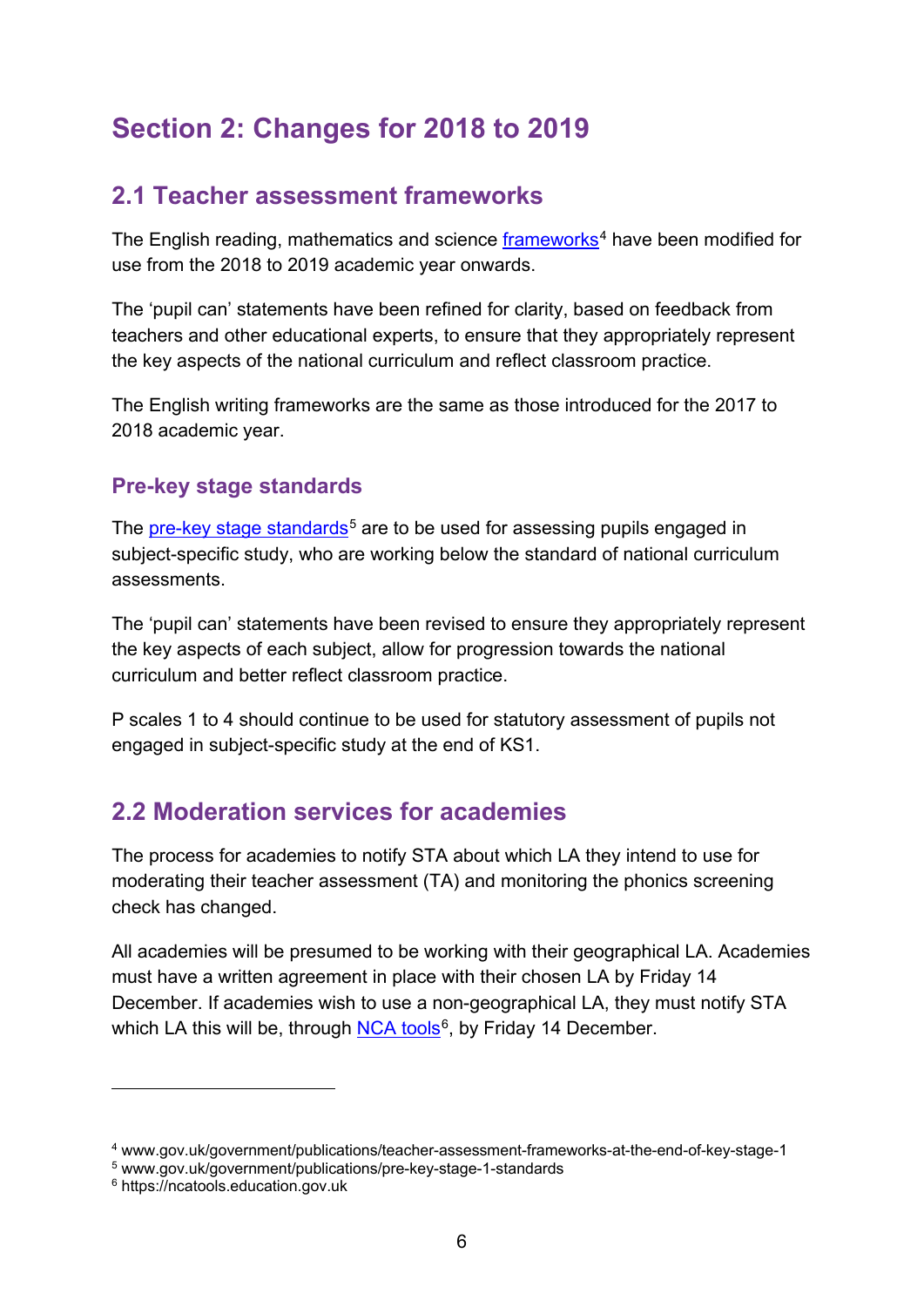# <span id="page-6-0"></span>**2.3 Moderation services for participating independent schools**

The process for participating independent schools to notify STA about which LA they intend to use for moderating their TA has changed.

Participating independent schools that wish to publish and compare their national curriculum assessment results with local or national data, must have a written agreement in place with the LA that will complete external moderation of their TA.

The school must provide confirmation of their chosen LA through NCA tools before the deadline of Friday 14 December. If this is not confirmed, STA will remove the school's test order and the school will not receive KS1 test materials.

## <span id="page-6-1"></span>**2.4 Test orders from special schools, PRUs, hospital schools and secure units**

In order to receive test materials, special schools, PRUs, hospital schools and secure units must now place test orders on NCA tools if any pupils are expected to take the tests. Test orders must be made by Friday 23 November.

This is a change from previous years when schools were required to confirm that they did not need test materials if all pupils were working below the standard of the tests, or if all pupils were unable to access the tests.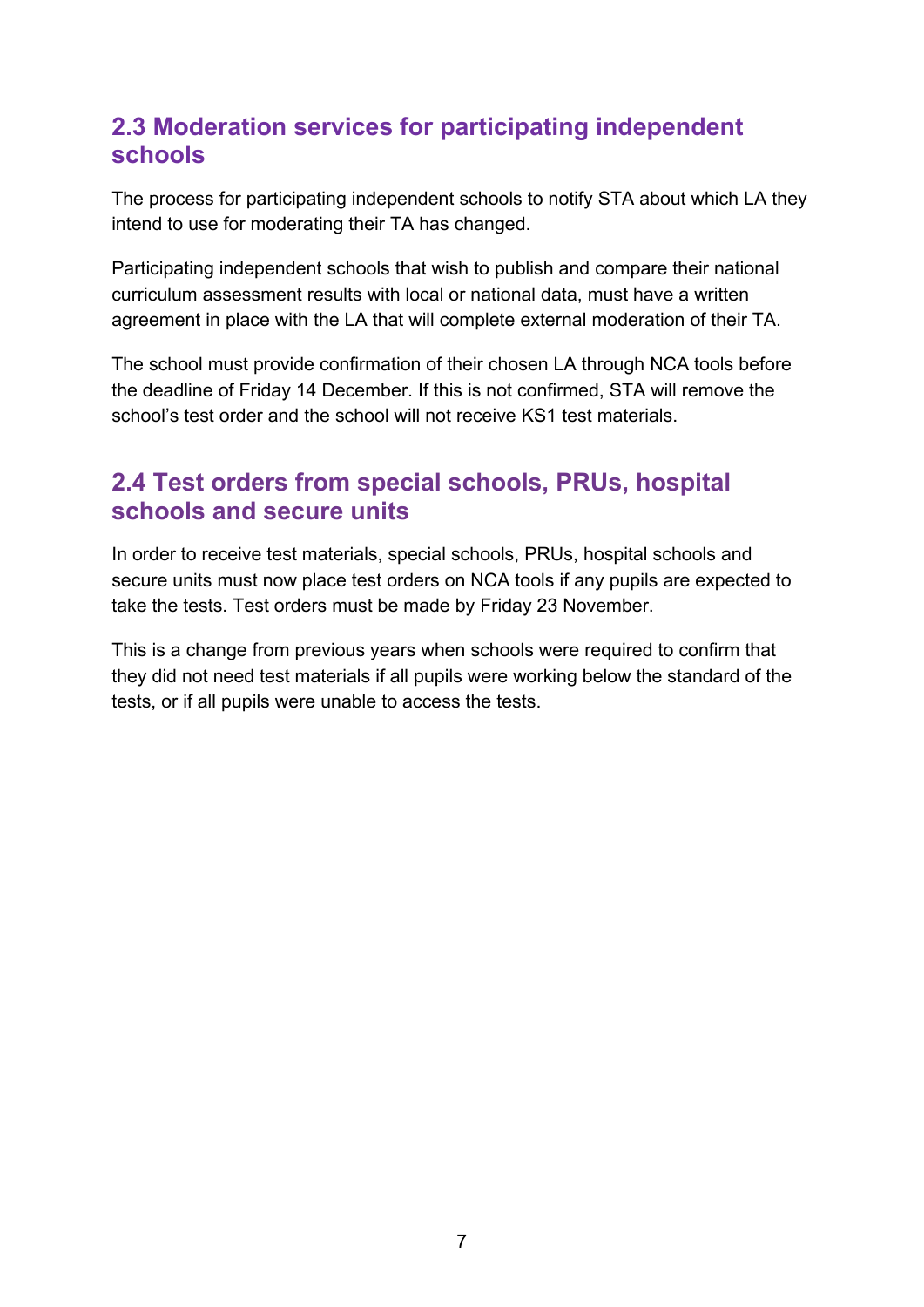# <span id="page-7-0"></span>**Section 3: Important dates**

These dates may be subject to change.

# <span id="page-7-1"></span>**3.1 Important dates for 2018**

| October             | STA moderation training in English writing for LAs.<br>$\bullet$                                                                                                                                                                                                               |
|---------------------|--------------------------------------------------------------------------------------------------------------------------------------------------------------------------------------------------------------------------------------------------------------------------------|
| Monday 29 October   | 'Test orders' section of NCA tools <sup>7</sup> opens.<br>$\bullet$                                                                                                                                                                                                            |
|                     | Maintained schools and academies (including free<br>schools) should order modified versions of the KS1<br>tests, if required, by Friday 23 November. STA bases<br>quantities of standard test materials for English reading<br>and mathematics on schools' autumn census data. |
|                     | Independent schools participating in the KS1<br>$\bullet$<br>assessments must place test orders on NCA tools for<br>both standard and modified versions, and issue privacy<br>notices to parents.                                                                              |
|                     | Special schools, PRUs, hospital schools and secure<br>units should place test orders, if any pupils are working<br>at the standard of the tests and are able to access the<br>tests, to ensure test materials are sent to them.                                                |
| November to January | STA TA moderation standardisation exercise in English<br>$\bullet$<br>writing for LAs.                                                                                                                                                                                         |
|                     | 'Test orders' section of NCA tools closes.<br>$\bullet$                                                                                                                                                                                                                        |
| Friday 23 November  | Deadline for maintained schools and academies<br>$\bullet$<br>(including free schools) to order modified versions of the<br>KS1 tests.                                                                                                                                         |
|                     | Deadline for participating independent schools to order<br>$\bullet$<br>standard and modified versions of the KS1 tests and<br>issue privacy notices to parents.                                                                                                               |
|                     | Deadline for special schools, PRUs, hospital schools<br>$\bullet$<br>and secure units to place test orders, if any pupils are<br>working at the standard of the tests and are able to<br>access the tests.                                                                     |

<span id="page-7-2"></span><sup>7</sup> https://ncatools.education.gov.uk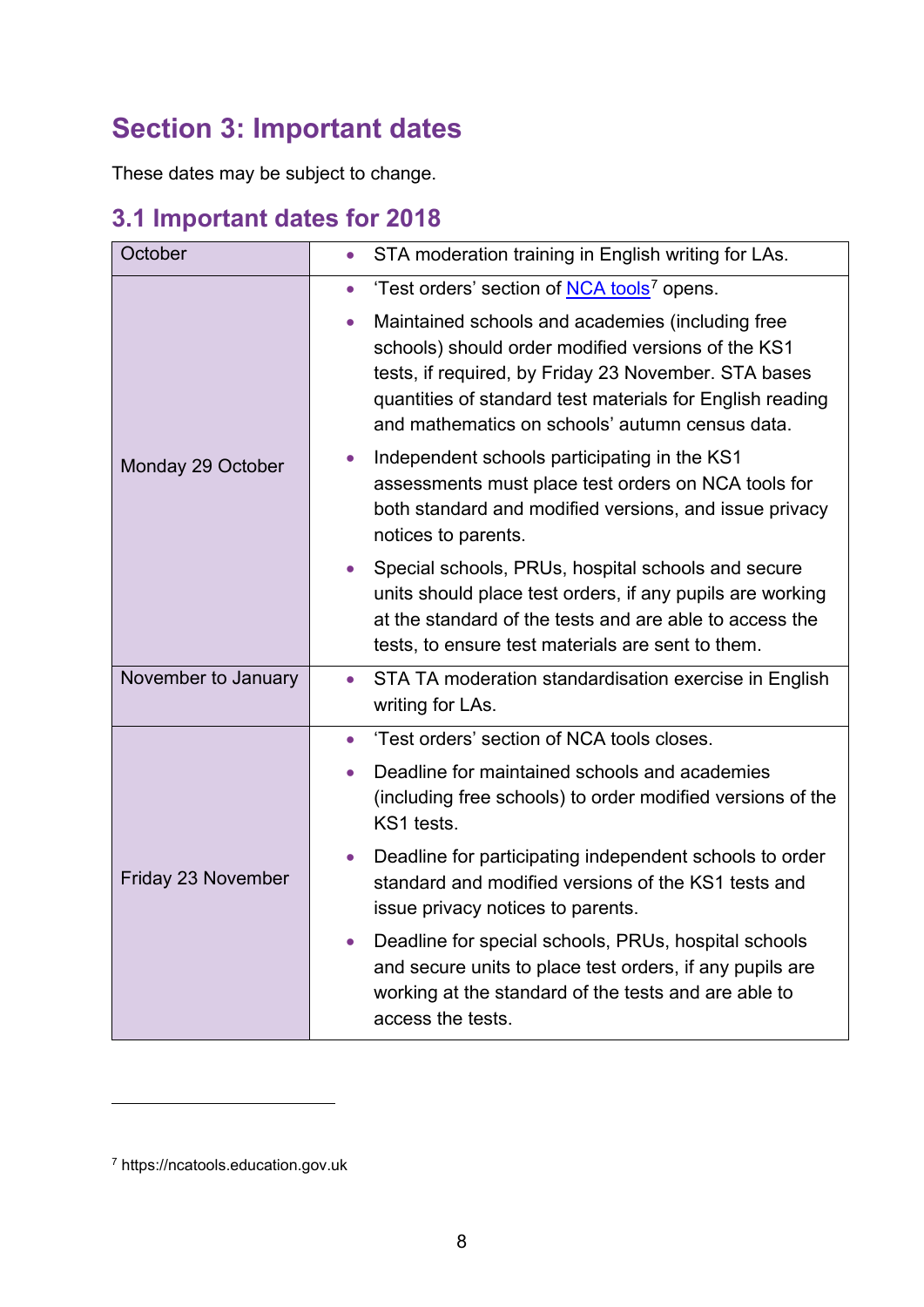|                    | Deadline for schools to submit their holiday dates for the<br>$\bullet$<br>2018 to 2019 academic year in the 'Test orders' section<br>of NCA tools.                                                                                                                                                                                                                                           |
|--------------------|-----------------------------------------------------------------------------------------------------------------------------------------------------------------------------------------------------------------------------------------------------------------------------------------------------------------------------------------------------------------------------------------------|
| December           | KS1 access arrangements guidance <sup>8</sup> published.<br>$\bullet$                                                                                                                                                                                                                                                                                                                         |
|                    | Deadline for academies to have a written agreement in<br>$\bullet$<br>place with their chosen LA (for monitoring the phonics<br>screening check and external moderation of their KS1<br>TA), and have reported this information to STA via NCA<br>tools if this is not their geographical LA.                                                                                                 |
| Friday 14 December | Deadline for participating independent schools to report<br>$\bullet$<br>to STA via NCA tools that they have a written<br>agreement in place with the LA that will complete<br>external moderation of their KS1 TA. Independent<br>schools that do not report which LA they have an<br>agreement with will not be able to complete pupil<br>registration and will not receive test materials. |

# <span id="page-8-0"></span>**3.2 Important dates for 2019**

| Monday 25 February                    | LAs informed by STA on, or shortly after this date, if they<br>$\bullet$<br>will receive an external moderation visit.                                                                          |
|---------------------------------------|-------------------------------------------------------------------------------------------------------------------------------------------------------------------------------------------------|
| March                                 | KS1 test administration guidance <sup>9</sup> published.<br>$\bullet$                                                                                                                           |
| Monday 25 March to<br>Friday 29 March | Schools receive KS1 test materials for English reading<br>$\bullet$<br>and mathematics, including any modified test orders.                                                                     |
| April                                 | Phonics screening check administration guidance <sup>10</sup><br>$\bullet$<br>published.                                                                                                        |
| May                                   | KS1 test administration window.                                                                                                                                                                 |
| Wednesday 1 May                       | KS1 test materials (excluding braille) and mark<br>$\bullet$<br>schemes, including the optional English grammar,<br>punctuation and spelling test, are available to download<br>from NCA tools. |
| Friday 10 May                         | Deadline for ordering braille versions of the phonics<br>$\bullet$<br>screening check from the modified test agency on 0300<br>303 3019.                                                        |

<span id="page-8-1"></span><sup>&</sup>lt;sup>8</sup> www.gov.uk/government/publications/key-stage-1-tests-access-arrangements

<sup>&</sup>lt;sup>9</sup> www.gov.uk/government/collections/key-stage-1-test-administration

<span id="page-8-3"></span><span id="page-8-2"></span><sup>&</sup>lt;sup>10</sup> www.gov.uk/government/collections/phonics-screening-check-administration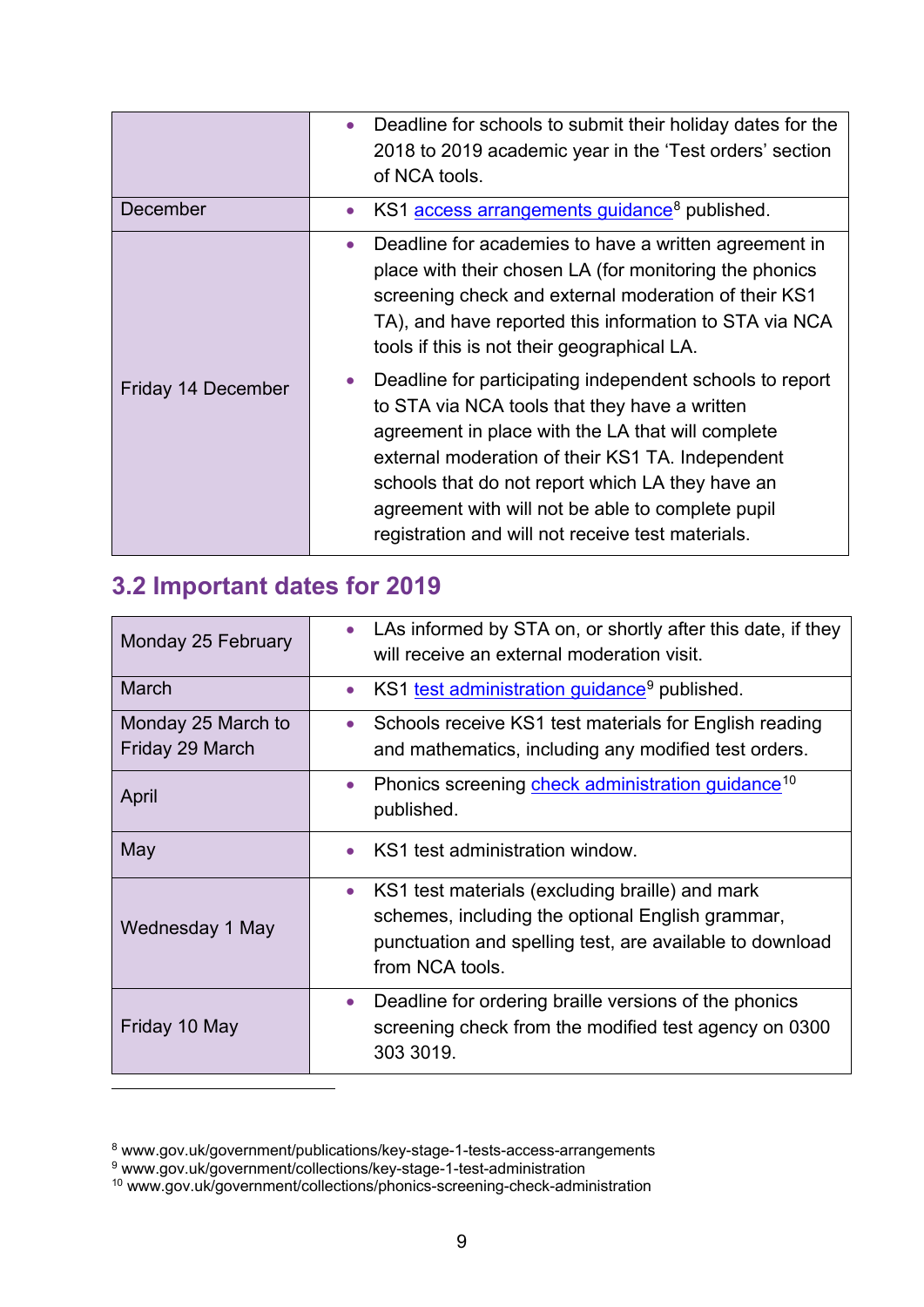| Friday 17 May                         | Schools informed by the LA on, or after, this date if they<br>$\bullet$<br>are going to receive an external moderation visit for TA. |
|---------------------------------------|--------------------------------------------------------------------------------------------------------------------------------------|
| Monday 20 May to<br>Friday 24 May     | Schools receive phonics screening check materials.<br>$\bullet$                                                                      |
|                                       | Raw score to scaled score conversion tables for KS1<br>$\bullet$<br>tests available on <b>GOV.UK</b> <sup>11</sup> and NCA tools.    |
| Monday 3 June                         | KS1 test materials available on GOV.UK.<br>$\bullet$                                                                                 |
|                                       | KS1 headteacher's declaration form (HDF) available to<br>$\bullet$<br>schools on NCA tools.                                          |
| Tuesday 4 June to<br>Thursday 27 June | LAs undertake external moderation of KS1 TA.                                                                                         |
| Monday 10 June                        | Phonics screening check materials (excluding braille)<br>$\bullet$<br>available to download from NCA tools.                          |
|                                       | Phonics screening check HDF available to schools on<br>$\bullet$<br>NCA tools.                                                       |
|                                       |                                                                                                                                      |
| Monday 10 June to<br>Friday 14 June   | Schools administer the phonics screening check.                                                                                      |
| Monday 17 June to<br>Friday 21 June   | Timetable variation week for pupils who were absent for<br>$\bullet$<br>the phonics screening check.                                 |
| Monday 24 June                        | Phonics screening check materials and threshold mark<br>$\bullet$<br>published on GOV.UK.                                            |
|                                       | Deadline for schools to submit KS1 TA data to LAs.<br>$\bullet$                                                                      |
| Thursday 27 June                      | Deadline for schools to submit the KS1 HDF on NCA<br>tools.                                                                          |
|                                       | Deadline for schools to submit the phonics screening<br>check HDF on NCA tools.                                                      |
| By the end of the<br>summer term      | Schools must submit their phonics screening check<br>$\bullet$<br>results to their LA by the deadline specified by the LA.           |

<span id="page-9-0"></span><sup>&</sup>lt;sup>11</sup> www.gov.uk/government/collections/national-curriculum-assessments-practice-materials

<span id="page-9-1"></span><sup>12</sup> https://sa.education.gov.uk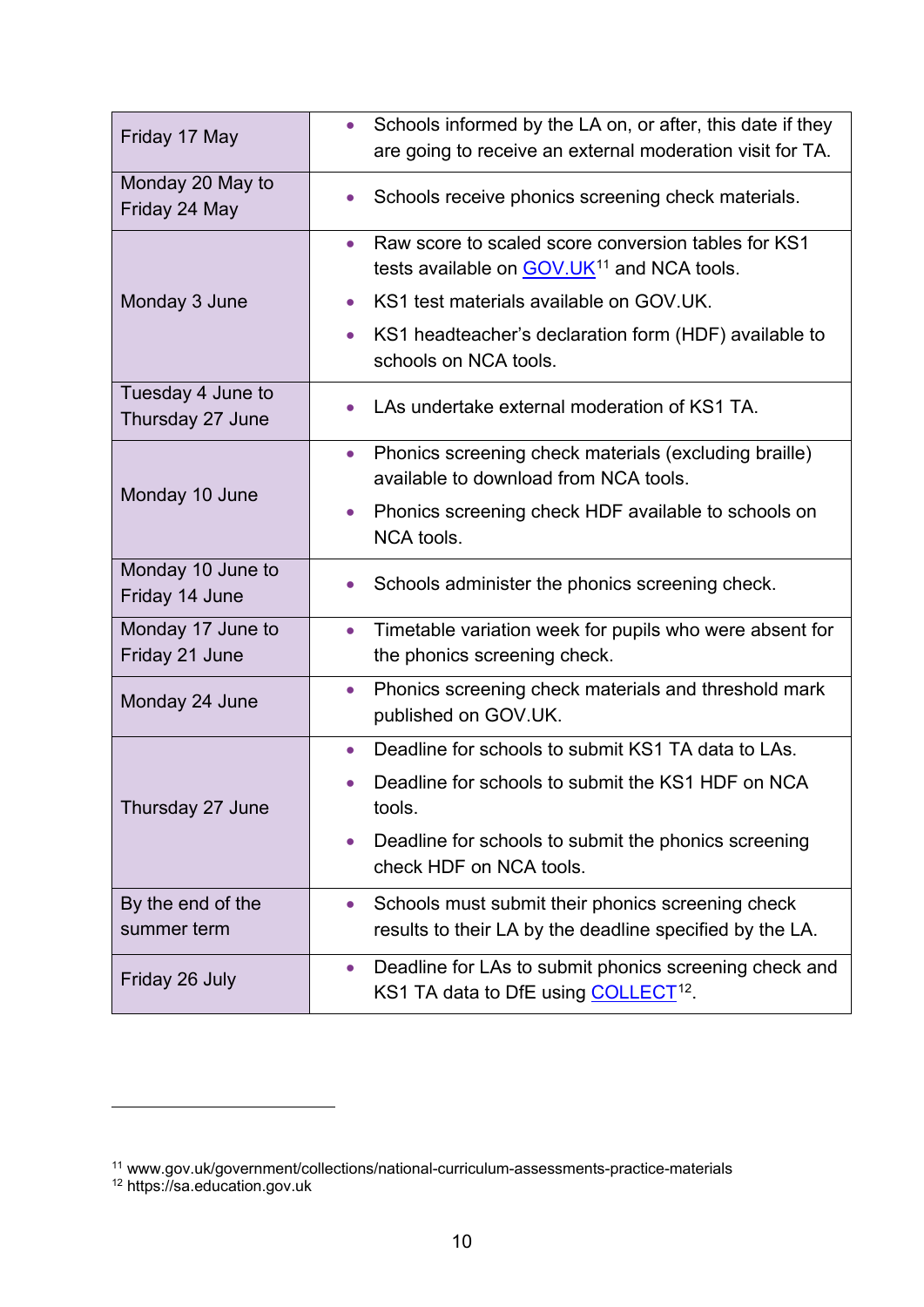# <span id="page-10-0"></span>**Section 4: Responsibilities**

# <span id="page-10-1"></span>**4.1 Headteachers' responsibilities**

All references to headteachers should be taken to include acting headteachers or anyone with delegated authority in the absence of the headteacher.

Headteachers at participating schools have a duty to ensure that:

- the requirements in the ARA are implemented in their school
- teachers and other staff comply with the ARA
- the deadlines in the ARA are met
- the needs of all pupils are considered and suitable access arrangements are put in place to enable them to take part in the tests where possible (see section 6.2)

If headteachers do not comply with the provisions of this ARA and other published guidance this could result in the school being investigated for maladministration.

## **KS1 tests**

Headteachers at maintained schools, academies (including free schools) and participating independent schools must:

- consider whether any pupils will need modified versions of the tests and, if so, place a test order on **NCA tools**<sup>13</sup> by Friday 23 November
- identify which pupils will take the end of KS1 tests in May 2019
- keep test materials secure and treat them as confidential until Monday 3 June
- ensure specific content from test materials is not used to prepare pupils
- ensure test administrators are appropriately trained and administer the tests according to the published guidance
- ensure pupils have the correct test materials and equipment
- ensure the English reading and mathematics tests are administered within the May 2019 test window
- ensure access arrangements are administered according to STA's guidance

<span id="page-10-2"></span><sup>13</sup> https://ncatools.education.gov.uk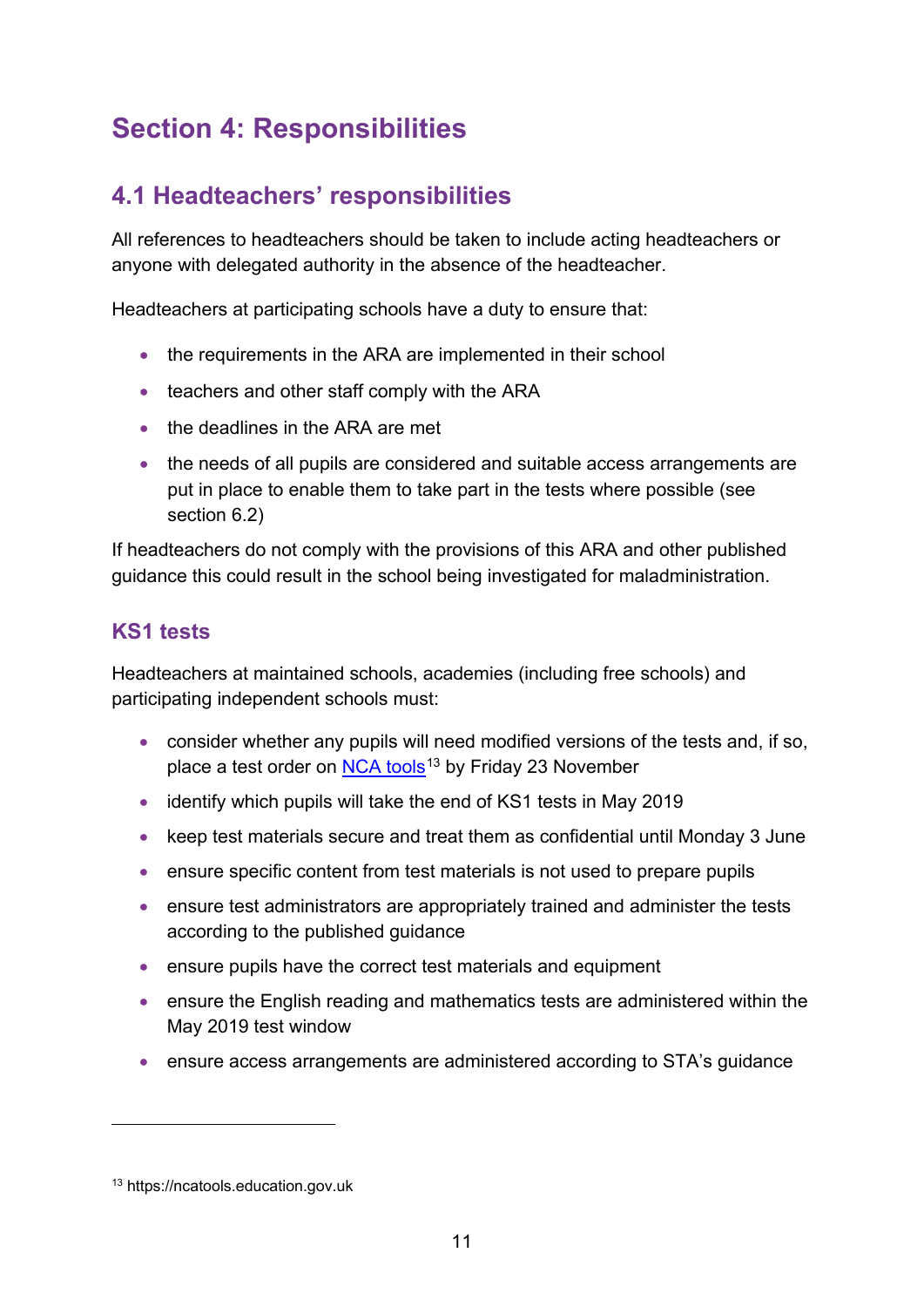- notify STA of any incident that may have affected the integrity, security or confidentiality of the tests
- ensure tests are marked accurately and consistently according to the mark schemes and marking guidance
- ensure the English reading and mathematics test results are used to inform TA
- complete and submit the KS1 HDF on NCA tools by Thursday 27 June (see below)

Headteachers at academies must also:

- have a written agreement in place with their chosen LA for moderating their TA by Friday 14 December
- notify STA if they intend to use a non-geographical LA by Friday 14 December

Headteachers at participating independent schools that wish to receive test materials must also:

- issue a privacy notice to the parents of any pupil participating in one or more of the tests, and receive approval, before placing a test order by Friday 23 November
- place orders for standard and modified tests on NCA tools by Friday 23 November
- have a written agreement in place with their chosen LA for moderating their KS1 TA, and have reported this information to STA by Friday 14 December

If an independent school fails to meet any of these deadlines, they will not be able to participate in the tests.

#### **Headteacher's declaration form**

<u>.</u>

Headteachers must complete and submit the KS1 HDF on NCA tools, as detailed in Article 5(1) of the [Education \(National Curriculum\) \(Key Stage 1 Assessment](http://www.legislation.gov.uk/uksi/2004/2783/contents/made)  [Arrangements\) Order 2004](http://www.legislation.gov.uk/uksi/2004/2783/contents/made)<sup>14</sup>. This requirement applies to all maintained schools, including specialist provision schools, even if all pupils are working below the standard of the KS1 tests or are unable to access them.

The HDF either confirms that the English reading and mathematics tests have been administered and marked according to the published guidance and the results have been used to inform TA, or that any issues have been reported to STA. The form will

<span id="page-11-0"></span><sup>14</sup> www.legislation.gov.uk/uksi/2004/2783/contents/made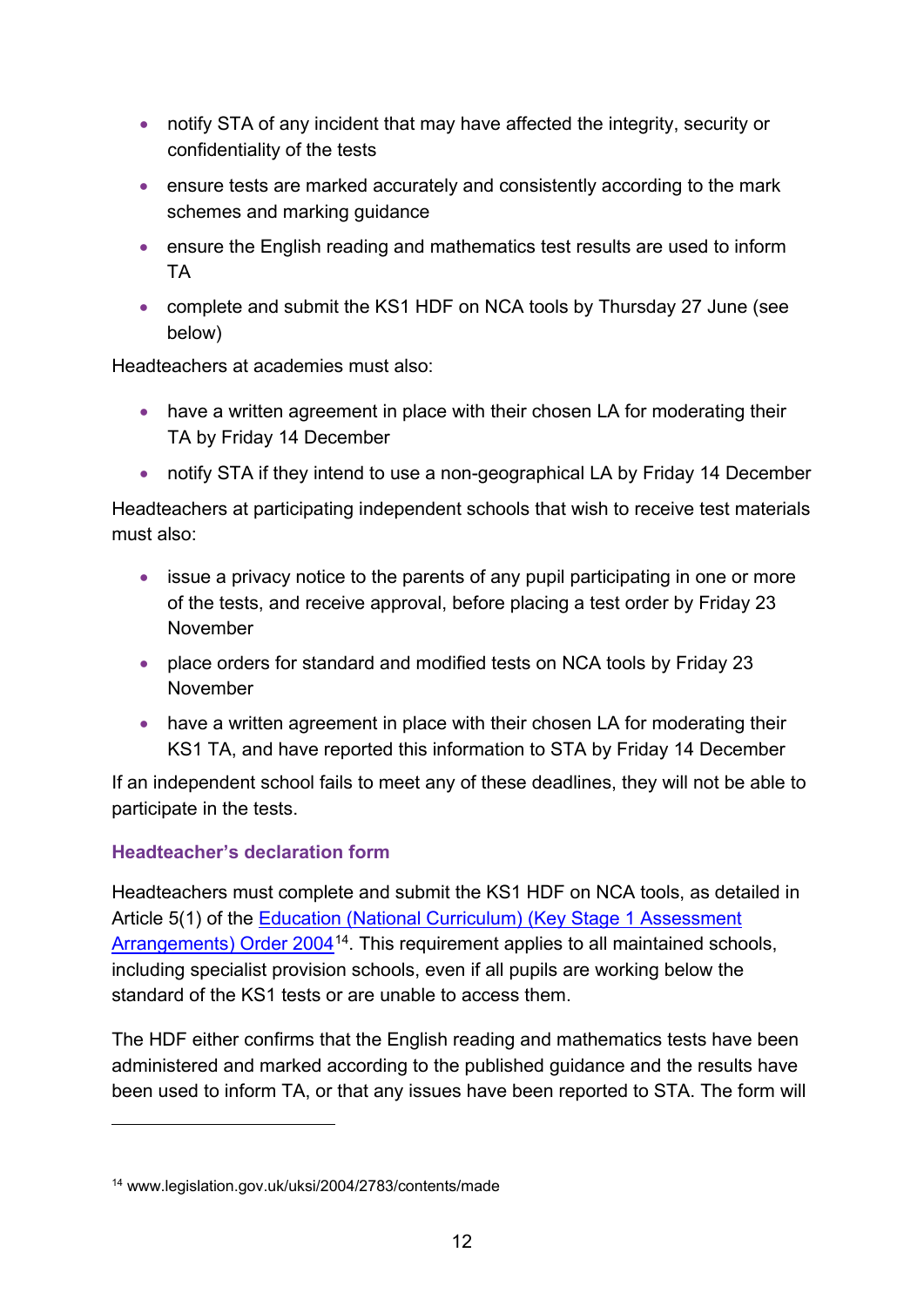be available from Monday 3 June and must be submitted by Thursday 27 June. Failure to complete the HDF by the deadline may result in a maladministration investigation.

## **Phonics screening check**

Headteachers at maintained schools and academies must:

- identify which year 1 pupils should take the check, including any registered at maintained nursery schools who will reach the age of 6 before the end of the school year
- identify any pupils who should take the check in year 2 because they did not meet the required standard in year 1 or did not take it in year 1
- ensure that any pupils who did not meet the standard of the check in year 2 continue to receive support in phonics
- consider whether any pupils will need braille versions of the check and order them from the modified test agency on 0300 303 3019 by Friday 10 May
- consider whether any pupils will need modified versions of the check (not including braille) and download them from NCA tools during the check period
- keep check materials secure and treat them as confidential until Monday 24 June
- ensure the check is administered once to each pupil within the check window starting on Monday 10 June
- ensure all check administrators are appropriately trained to administer and score the check according to the statutory guidance, and have viewed the training video
- ensure the check is administered by a check administrator known to the pupils
- ensure pupils' responses are scored accurately and consistently
- report any incident which affects the integrity, security or confidentiality of the check to STA
- comply with national data submission requirements by submitting their check results to the LA by the deadline communicated to them by the LA
- complete and submit the phonics HDF on NCA tools by Thursday 27 June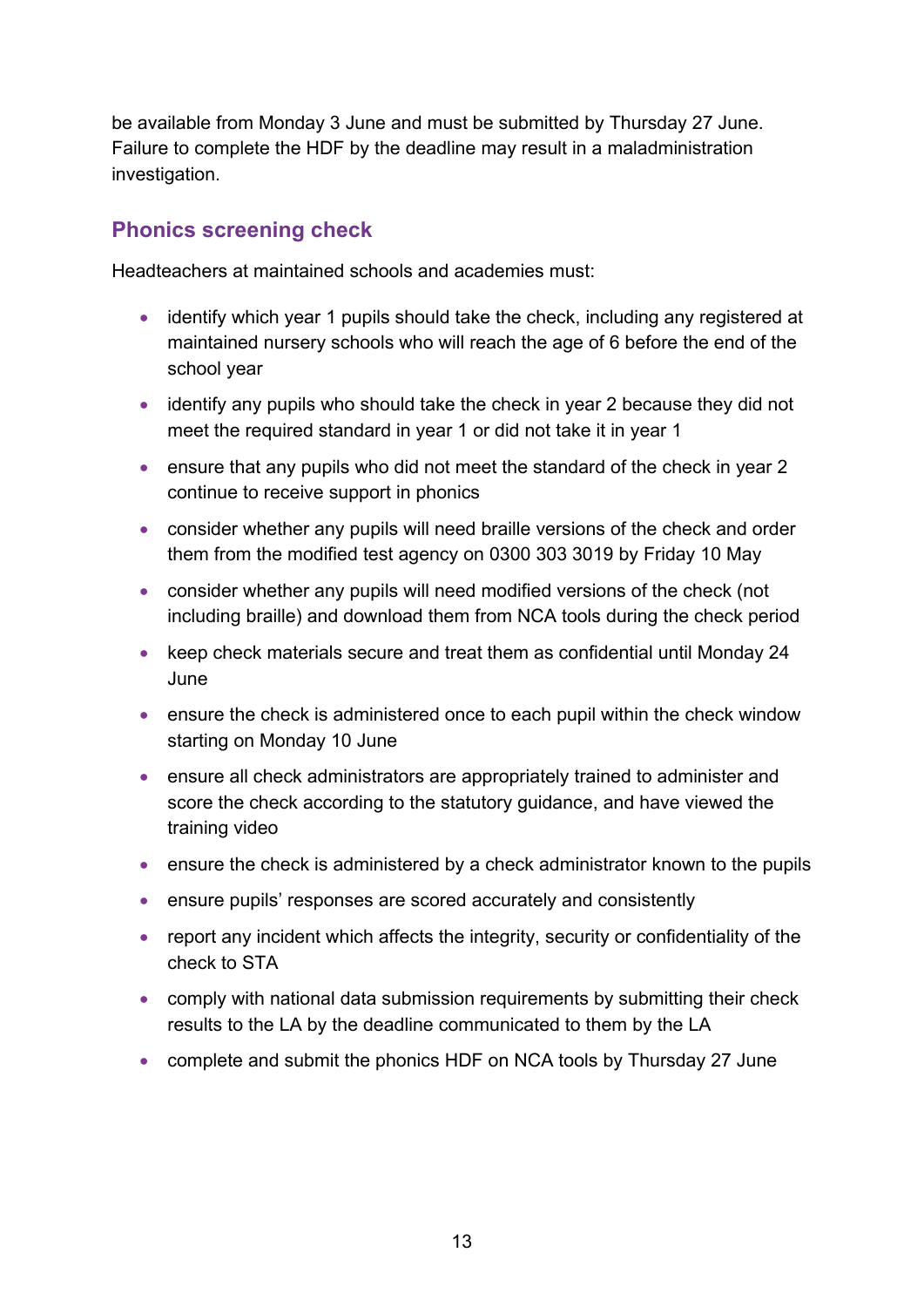Headteachers at academies must also:

• have a written agreement in place with their chosen LA for monitoring their phonics screening check and inform STA if they intend to use a nongeographical LA by Friday 14 December

#### **Headteacher's declaration form**

Headteachers must complete and submit the phonics screening check HDF on NCA tools, as detailed in Article 5A(1)(c) of the [Education \(National Curriculum\) \(Key](http://www.legislation.gov.uk/uksi/2004/2783/contents/made)  [Stage 1 Assessment Arrangements\) Order](http://www.legislation.gov.uk/uksi/2004/2783/contents/made) 2004[15](#page-13-0). This requirement applies to all maintained schools, including specialist provision schools, even if all pupils are working below the standard of the check or are unable to access the check.

The HDF either confirms that the check has been administered and scored according to the published guidance, or that any issues have been reported to STA. The form will be available from Monday 10 June and must be completed by Thursday 27 June. Failure to complete the HDF by the deadline may result in a maladministration investigation.

## **Teacher assessment and moderation**

Headteachers at maintained schools, academies and participating independent schools must:

- give those carrying out TA sufficient opportunity to become familiar with the TA frameworks and the pre-key stage standards, using funds available within the school's overall resources
- ensure the TA frameworks are used to make pupils' TA judgements
- ensure the results of the KS1 tests in English reading and mathematics are used to inform pupils' TA judgements
- ensure TA judgements are an accurate assessment of pupils' attainment
- comply with STA's TA quidance<sup>[16](#page-13-1)</sup>
- ensure their school has an appropriate system to record and submit data to the LA
- submit accurate TA data for English reading, English writing, mathematics and science to the LA, for all pupils at the end of KS1, by Thursday 27 June

<span id="page-13-0"></span><sup>15</sup> www.legislation.gov.uk/uksi/2004/2783/contents/made

<span id="page-13-1"></span><sup>16</sup> www.gov.uk/government/publications/2018-teacher-assessment-guidance-key-stage-1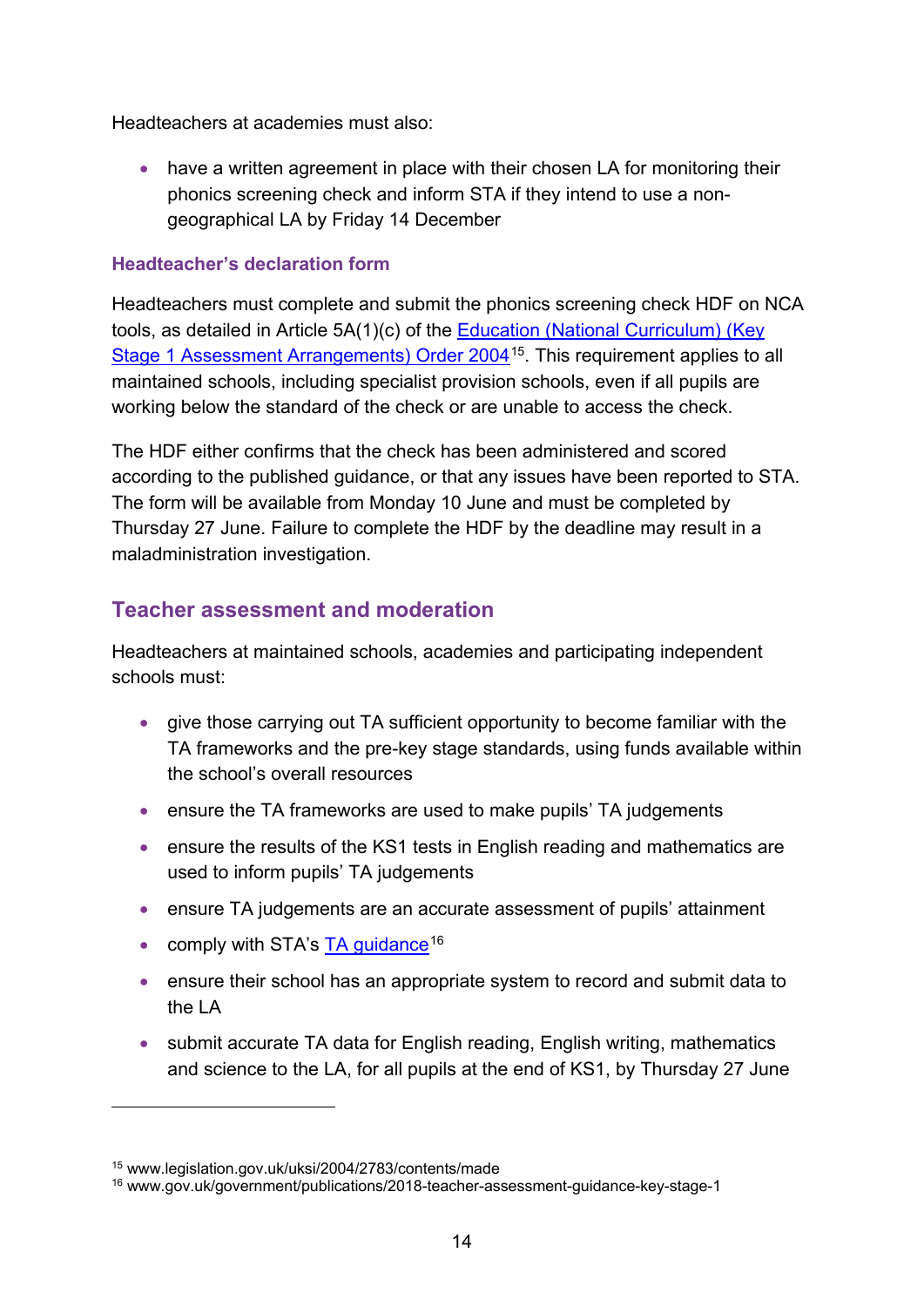- complete and submit the statutory KS1 HDF on NCA tools by Thursday 27 June
- notify STA of any issues which may have affected the integrity of the TA

Headteachers at academies must also:

• have a written agreement in place with their chosen LA for external moderation of their KS1 TA

If they have selected a non-geographical LA they must report this information to STA via NCA tools by Friday 14 December.

Headteachers at participating independent schools must also:

• have a written agreement in place with their chosen LA for external moderation of their KS1 TA, and must report this information to STA by Friday 14 December

# <span id="page-14-0"></span>**4.2 Local authorities' responsibilities**

LAs must take reasonable steps to ensure that participating schools follow the guidance in this ARA. This also applies to academies and participating independent schools that have an agreement in place with the LA.

LAs should ensure that participating schools:

- understand and follow the statutory requirements set out in this ARA, as well as any funding agreement requirements
- are offered support on all aspects of assessment at KS1
- are aware of the need to store all assessment materials securely
- have an electronic system to submit their TA data
- are given instructions on how to submit their TA data
- meet the requirements for transferring records between schools, including the completion of the [common transfer file](http://www.gov.uk/government/collections/common-transfer-file)<sup>17</sup> (CTF) as noted in the Education [\(Pupil Information\) Regulations 2005](http://www.legislation.gov.uk/uksi/2005/1437/made)[18](#page-14-2)

<span id="page-14-1"></span><sup>17</sup> www.gov.uk/government/collections/common-transfer-file

<span id="page-14-2"></span><sup>18</sup> www.legislation.gov.uk/uksi/2005/1437/made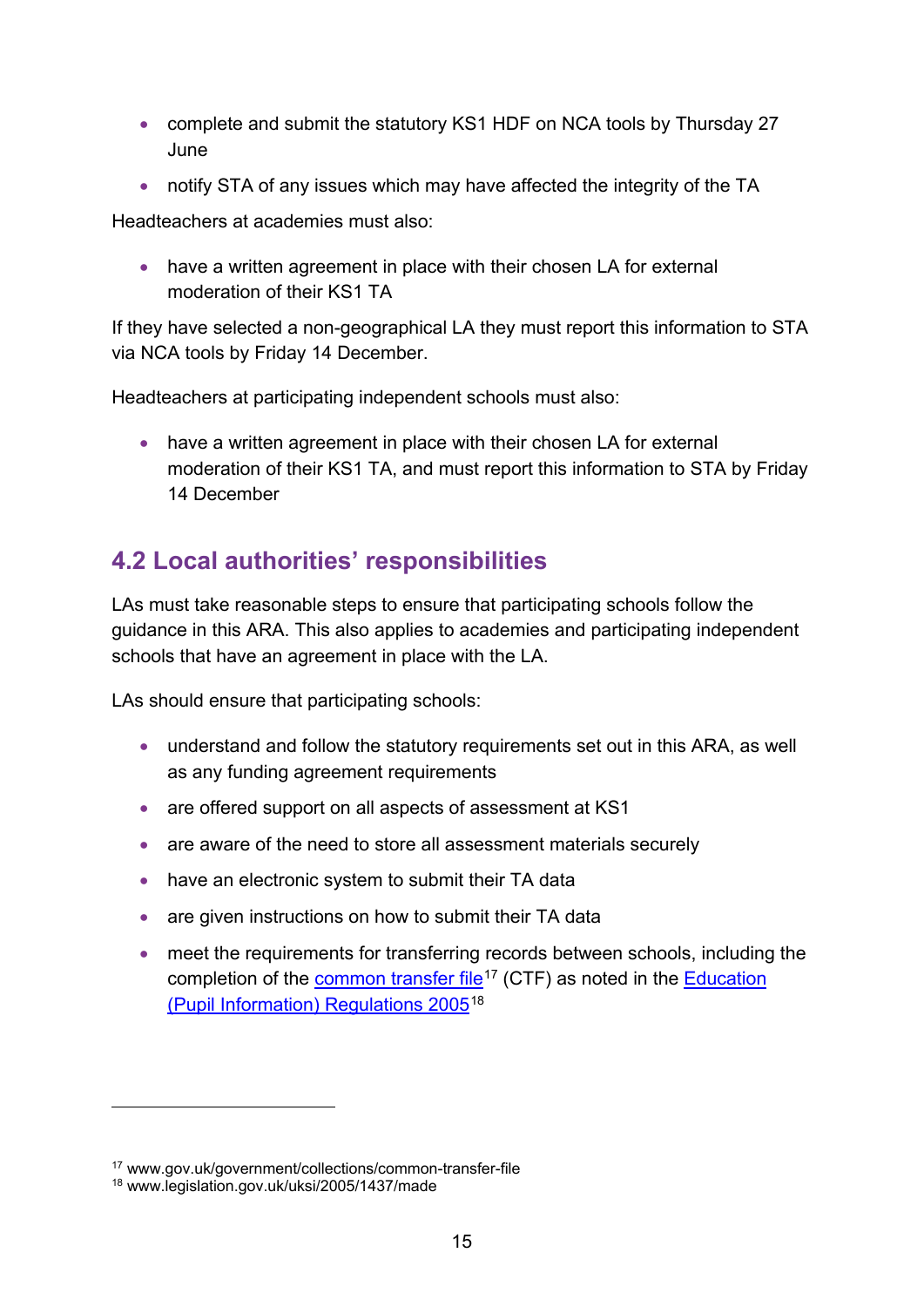## **KS1 tests**

Responsibilities include:

- ensuring training and advice is available to schools on all aspects of the KS1 tests
- checking the storage of KS1 test materials if the school is selected for a key stage 2 (KS2) monitoring visit
- informing STA of any irregularities in the test administration process and discussing next steps to take
- ensuring the results of KS1 tests are used to inform the school's TA judgements

## **Phonics screening check**

Responsibilities include:

- ensuring training and advice is available to schools on all aspects of the check
- making unannounced monitoring visits to a sample of at least 10% of schools participating in the check, including academies that have chosen to be monitored by the LA
- informing STA of any irregularities in schools' administration of the phonics screening check and discussing next steps to take
- following the phonics data collection and submission guidance to collect results, quality assure and submit data to DfE, in the required format, using [COLLECT](https://sa.education.gov.uk/)<sup>[19](#page-15-0)</sup>

## **Teacher assessment and moderation**

Responsibilities include:

• making arrangements for a robust programme of moderation to ensure that all schools they are responsible for are moderated once every 4 years, or more frequently if required, to validate TA judgements

<span id="page-15-0"></span><sup>19</sup> https://sa.education.gov.uk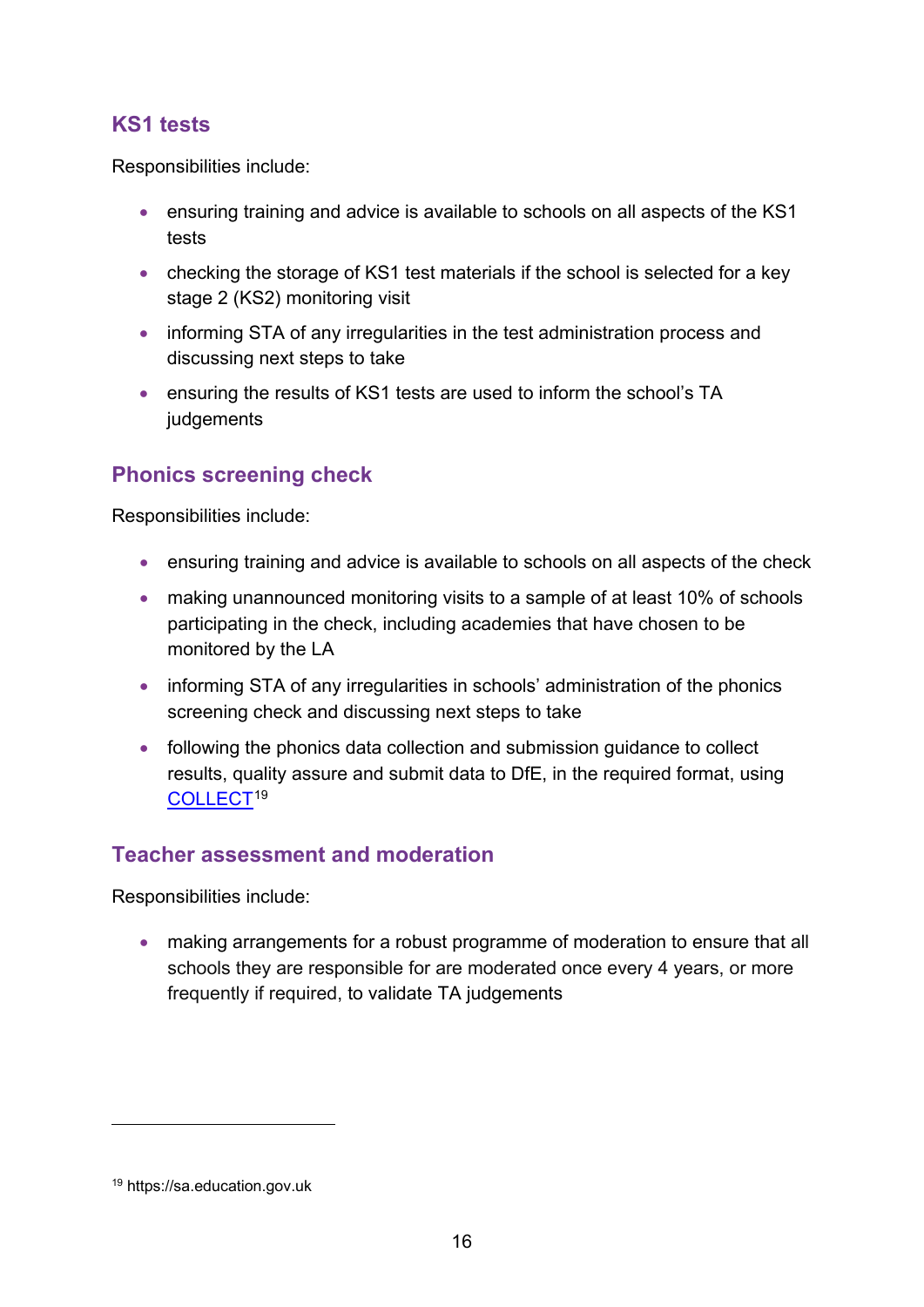- following the guide to submitting  $data^{20}$  $data^{20}$  $data^{20}$  to collect TA, quality assure and submit to DfE using COLLECT by Friday 26 July
- informing STA of irregularities within any school's submitted TA data and discussing next steps to take

# <span id="page-16-0"></span>**4.3 Teachers' responsibilities**

Teachers must comply with the provisions of this ARA when carrying out assessment and reporting functions.

If teachers do not comply with the provisions of this ARA and other published guidance, this could result in the school being investigated for maladministration of the assessments.

# <span id="page-16-1"></span>**4.4 Governing bodies' responsibilities**

Governing bodies of maintained schools and proprietors of participating independent schools must carry out their functions to ensure that the KS1 national curriculum assessments are administered in their school according to this ARA and all other published guidance.

# <span id="page-16-2"></span>**4.5 Academy trusts' responsibilities**

An academy's funding agreement will usually require the academy trust to ensure that the KS1 national curriculum assessments are administered in the school according to this ARA and all other published guidance.

<span id="page-16-3"></span><sup>20</sup> www.gov.uk/guidance/key-stage-1-assessments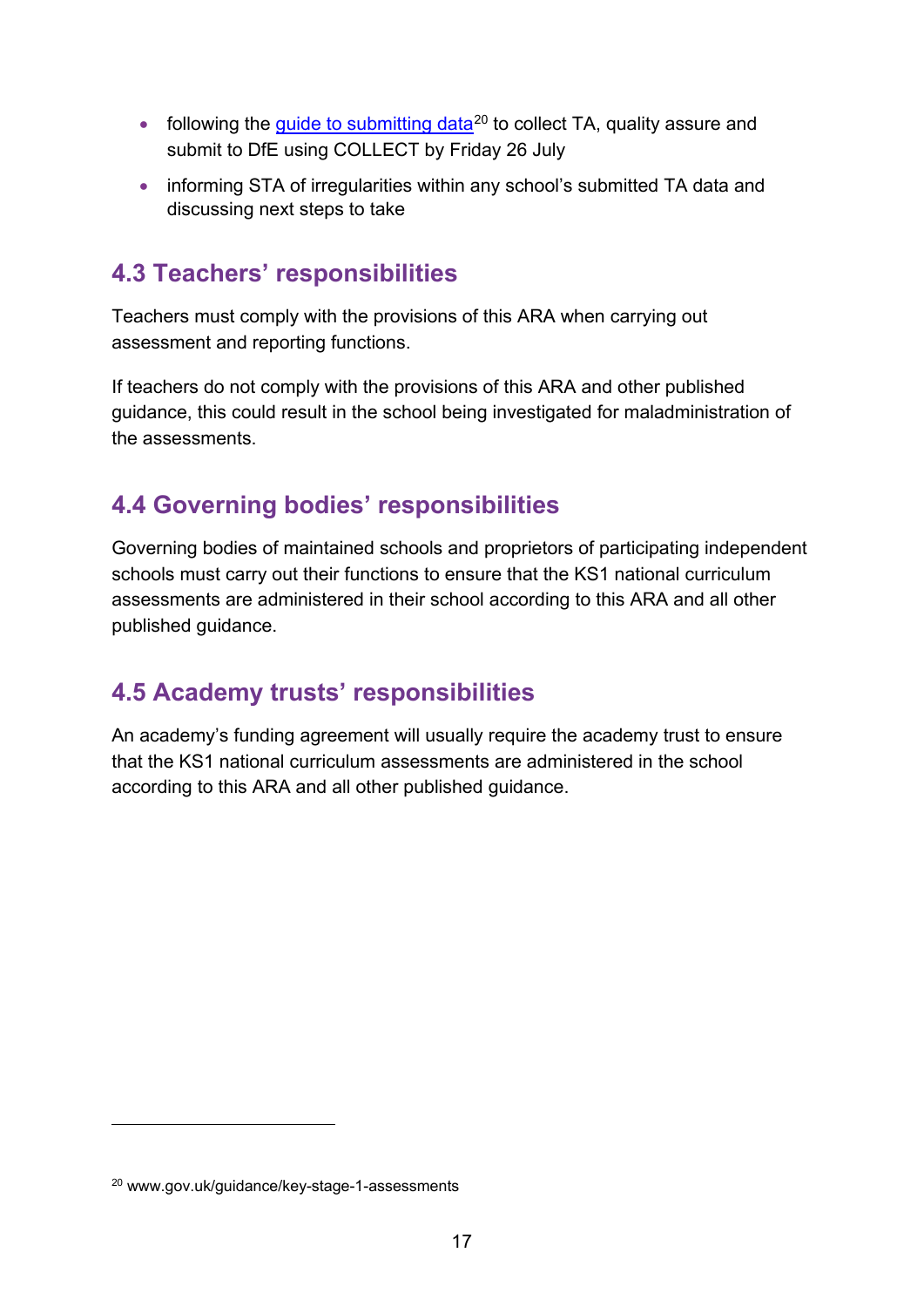# <span id="page-17-0"></span>**Section 5: 2019 national curriculum tests**

# <span id="page-17-1"></span>**5.1 Overview of tests**

The KS1 tests are designed to assess pupils' knowledge and understanding of the [KS1 programmes of study](https://www.gov.uk/government/collections/national-curriculum#programmes-of-study-by-subject)<sup>[21](#page-17-2)</sup>. Teachers must administer the English reading and mathematics tests to help make a secure judgement for their final TA at the end of KS1. The tests make up one piece of evidence for the overall TA judgement.

The KS1 tests consist of:

- English reading Paper 1: combined reading prompt and answer booklet
- English reading Paper 2: reading booklet and reading answer booklet
- Mathematics Paper 1: arithmetic
- Mathematics Paper 2: reasoning

Participating pupils (see section 6.1) should be given the opportunity to attempt each test paper. Teachers can use their discretion to decide if pupils need a [rest break](https://www.gov.uk/guidance/key-stage-1-tests-how-to-use-access-arrangements)<sup>[22](#page-17-3)</sup> during any of the tests or whether, if appropriate, to stop a test early.

An optional English grammar, punctuation and spelling test will be available to download from [NCA tools](https://ncatools.education.gov.uk/)<sup>[23](#page-17-4)</sup> from Wednesday 1 May. Standard versions of the English grammar, punctuation and spelling test will not be sent to schools. Schools are not required to administer the optional English grammar, punctuation and spelling test or use the result to inform TA.

## **English reading test**

There are 2 reading papers. Both papers contain a selection of texts that are designed to increase in difficulty. They include a mixture of text types.

Paper 1 consists of a combined reading prompt and answer booklet. The test takes approximately 30 minutes to complete, but is not strictly timed.

Paper 2 consists of an answer booklet and a separate reading booklet. It also contains more challenging texts than Paper 1. The test takes approximately 40 minutes to complete, but is not strictly timed.

<span id="page-17-2"></span><sup>21</sup> www.gov.uk/government/collections/national-curriculum#programmes-of-study-by-subject

<span id="page-17-3"></span><sup>22</sup> www.gov.uk/guidance/key-stage-1-tests-how-to-use-access-arrangements

<span id="page-17-4"></span><sup>23</sup> https://ncatools.education.gov.uk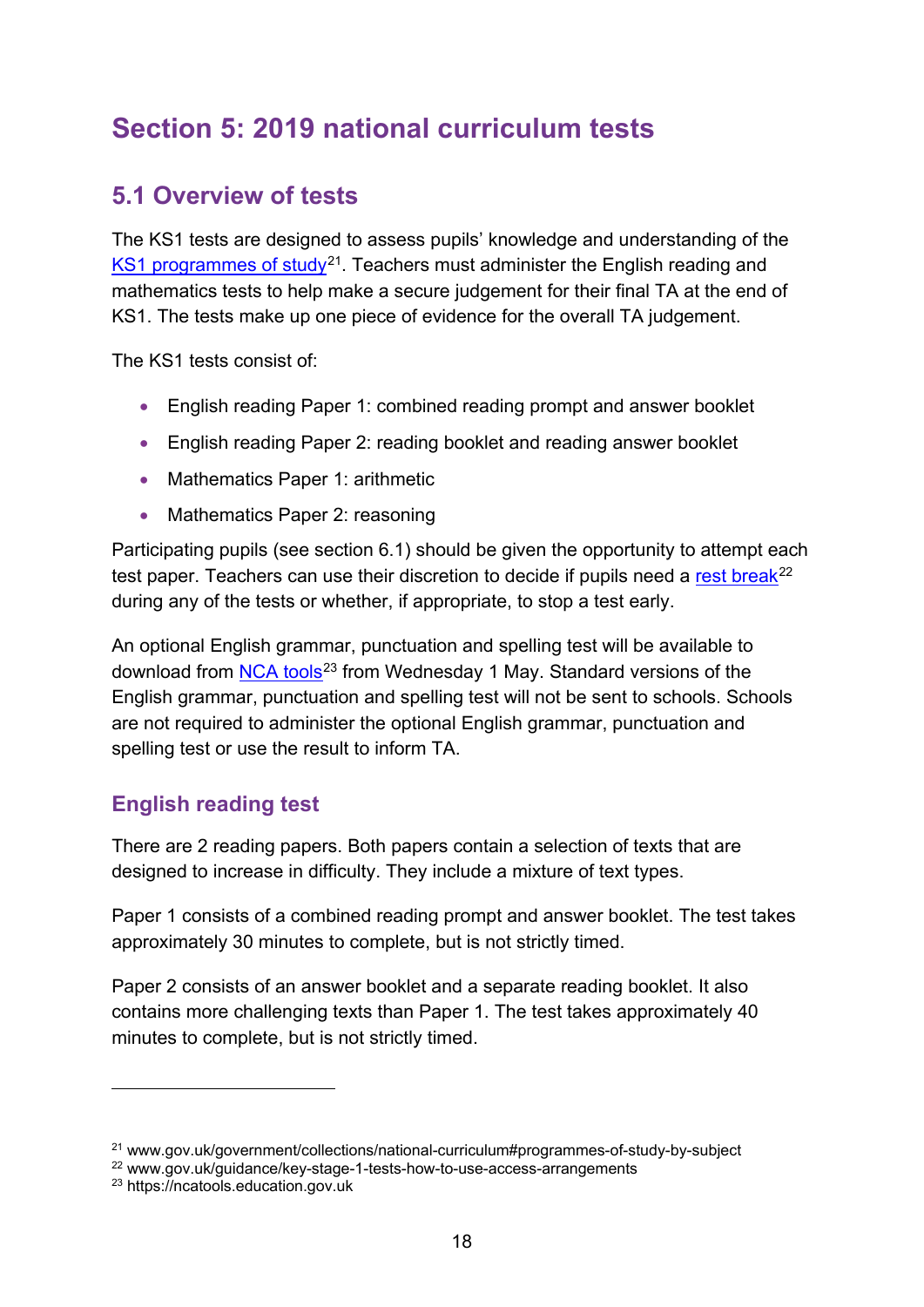## **Mathematics test**

There are 2 mathematics papers:

- Paper 1: arithmetic
- Paper 2: reasoning

Paper 1: arithmetic assesses pupils' fluency in the fundamentals of mathematics, including place value, calculations and fractions.

The arithmetic test consists of a single test paper and takes approximately 20 minutes to complete, but is not strictly timed.

Paper 2: reasoning assesses pupils' mathematical fluency by demonstrating their ability to solve problems and reason mathematically.

The reasoning test consists of a single test paper and takes approximately 35 minutes to complete, but is not strictly timed. The paper includes a practice question and 5 aural questions. After the aural questions, the time allowed for the remainder of the paper should be around 30 minutes.

## **Optional English grammar, punctuation and spelling test**

Schools can choose whether to administer the optional English grammar, punctuation and spelling test and use the results to inform their English writing TA.

There are 2 papers:

- Paper 1: spelling
- Paper 2: questions

Paper 1: spelling consists of a test transcript to be read by the test administrator and an answer booklet for pupils to write 20 spellings. The paper takes approximately 15 minutes to complete, but is not strictly timed.

Paper 2: questions is a combined question and answer booklet focusing on pupils' knowledge of grammar, punctuation and vocabulary. The paper takes approximately 20 minutes to complete, but is not strictly timed.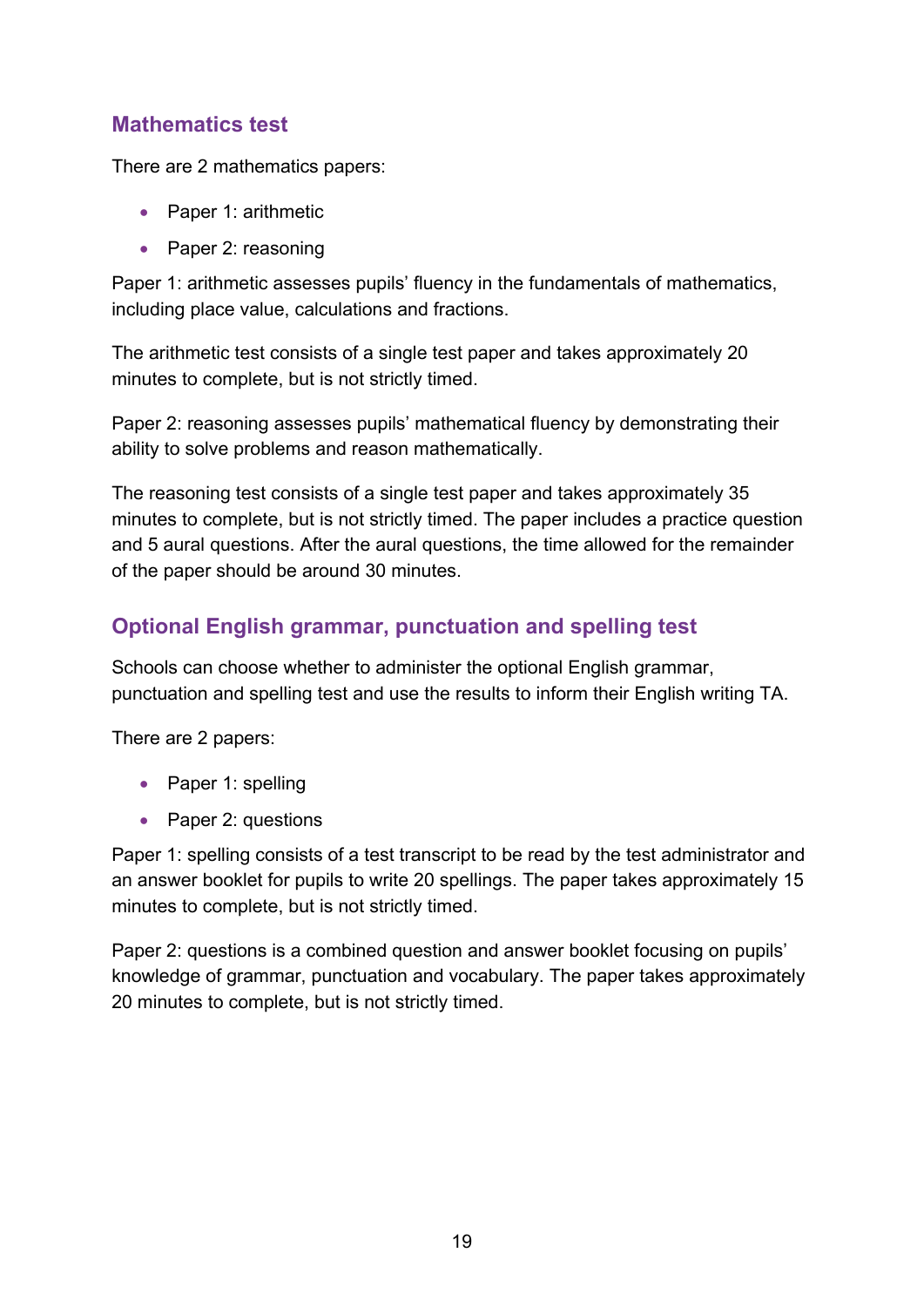## <span id="page-19-0"></span>**5.2 Scaled scores**

[Scaled scores](https://www.gov.uk/guidance/scaled-scores)<sup>[24](#page-19-3)</sup> are used to report national curriculum test outcomes.

Scaled scores allow test results to be reported consistently from one year to the next. National curriculum tests are developed each year to the same specification. However, because the questions are different, the difficulty of tests may vary slightly each year. Scaled scores maintain their meaning over time so that 2 pupils achieving the same scaled score in different years will have demonstrated a similar level of attainment.

A pupil's scaled score is based on their raw score. The raw score is the total number of marks a pupil receives in a test, based on the number of questions they answer correctly. The pupil's raw score is translated into a scaled score using a conversion table. A scaled score of 100 will always represent the expected standard on the KS1 tests.

# <span id="page-19-1"></span>**5.3 Practice test materials**

[Practice test materials](https://www.gov.uk/government/collections/national-curriculum-assessments-practice-materials)<sup>[25](#page-19-4)</sup> are available to help teachers prepare for the 2019 tests. These include past versions of KS1 national curriculum tests and sample materials. Provided alongside the test materials are mark schemes and test administration instructions.

# <span id="page-19-2"></span>**5.4 Test frameworks**

[Test frameworks](https://www.gov.uk/government/collections/national-curriculum-assessments-test-frameworks)<sup>[26](#page-19-5)</sup> are available for each test. Although written for test developers, these may also be of interest to schools.

Each framework sets out:

- what is, and is not, assessed in the test
- how each element of the subject is assessed
- the structure of the tests
- a performance descriptor that describes the standard a pupil is expected to achieve on the test in each subject

<span id="page-19-3"></span><sup>24</sup> www.gov.uk/guidance/scaled-scores-at-key-stage-1

<span id="page-19-4"></span><sup>25</sup> www.gov.uk/government/collections/national-curriculum-assessments-practice-materials

<span id="page-19-5"></span><sup>26</sup> www.gov.uk/government/collections/national-curriculum-assessments-test-frameworks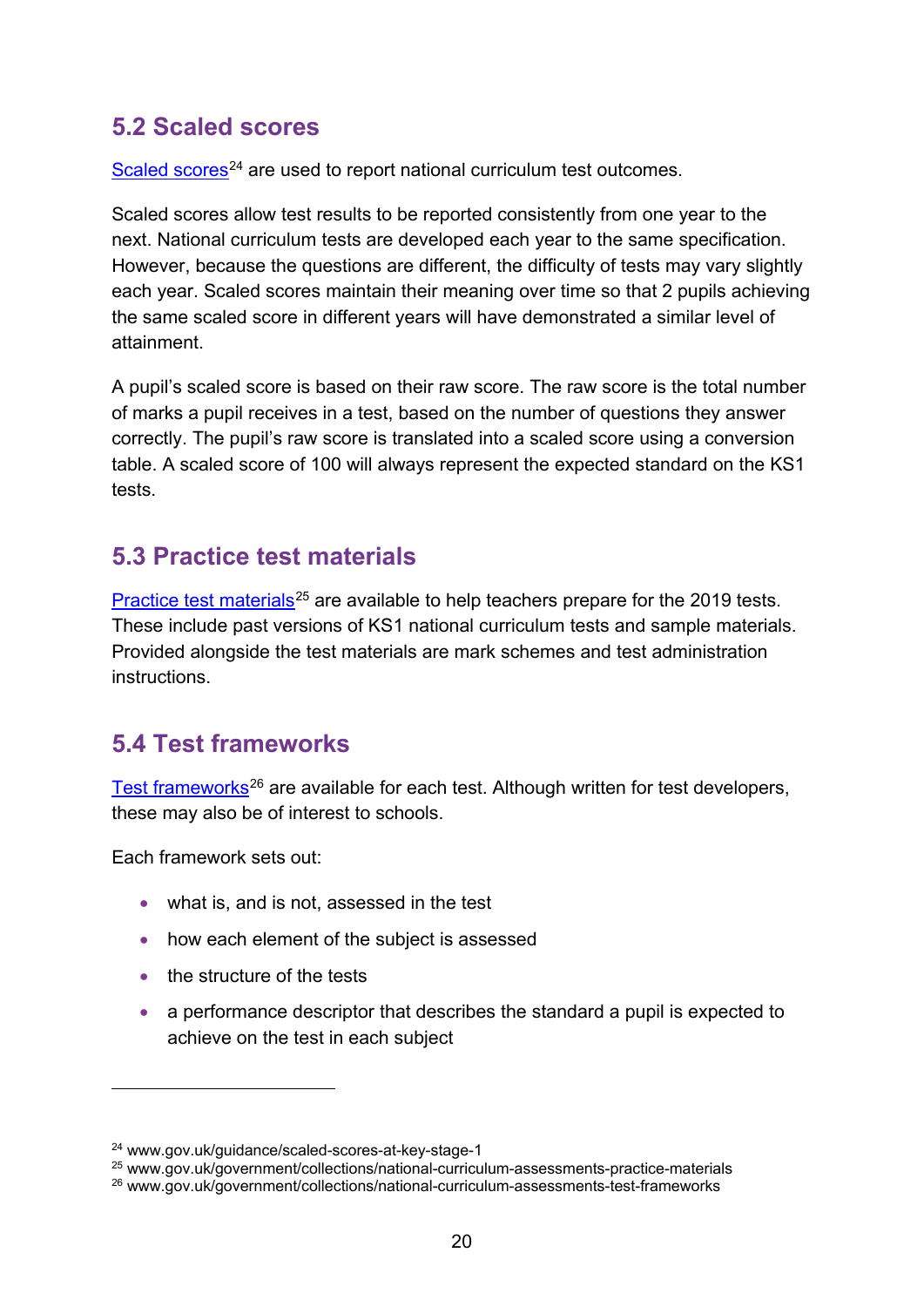Teachers should not use the frameworks to guide teaching and learning. The test frameworks do not provide information on how schools should teach the national curriculum.

## <span id="page-20-0"></span>**5.5 Test orders**

Schools should submit their holiday dates for the 2018 to 2019 academic year in the 'Test orders' section of NCA tools by Friday 23 November. STA will use this information when planning deliveries of test materials.

## **Maintained schools and academies (including free schools)**

Maintained schools and academies do not need to place a test order for standard versions of KS1 tests because STA will calculate the quantities they require based on their autumn census data. Modified tests should be ordered by Friday 23 November on NCA tools, if required. The optional English grammar, punctuation and spelling test will be available to download from NCA tools from Wednesday 1 May. STA will not send standard versions of the English grammar, punctuation and spelling test to schools.

#### **Independent schools**

Independent schools that choose to take part in the KS1 assessment and reporting arrangements for one or more subjects must place a test order on NCA tools and issue privacy notices to parents by Friday 23 November. In order for independent schools to receive KS1 test materials, they must have an agreement in place with an LA to moderate their teacher assessment, and have reported this information to STA, by Friday 14 December.

## **Special schools, PRUs, hospital schools and secure units**

Special schools, PRUs, hospital schools and secure units should place test orders on NCA tools by Friday 23 November, if any pupils are working at the standard of the tests and are able to access them. Otherwise, STA will assume their pupils are not taking the tests and will not send test materials. If schools believe their pupils may reach the standard of the tests by the time of the tests, they should order test materials for them.

## <span id="page-20-1"></span>**5.6 Modified test materials**

STA develops modified versions of the tests. They are primarily designed for pupils with significant visual impairments although they may be suitable for pupils with other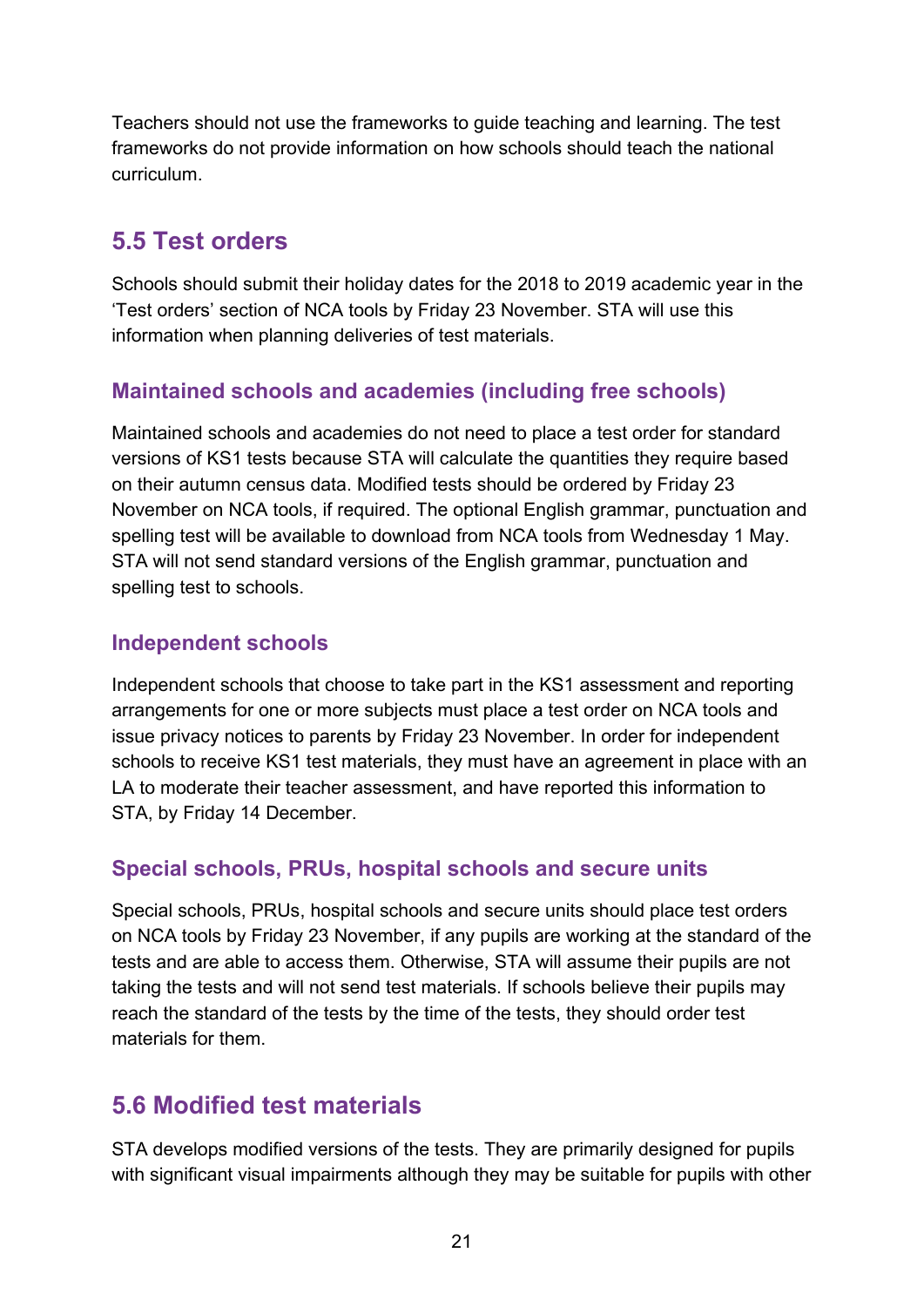needs, such as dyslexia. A pupil does not need to have an identified special educational need or disability to use the modified tests. Schools can contact STA's modified test agency on 0300 303 3019 for further advice about which modified materials may be suitable for their pupils, or to request copies of the modified large print and braille tests from the previous 3 years.

The versions available are:

- standard booklets A4 (210mm x 297mm) with multi-tonal diagrams and illustrations.
- modified large print versions A4 (210mm x 297mm), but more white space is present. Some diagrams are substituted for a high contrast design or require the use of physical models. A larger (275mm x 297mm) booklet is produced for the English reading prompt and answer booklet to allow for the reproduction of images.
- braille versions, available in Unified English Braille (UEB) (210mm x 297mm), are suitable for pupils with extremely limited or no vision. Diagrams are produced in tactile formats or as physical models. A larger (275mm x 297mm) booklet is produced for the English reading paper 1 reading prompt and answer booklet.

All schools can order modified versions of the tests, including the optional English grammar, punctuation and spelling test, in modified large print and braille, in the 'Test orders' section of NCA tools until Friday 23 November. Past versions of the modified tests (excluding braille) are available in the [practice test materials](http://www.gov.uk/government/collections/national-curriculum-assessments-practice-materials)<sup>[27](#page-21-1)</sup> collection.

# <span id="page-21-0"></span>**5.7 Delivery of test materials**

Schools will receive English reading and mathematics test materials in the week beginning Monday 25 March. They will also receive any modified test orders, including modified versions of the optional English grammar, punctuation and spelling test.

Materials are delivered to school addresses taken from [Get information about](http://www.get-information-schools.service.gov.uk/)  [schools](http://www.get-information-schools.service.gov.uk/)<sup>[28](#page-21-2)</sup>. Schools must log in via [Secure Access](https://sa.education.gov.uk/)<sup>[29](#page-21-3)</sup> and make sure their details are up to date. Further information about updating records is provided on the website. If

<span id="page-21-1"></span><sup>27</sup> www.gov.uk/government/collections/national-curriculum-assessments-practice-materials

<span id="page-21-2"></span><sup>28</sup> www.get-information-schools.service.gov.uk

<span id="page-21-3"></span><sup>29</sup> https://sa.education.gov.uk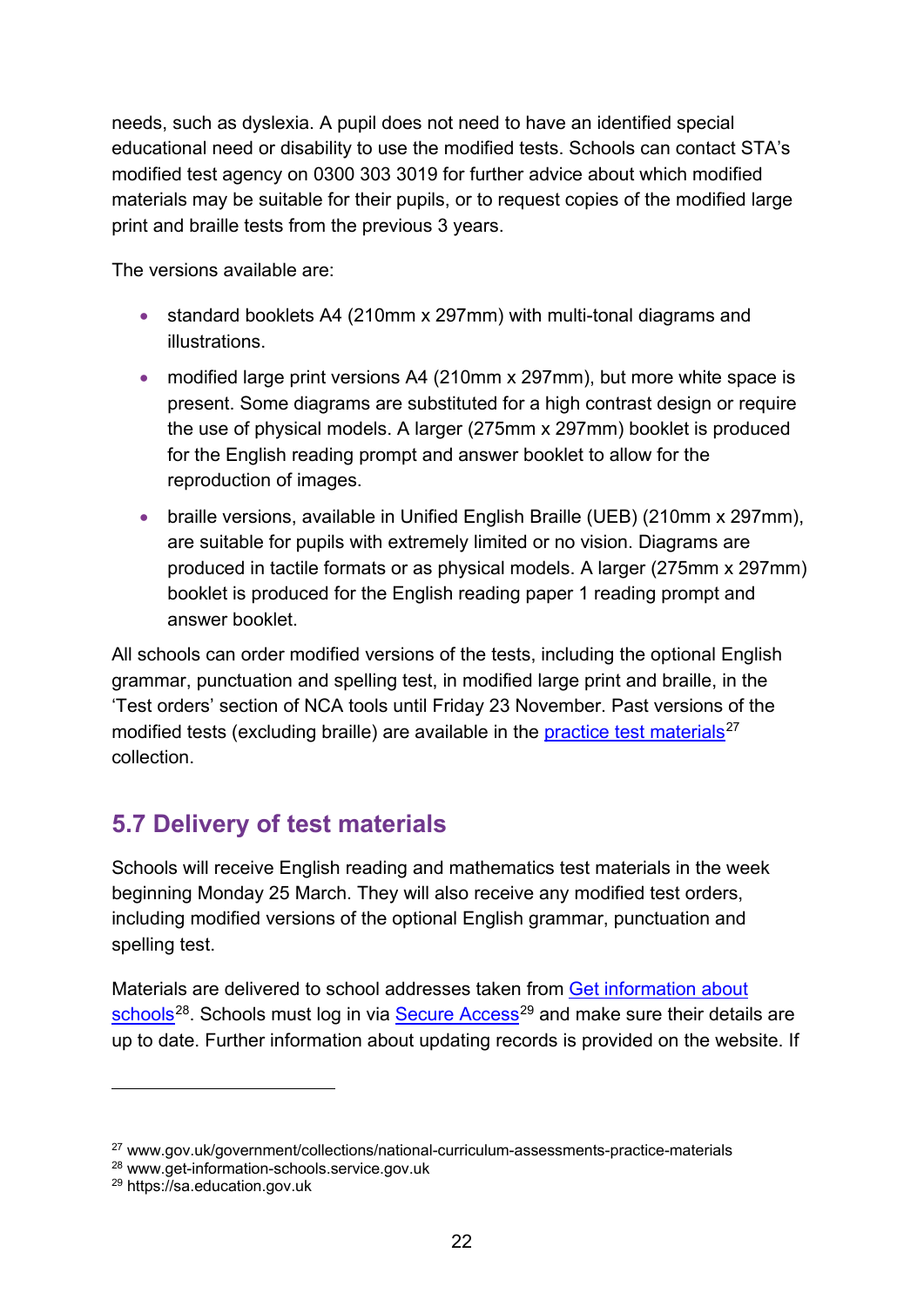schools have not received their test materials by Friday 29 March, or they arrive unsealed or damaged, they should contact the national curriculum assessments helpline on 0300 303 3013.

Headteachers and teachers should read the guidance on [how to keep test materials](https://www.gov.uk/government/collections/national-curriculum-assessments-key-stage-1-tests)  [secure](https://www.gov.uk/government/collections/national-curriculum-assessments-key-stage-1-tests)<sup>[30](#page-22-0)</sup>. Further guidance on receiving and storing test materials will be included in the [test administration guidance](http://www.gov.uk/government/collections/key-stage-1-test-administration)<sup>31</sup>. All test materials, including completed tests, must be stored securely and treated as confidential from the point they are received in school until Monday 3 June.

## **Additional test materials**

Schools can download additional KS1 test materials, and mark schemes, from NCA tools from Wednesday 1 May. This includes modified large print versions but excludes braille. Schools requiring additional braille materials should contact the modified test agency on 0300 303 3019. Schools must keep downloaded versions of the KS1 test materials and mark schemes secure until Monday 3 June.

<sup>30</sup> www.gov.uk/government/collections/national-curriculum-assessments-key-stage-1-tests

<span id="page-22-1"></span><span id="page-22-0"></span><sup>31</sup> www.gov.uk/government/collections/key-stage-1-test-administration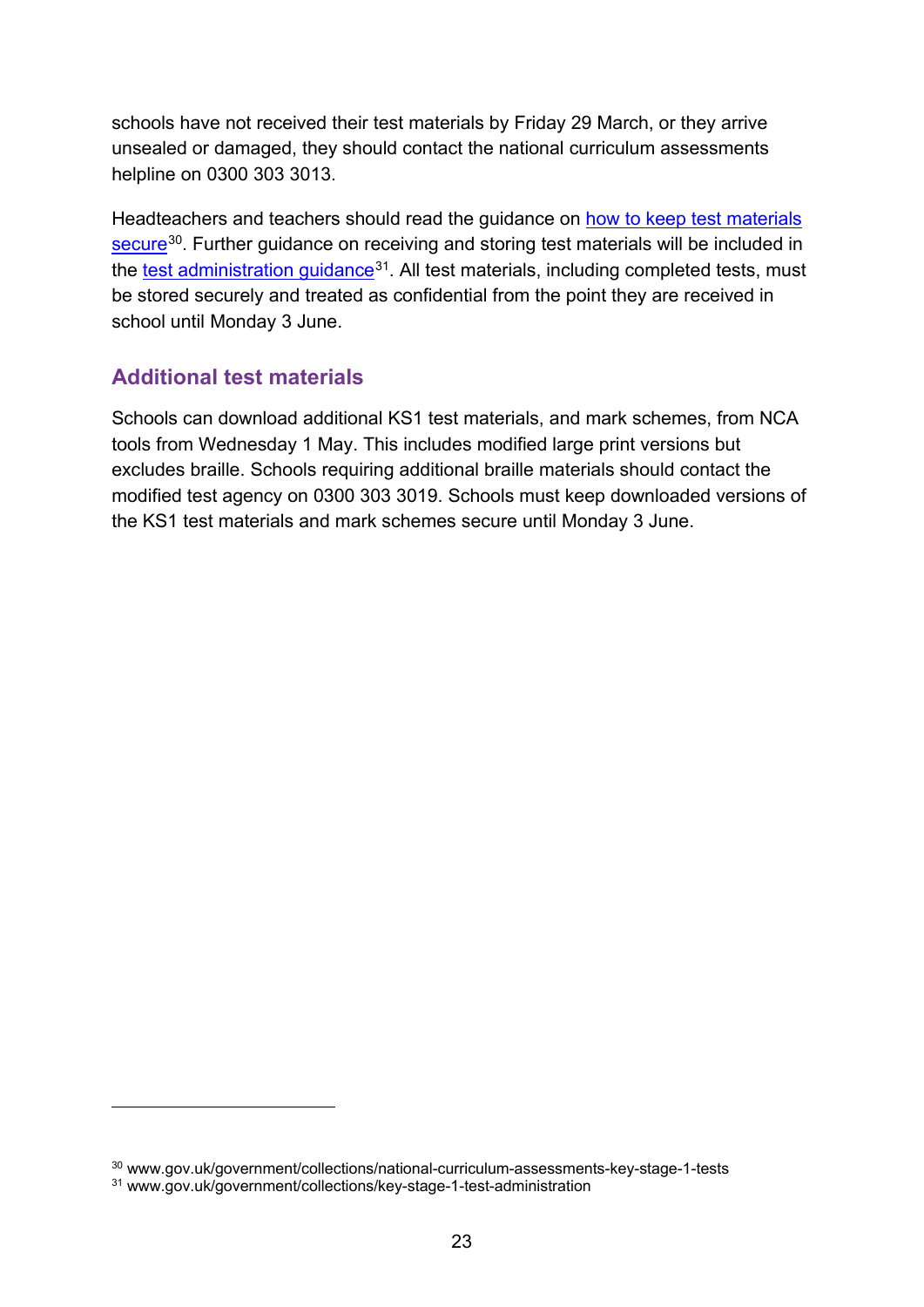# <span id="page-23-0"></span>**Section 6: Test participation**

# <span id="page-23-1"></span>**6.1 Participating pupils**

The tests are designed to be used with all pupils who have completed the KS1 programmes of study and are working at the overall standard of the tests. This means that if pupils are considered able to answer the easiest questions, they should be entered for the test(s).

Most pupils taking the KS1 tests will be in year 2 and will reach the age of 7 by the end of the school year. Teachers should use their knowledge of each pupil when considering whether to administer the tests to them. They may also use [practice](http://www.gov.uk/government/collections/national-curriculum-assessments-practice-materials) [materials](http://www.gov.uk/government/collections/national-curriculum-assessments-practice-materials)<sup>[32](#page-23-2)</sup> (see section 5.3) to inform these decisions.

## **Pupils who should not take the tests**

Pupils should not take the tests if any of the following apply:

- they have not completed the relevant KS1 programme of study
- they are working below the overall standard of the KS1 tests (and are considered to be unable to answer the easiest questions)
- they are working at the standard of the KS1 tests but are unable to participate, even when using suitable access arrangements

The [pre-key stage standards](https://www.gov.uk/government/publications/pre-key-stage-1-standards)<sup>[33](#page-23-3)</sup> should be used to provide a statutory assessment outcome for pupils engaged in subject-specific study and who are working below the standard of the KS1 national curriculum assessments. Section 9 includes further guidance about TA at the end of KS1.

If a headteacher decides a pupil should not take one or more of the tests, they must report this decision to the parents. See section 11.2 for information about reporting to parents for pupils who have not participated in the tests.

## **Decisions on participation in the tests**

-

Headteachers make the final decision about whether it is appropriate for a pupil to take the tests.

In instances where a headteacher has cause to consider whether a pupil should participate in the tests they should:

<span id="page-23-2"></span><sup>32</sup> www.gov.uk/government/collections/national-curriculum-assessments-practice-materials

<span id="page-23-3"></span><sup>33</sup> www.gov.uk/government/publications/pre-key-stage-1-standards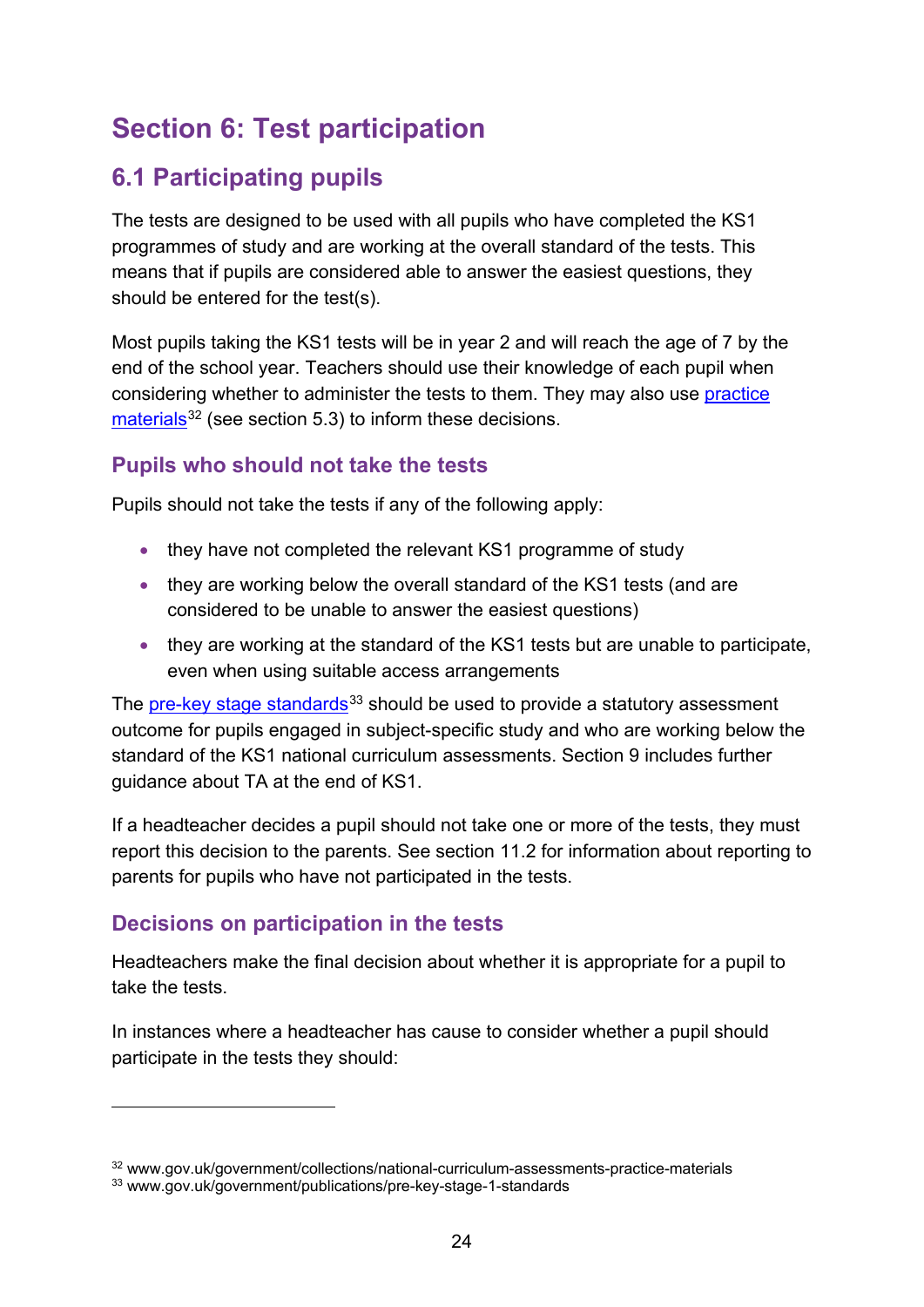- discuss the pupil's circumstances and needs with their parents and teachers
- consult, if appropriate, with their Special Educational Needs coordinator (SENCO), educational psychologists, medical officers or other specialist staff to consider access arrangements that might be appropriate to enable pupils to demonstrate their full abilities

## <span id="page-24-0"></span>**6.2 Access arrangements**

KS1 tests are intended to assess pupils' abilities in a fair and comparable way, with as many pupils as possible able to access them. They are designed so that most pupils with special educational needs and/or disabilities (SEND) can participate using the standard versions. However, a small number of pupils may need additional arrangements. Access arrangements are adjustments that schools can make to support specific pupils during the tests. The support given must never advantage or disadvantage individual pupils, and must be based on normal classroom practice.

Access arrangements may be appropriate for pupils:

- with an education, health and care (EHC) plan
- for whom provision is being made in school using the SEND support system, or whose learning difficulty and/or disability significantly affects their ability to access the tests
- who have behavioural, emotional or social difficulties
- with English as an additional language (EAL) and who have limited fluency in English

Schools do not need to request permission from STA to use any access arrangements for the KS1 tests. Headteachers and teachers must use the [access](http://www.gov.uk/guidance/key-stage-1-tests-how-to-use-access-arrangements)  [arrangements guidance](http://www.gov.uk/guidance/key-stage-1-tests-how-to-use-access-arrangements)<sup>[34](#page-24-1)</sup> to consider the assessment needs of individual pupils. It may be helpful to use practice materials (see section 5.3) with pupils before administering the tests. This will enable teachers to identify where support is needed and if any adaptations need to be made to either the test materials or the administration of the tests.

If the guidance does not cover a particular pupil's needs, schools should contact STA using 'Message us' in the 'Access arrangements' section of [NCA tools](https://ncatools.education.gov.uk/)<sup>35</sup>. For general enquiries, schools should contact the national curriculum assessments helpline on 0300 303 3013 or [assessments@education.gov.uk.](mailto:assessments@education.gov.uk)

<span id="page-24-1"></span><sup>34</sup> www.gov.uk/guidance/key-stage-1-tests-how-to-use-access-arrangements

<span id="page-24-2"></span><sup>35</sup> https://ncatools.education.gov.uk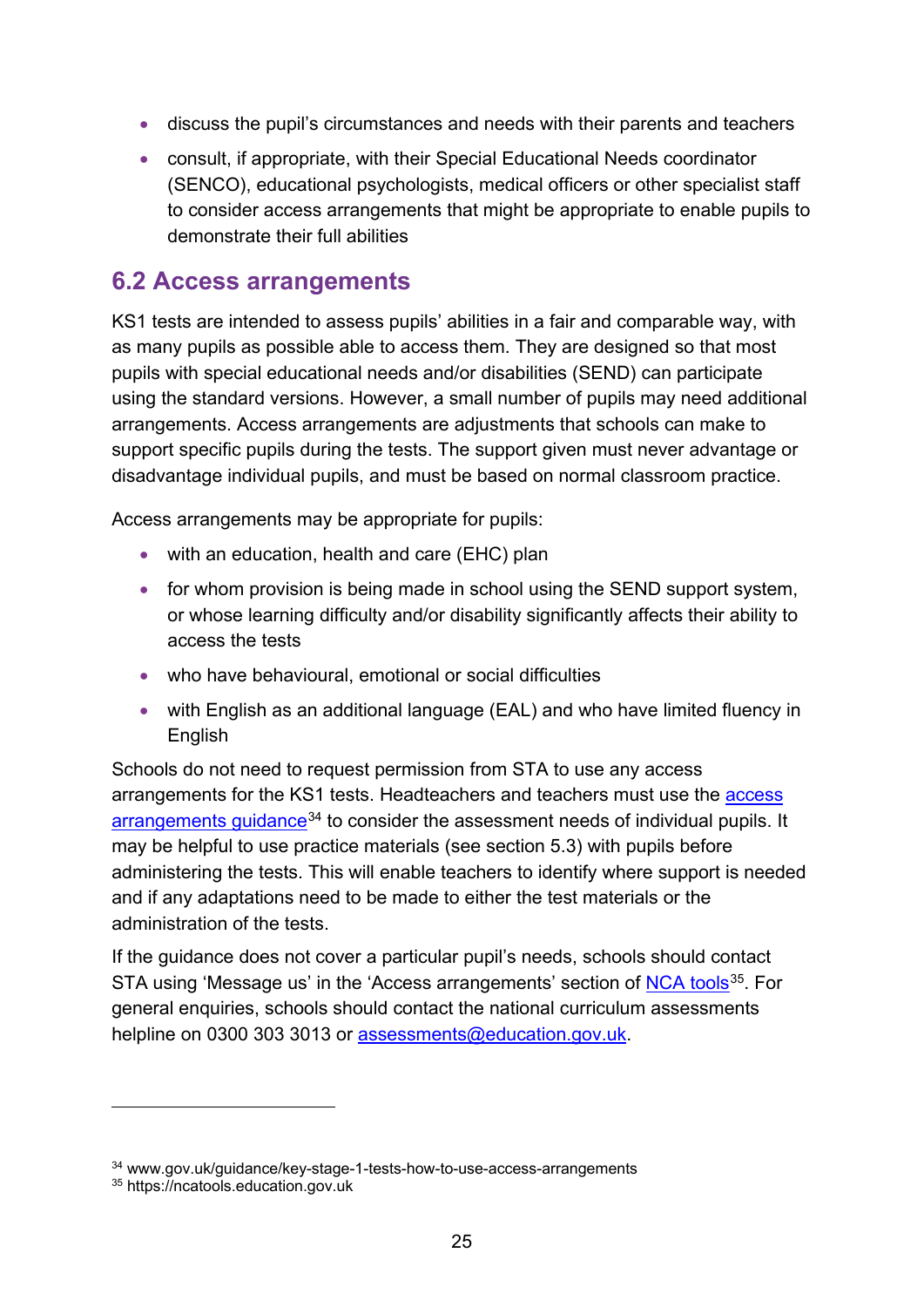## **Evidence for access arrangements**

Schools must make sure they have documentation to show that a pupil is eligible for access arrangements. Evidence will vary according to the type of arrangement and the tasks it is required for. Evidence may include notes recorded in teaching plans, individual pupil support plans or a pupil's classwork, to demonstrate the type of support provided in the classroom.

Schools could be subject to a [maladministration investigation](https://www.gov.uk/government/publications/key-stage-1-and-2-maladministration-investigation-procedures)<sup>[36](#page-25-1)</sup> if they cannot provide evidence that any access arrangements used in the tests are based on normal classroom practice.

## <span id="page-25-0"></span>**6.3 Pupils with English as an additional language**

## **English tests**

If pupils cannot communicate in English, they will be working below the overall standard of the English tests and should not take them. In order to make a TA judgement, these pupils should be assessed using the pre-key stage standards (see section 9.5).

#### **Mathematics tests**

-

To establish a pupil's abilities in mathematics, teachers and language support staff should work together to translate national curriculum work into the pupil's preferred language.

If a pupil is working at the standard of the mathematics tests, the school should consider using access arrangements to enable the pupil to take the tests (see section 6.2). Care should be taken to ensure that any translation does not provide additional support or understanding of mathematical terms.

Pupils working below the overall standard of the mathematics tests should not take them. These pupils should be assessed using the pre-key stage standards (see section 9.5).

<span id="page-25-1"></span><sup>&</sup>lt;sup>36</sup> www.gov.uk/government/publications/key-stage-1-and-2-maladministration-investigationprocedures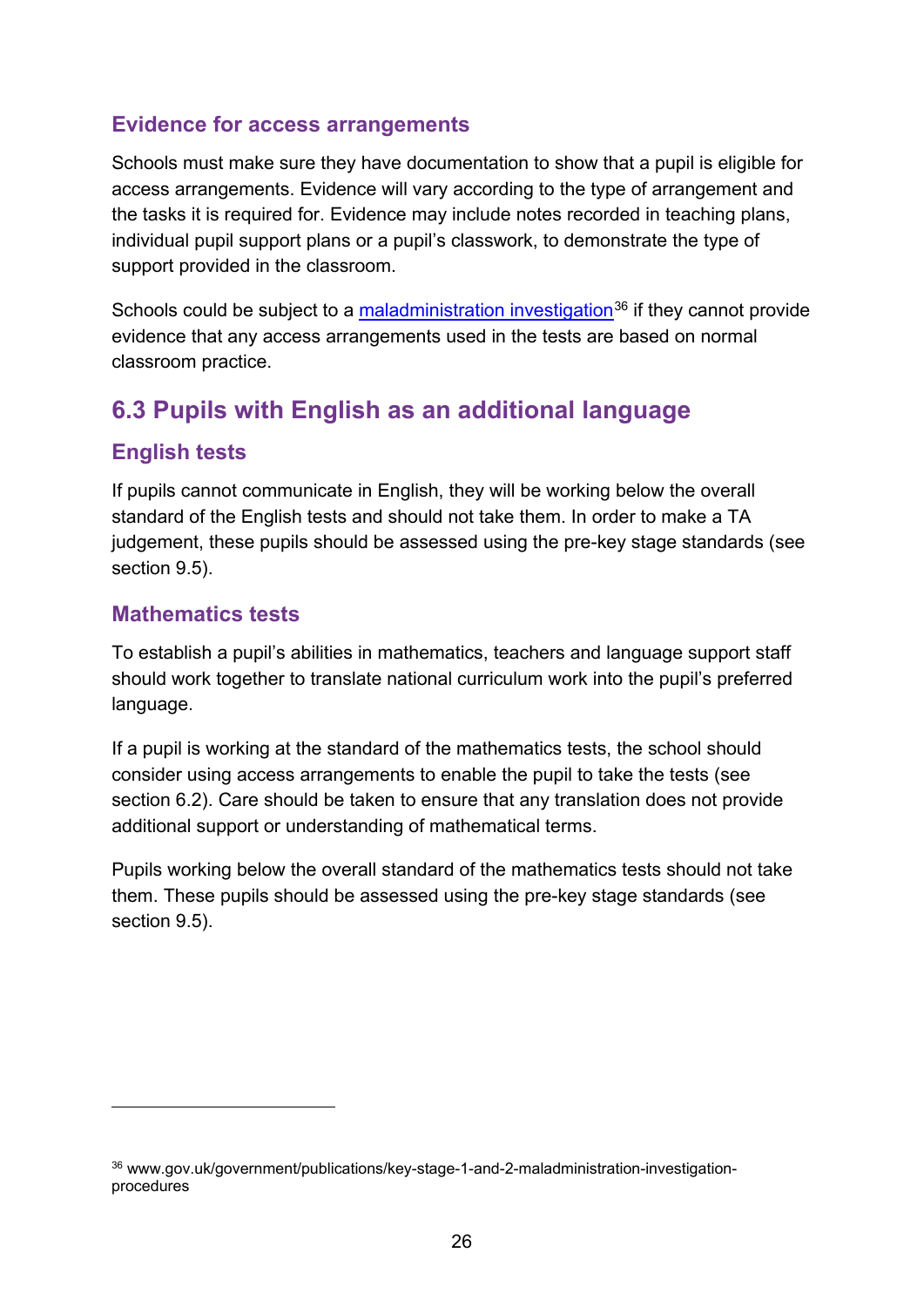# <span id="page-26-0"></span>**Section 7: Test administration**

# <span id="page-26-1"></span>**7.1 When to administer the tests**

Schools must administer the KS1 tests in English reading and mathematics during May 2019. The tests do not have set days for their administration and they may be administered to groups of pupils on different days. Schools may choose to also administer the optional English grammar, punctuation and spelling test during May, but there is no requirement to do so.

Pupils must only be allowed to take each test once.

# <span id="page-26-2"></span>**7.2 Security of test materials**

<u>.</u>

Headteachers must ensure the integrity of the tests is maintained so that no pupil has an unfair advantage. Schools must follow the guidance on [how to keep materials](http://www.gov.uk/government/collections/national-curriculum-assessments-key-stage-1-tests)  [secure](http://www.gov.uk/government/collections/national-curriculum-assessments-key-stage-1-tests)<sup>[37](#page-26-3)</sup> and treat them as confidential from when they are received until Monday 3 June.

Sealed packs of test papers should only be opened in the test room immediately before the school administers the tests for the first time. The content of the tests must not be used to prepare pupils. This could lead to inaccurate results that do not represent pupils' unaided abilities.

School staff, including test administrators, must not discuss the content of the test papers with anyone or use question-specific information to prepare pupils for the tests. In particular, content that could compromise a test must not be discussed on social media or published online. Any school behaviour that leads to test materials being shared before Monday 3 June will lead to an investigation of maladministration (see section 10.1).

All test materials, including English reading booklets, must be stored securely until Monday 3 June. If any test papers from an opened pack are unused, they must be stored securely and may be used for any subsequent administration of the test.

<span id="page-26-3"></span><sup>37</sup> www.gov.uk/government/collections/national-curriculum-assessments-key-stage-1-tests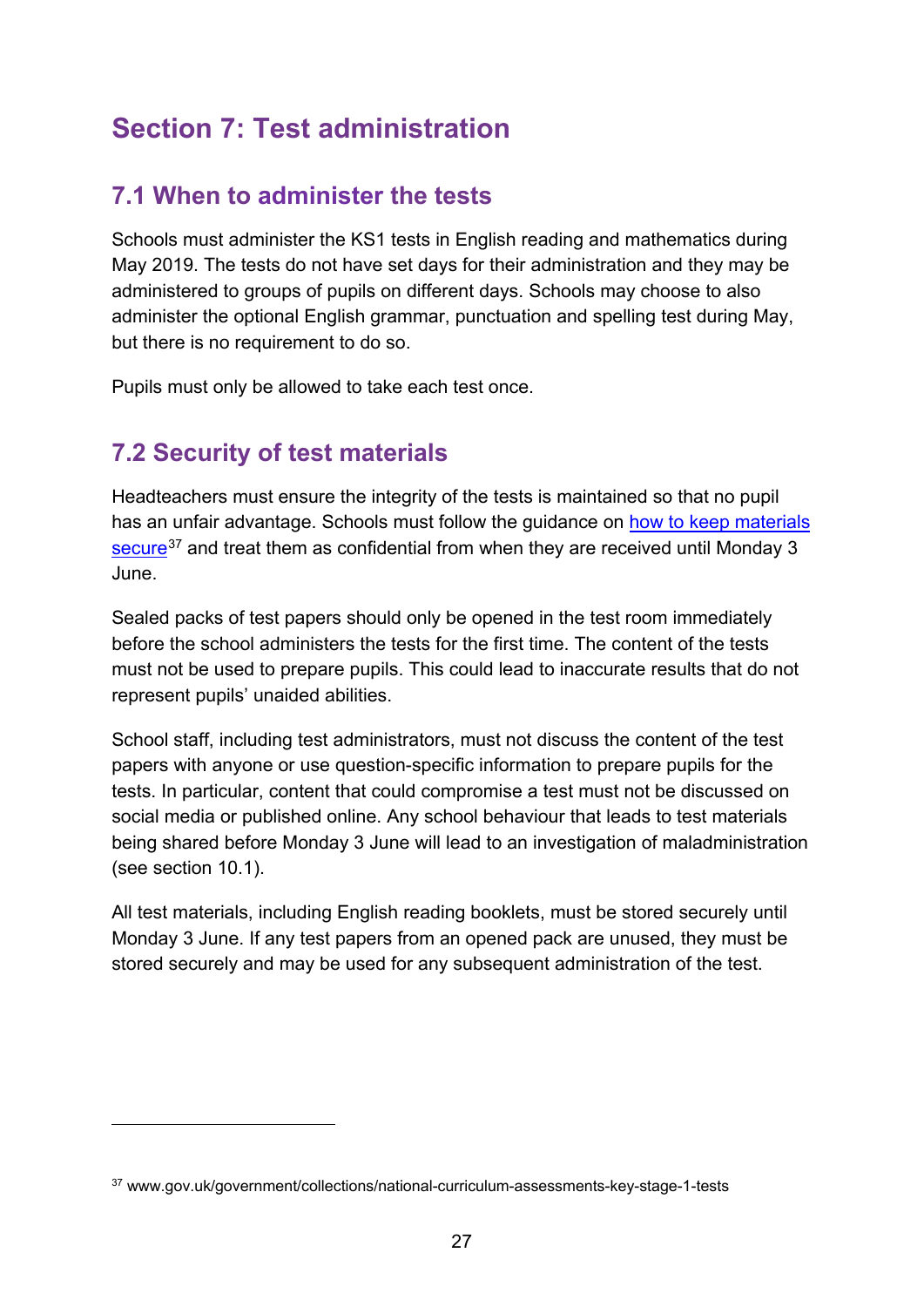# <span id="page-27-0"></span>**7.3 Making modifications to tests**

Before making the decision to modify the standard test materials, schools should consider whether modified tests provided by STA would meet the needs of the pupil. See section 5.6 for how to order modified large print and braille versions of the tests.

Minor modifications may include copying onto coloured paper or enlarging the test. Headteachers must ensure that the confidentiality of the tests is maintained while any modifications are being made.

# <span id="page-27-1"></span>**7.4 Administering the tests**

Schools must administer the tests in accordance with STA's [test administration](https://www.gov.uk/government/collections/key-stage-1-test-administration)  [guidance](https://www.gov.uk/government/collections/key-stage-1-test-administration)<sup>[38](#page-27-3)</sup>, which will be updated in March 2019. Headteachers must make sure the guidance is read, understood and followed by school staff as appropriate, including test administrators. STA will also provide test administration instructions with the KS1 tests. They will contain test-specific content so must only be accessed immediately before the administration of each test.

If a school suspects that a pupil's response to a test does not represent their own independent work, the headteacher must contact their LA for guidance on what action should be taken.

Schools and LAs should contact the national curriculum assessments helpline on 0300 303 3013 or [assessments@education.gov.uk](mailto:assessments@education.gov.uk) if clarification of the guidance is required.

# <span id="page-27-2"></span>**7.5 Marking the tests**

KS1 tests are marked internally by schools using mark schemes that will be available on [NCA tools](https://ncatools.education.gov.uk/)<sup>[39](#page-27-4)</sup> from Wednesday 1 May. Tests should be marked by a member of staff familiar with the pupil. Marking requires professional judgement about which responses are correct. The integrity and security of the tests must be maintained until Monday 3 June.

<span id="page-27-3"></span><sup>38</sup> www.gov.uk/government/collections/key-stage-1-test-administration

<span id="page-27-4"></span><sup>39</sup> https://ncatools.education.gov.uk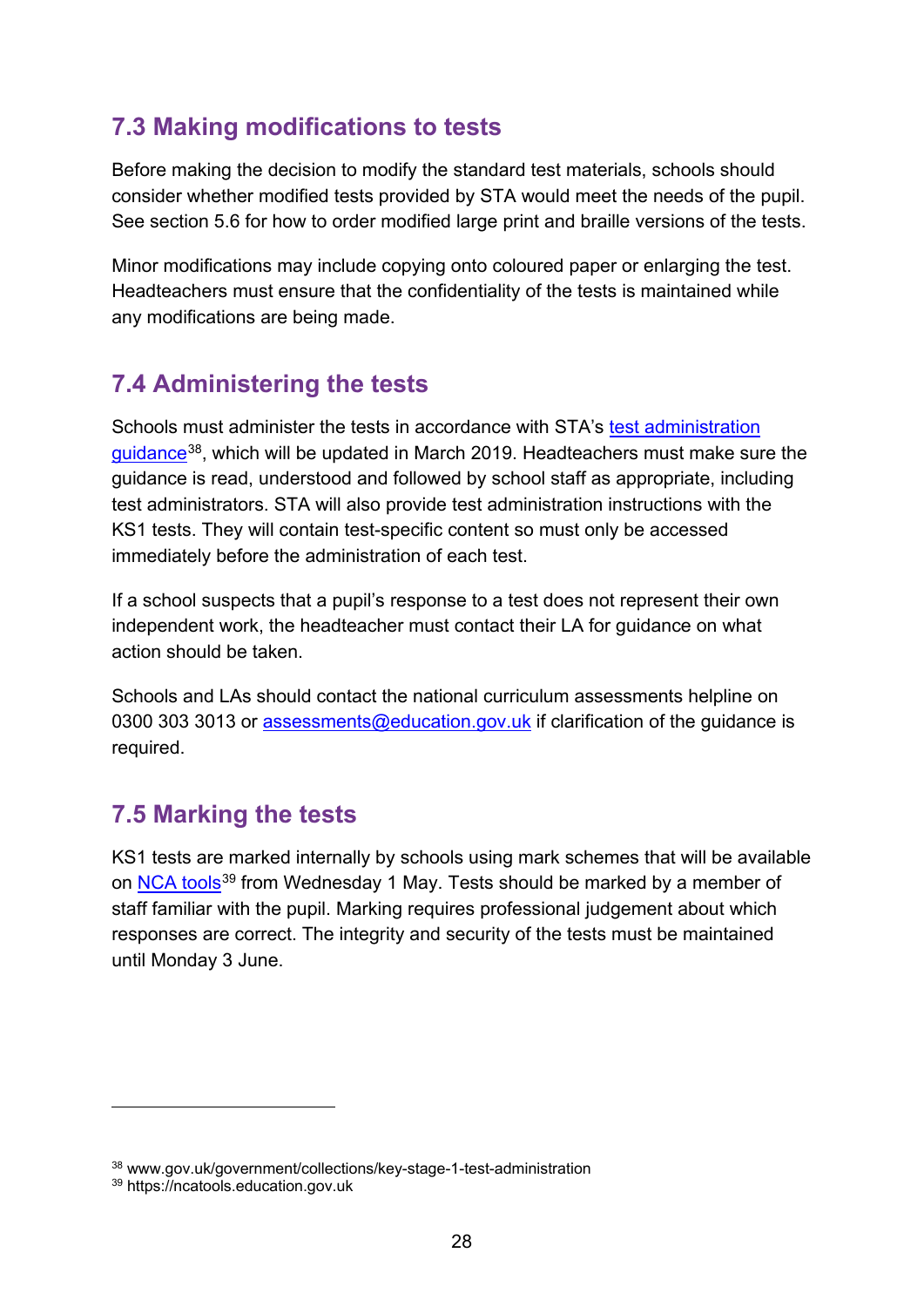# <span id="page-28-0"></span>**7.6 Using test results**

Teachers must use the results of the KS1 tests in English reading and mathematics to support their TA judgement of how a pupil has performed throughout the key stage (see section 9). There is no requirement for schools to use the result of the optional English grammar, punctuation and spelling test to inform TA.

Conversion tables for the 2019 tests will be published on GOV.UK and NCA tools on Monday 3 June. Teachers will need to use these to translate pupils' raw scores into scaled scores to see whether each pupil has met the expected standard in the tests.

Schools are not required to report test results to their LA or the next school when a pupil moves. However, where the school has recorded this data, it can choose whether to include these results in any data provided to the LA or next school (see section 12.3). LAs do not submit test results to DfE.

Schools are not required to report individual test results to parents (see section 11.2). However, parents must be allowed access to their child's results on request.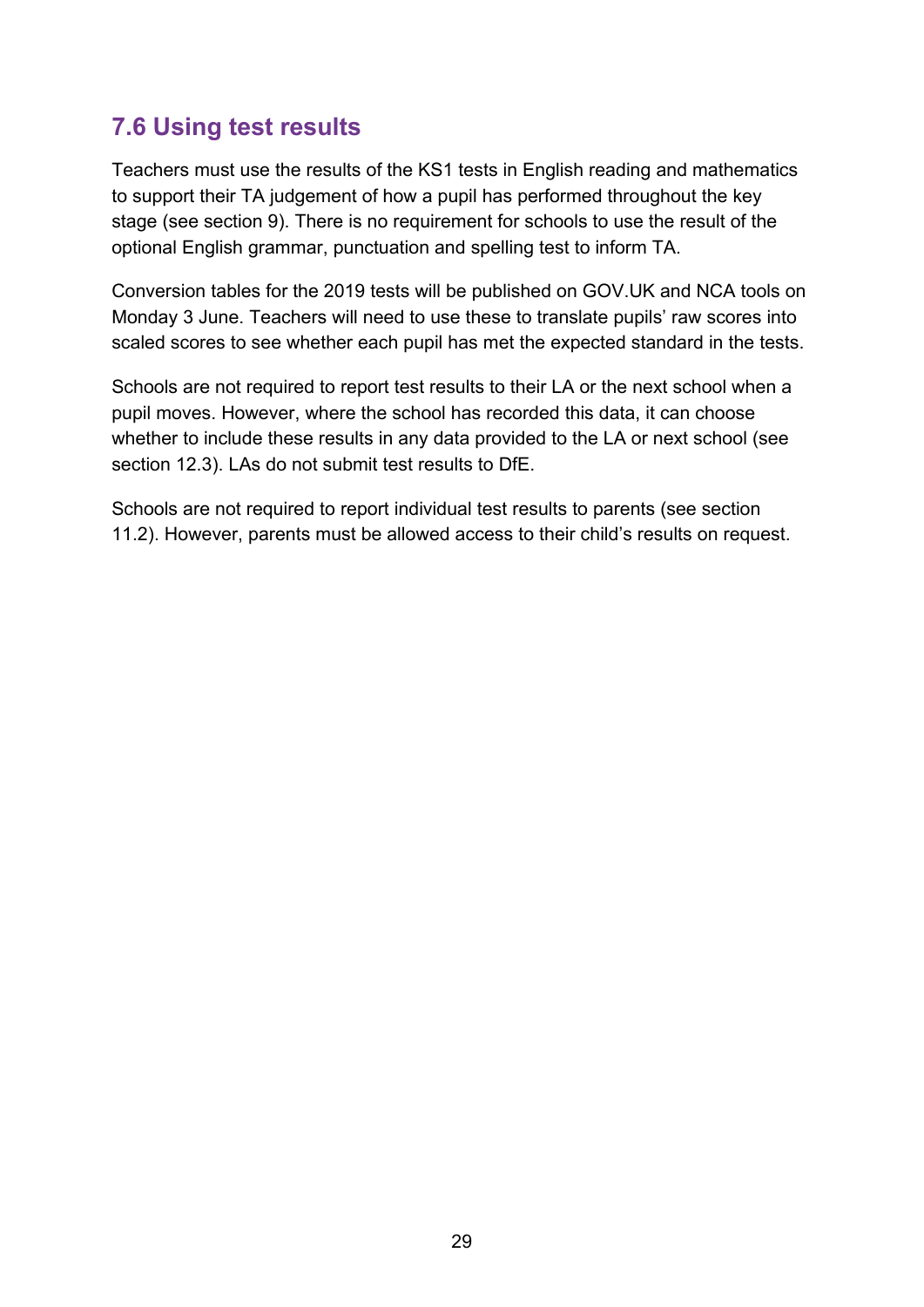# <span id="page-29-0"></span>**Section 8: Phonics screening check**

# <span id="page-29-1"></span>**8.1 Overview of the check**

The phonics screening check is designed to confirm whether pupils have learnt phonic decoding to an appropriate standard. It will identify pupils who need extra help to improve their decoding skills. The check consists of 20 real words and 20 pseudo-words that pupils read aloud to the check administrator.

## <span id="page-29-2"></span>**8.2 Important dates**

| Friday 23 November                  | Schools should submit their holiday dates for the 2018 to<br>2019 academic year in the 'Test orders' section of NCA<br>tools <sup>40</sup> to ensure they receive check materials on time.                                                   |
|-------------------------------------|----------------------------------------------------------------------------------------------------------------------------------------------------------------------------------------------------------------------------------------------|
| Friday 10 May                       | Deadline for ordering braille versions of the phonics<br>$\bullet$<br>screening check from the modified test agency on 0300<br>303 3019.                                                                                                     |
| Monday 20 May to<br>Friday 24 May   | Schools will receive their check materials, including any<br>$\bullet$<br>braille orders, unless STA has agreed an alternative date.                                                                                                         |
| Monday 10 June                      | Phonics screening check materials (excluding braille)<br>$\bullet$<br>available to download from NCA tools.                                                                                                                                  |
|                                     | HDF available to schools on NCA tools.<br>$\bullet$                                                                                                                                                                                          |
| Monday 10 June to<br>Friday 14 June | Schools administer the phonics screening check.<br>$\bullet$                                                                                                                                                                                 |
| Monday 17 June to<br>Friday 21 June | Timetable variation week for pupils who were absent for<br>$\bullet$<br>the phonics screening check. If a pupil does not take the<br>check during this period and returns to school after Friday<br>21 June they must be recorded as absent. |
| Monday 24 June                      | Phonics screening check materials and threshold mark<br>$\bullet$<br>published on GOV.UK <sup>41</sup> .                                                                                                                                     |
| Thursday 27 June                    | Deadline for schools to submit the HDF on NCA tools.<br>$\bullet$                                                                                                                                                                            |
| By the end of the<br>summer term    | Schools must submit their phonics screening check<br>$\bullet$<br>results to their LA by the deadline specified by the LA.                                                                                                                   |
| Friday 26 July                      | LAs submit phonics screening check and KS1 TA data to<br>$\bullet$<br>DfE using COLLECT <sup>42</sup> .                                                                                                                                      |

<sup>40</sup> https://ncatools.education.gov.uk

<span id="page-29-4"></span><span id="page-29-3"></span><sup>41</sup> www.gov.uk/government/collections/national-curriculum-assessments-practice-materials

<span id="page-29-5"></span><sup>42</sup> https://sa.education.gov.uk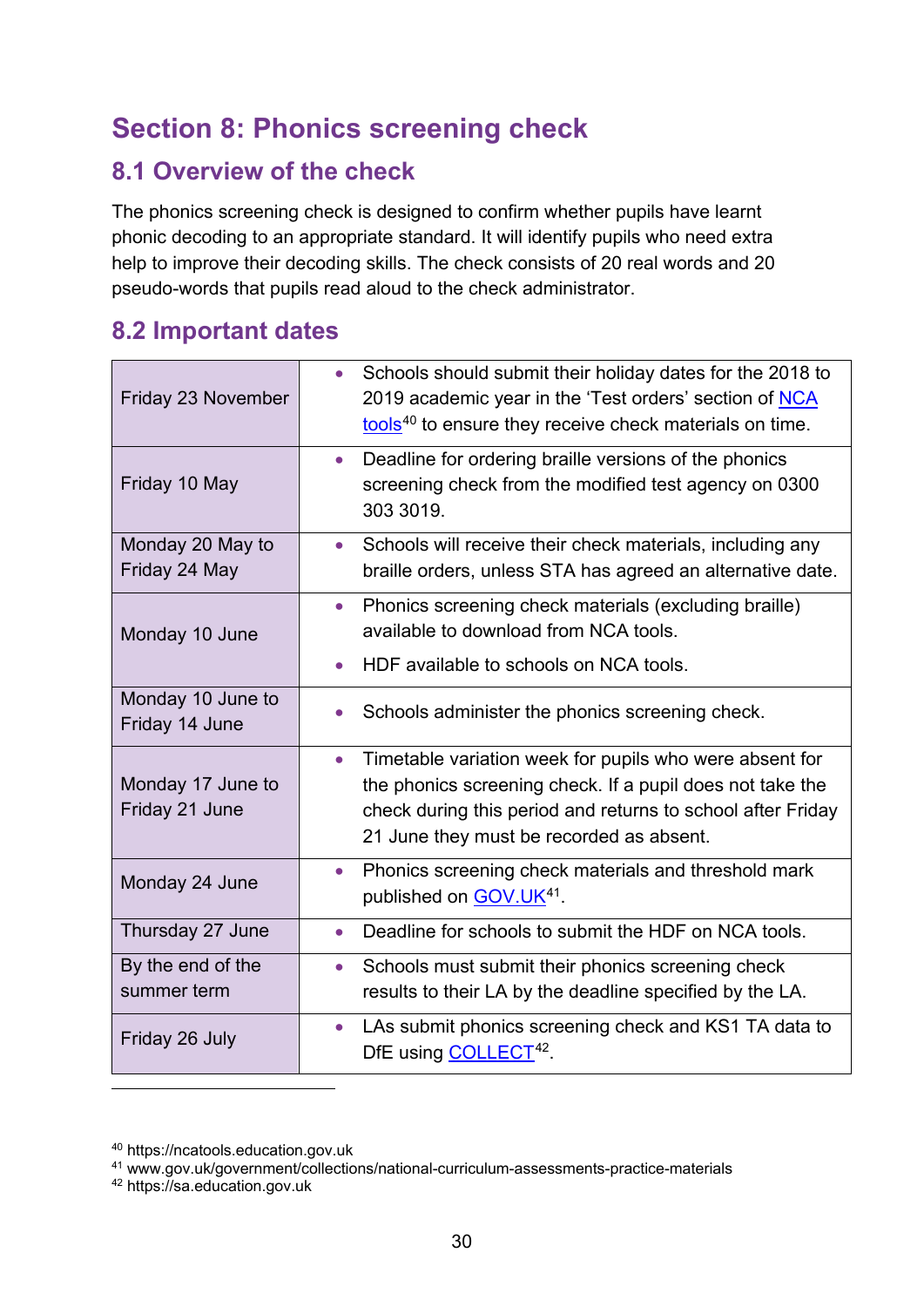# <span id="page-30-0"></span>**8.3 Check participation**

Participation in the check depends on the type of school. See section 13.1 for further information. Schools do not need to register pupils for the check.

## **Pupils who should take the check**

With some exceptions (see below), all pupils who have reached the end of year 1 must take the check. This includes pupils registered at maintained nursery schools who will reach the age of 6 before the end of the school year, the equivalent age to those pupils in year 1 at primary and infant schools.

Unless the exceptions below apply to them, pupils in year 2 must also take the check if they:

- did not meet the required standard in year 1
- have not taken it before

## **Pupils who should not take the check**

Pupils should not take the check if any of the following apply:

- they have shown no understanding of grapheme-phoneme correspondences
- they have recently moved to the country and are unable to understand letters and sounds in English
- they use British Sign Language or other sign-supported communication, such as communication boards, to spell out individual letters
- they are mute, or selectively mute

## **Decisions on participation in the check**

Headteachers make the final decision about whether it is appropriate for a pupil to take the check.

In any instances when pupils are not entered for the check, schools should explain their decision to the pupil's parents. If appropriate, they should provide the parents with documentary evidence to support their decision. Where the decision has been made not to administer the check to a pupil, schools should also explain how they are helping the pupil to learn to decode using phonics.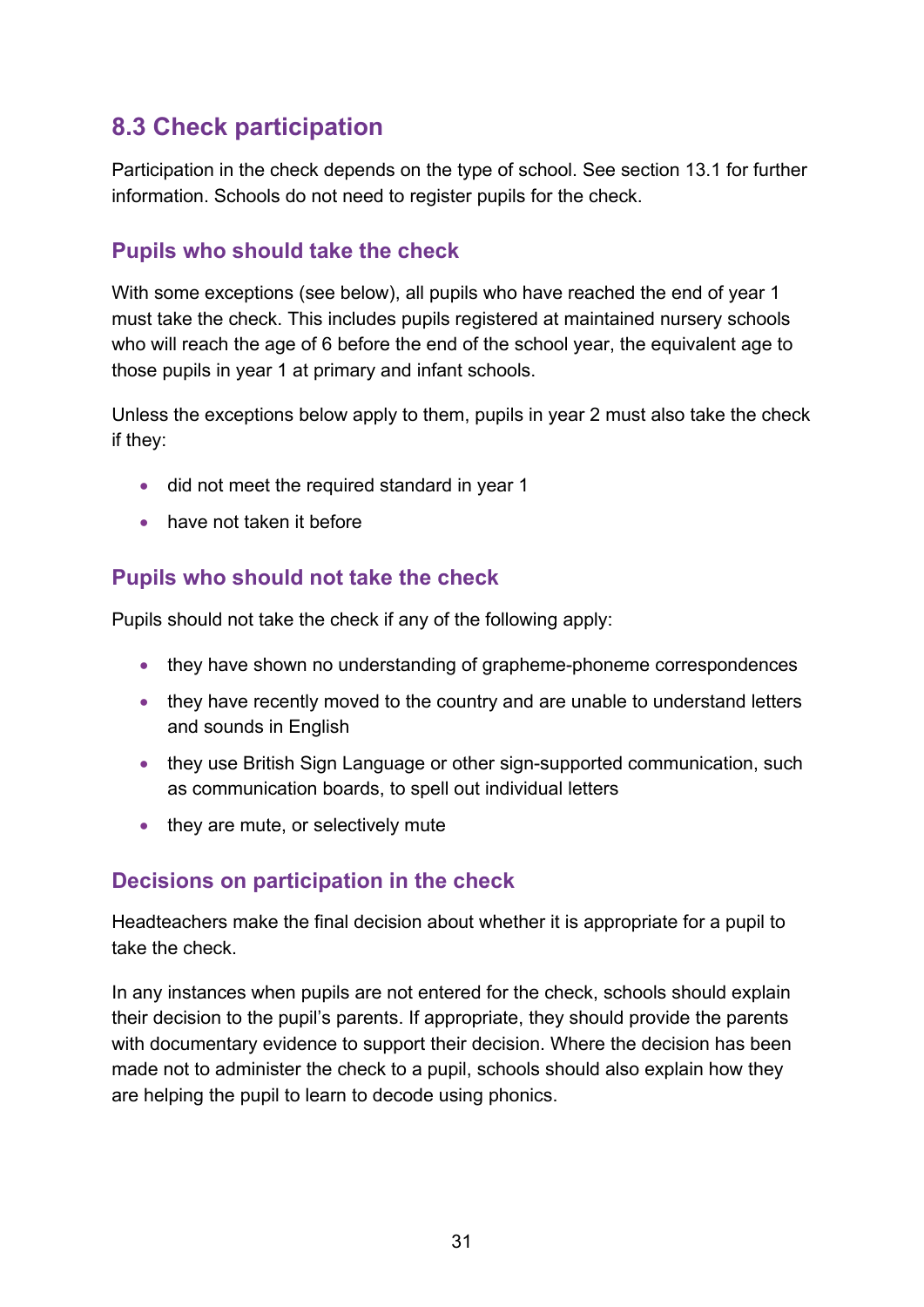Schools must submit data for all pupils including those that should not take the check. Pupils who do not take the check should be marked as 'D' (headteacher decided it was inappropriate for the pupil to take the check).

# <span id="page-31-0"></span>**8.4 Check materials**

Schools do not need to order standard materials for the check. Materials are sent to schools based on data from the year 1 autumn school census.

Braille materials must be ordered from the modified test agency on 0300 303 3019 by Friday 10 May.

Schools will receive their check materials, including any braille orders, in the week beginning Monday 20 May unless STA has agreed an alternative date. To ensure schools get their materials on time, they must provide their holiday dates in the 'Test orders' section of NCA tools by Friday 23 November. If schools have not received their check materials by Friday 7 June, they should contact the national curriculum assessments helpline on 0300 303 3013.

Materials are delivered to school addresses taken from [Get information about](https://www.get-information-schools.service.gov.uk/)  [schools](https://www.get-information-schools.service.gov.uk/)<sup>[43](#page-31-2)</sup>. Schools must login via [Secure Access](https://sa.education.gov.uk/)<sup>[44](#page-31-3)</sup> and make sure their details are up to date. Further information about updating records is provided on the website.

## **Additional materials**

Schools can download check materials from NCA tools from Monday 10 June. This includes the mark sheet and modified versions (excluding braille), including Word versions with colour images, Word versions with black and white images, and Word versions without images. Schools requiring additional braille materials should contact the modified test agency on 0300 303 3019.

# <span id="page-31-1"></span>**8.5 Security of check materials**

Headteachers must ensure the integrity of the check is maintained so that no pupil has an unfair advantage.

<span id="page-31-2"></span><sup>43</sup> www.get-information-schools.service.gov.uk

<span id="page-31-3"></span><sup>44</sup> https://sa.education.gov.uk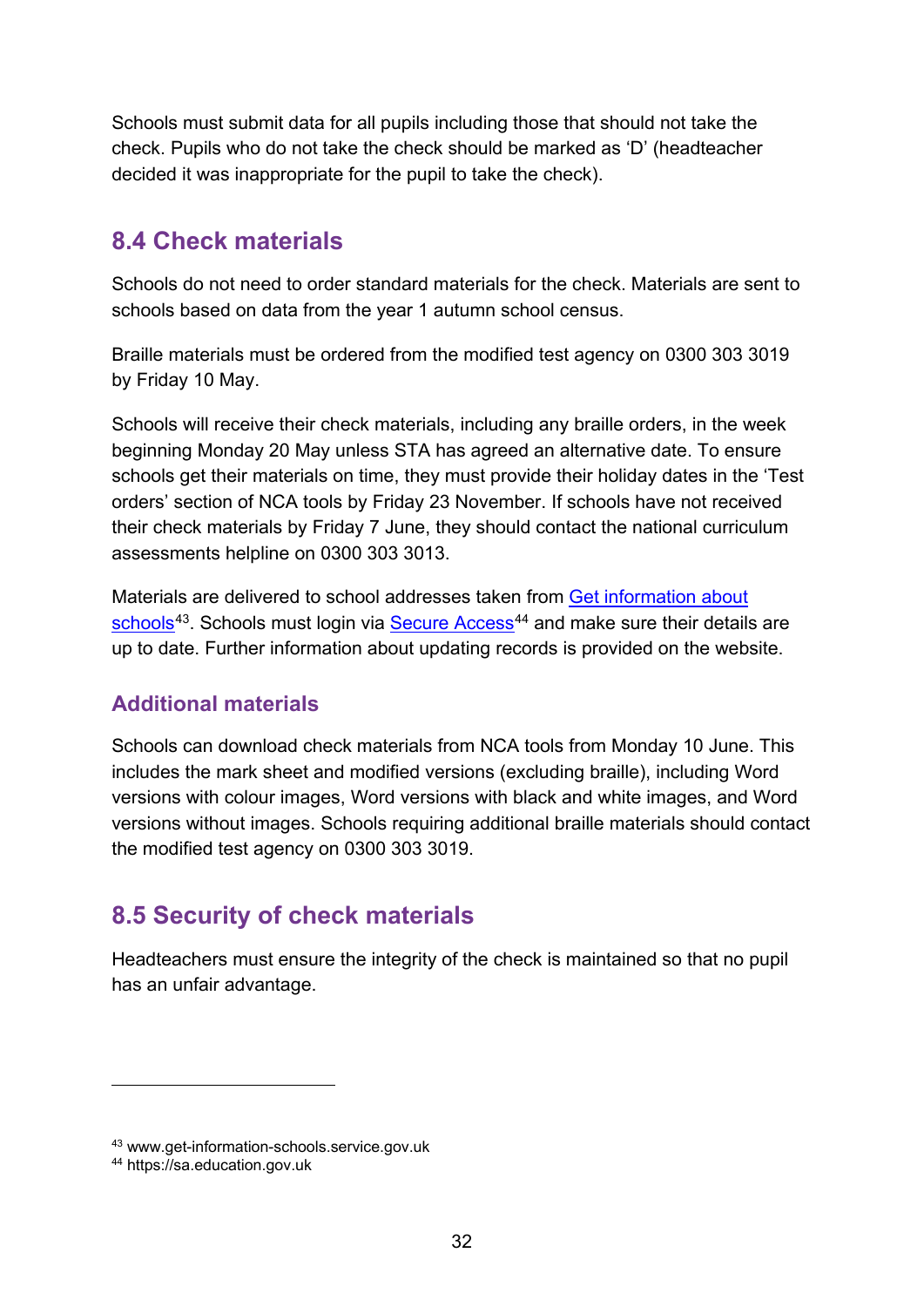Schools must follow the quidance on [keeping materials secure](https://www.gov.uk/government/collections/national-curriculum-assessments-key-stage-1-tests)<sup>45</sup>. Check materials must be treated as confidential from when schools receive them, or download them from NCA tools, until Monday 24 June.

Check packs must not be opened before Monday 10 June. They must only be opened when the check is going to be administered for the first time. After the check has been administered, schools must make sure the materials are stored securely until Monday 24 June.

School staff, including check administrators, must not discuss the content of the check with anyone or use question-specific information to prepare pupils for the check. In particular, content that could compromise the check must not be discussed on social media or published online. Any school behaviour which leads to check materials being shared before Monday 24 June, will lead to a maladministration investigation.

# <span id="page-32-0"></span>**8.6 Administering the check**

-

Pupils must only attempt the check once during the check window. Check administrators can use the [practice test materials](https://www.gov.uk/government/collections/national-curriculum-assessments-practice-materials)<sup>[46](#page-32-2)</sup> to familiarise themselves with the check.

The check must be administered in accordance with STA's phonics screening [check](https://www.gov.uk/government/publications/key-stage-1-phonics-screening-check-administration-guidance)  [administration guidance](https://www.gov.uk/government/publications/key-stage-1-phonics-screening-check-administration-guidance)<sup>[47](#page-32-3)</sup>, which will be published in April 2019. Headteachers must make sure the guidance is read, followed and understood by everyone involved in administering and scoring the check in order to avoid allegations of maladministration (see section 10.2). Check administrators must view the training [video](https://www.gov.uk/government/publications/phonics-screening-check-sample-materials-and-training-video)<sup>[48](#page-32-4)</sup> before administering the check.

Schools and LAs should contact the national curriculum assessments helpline on 0300 303 3013 or [assessments@education.gov.uk](mailto:assessments@education.gov.uk) if clarification of the guidance is needed.

<span id="page-32-1"></span><sup>45</sup> www.gov.uk/government/collections/national-curriculum-assessments-key-stage-1-tests

<span id="page-32-2"></span><sup>46</sup> www.gov.uk/government/collections/national-curriculum-assessments-practice-materials <sup>47</sup> www.gov.uk/government/publications/key-stage-1-phonics-screening-check-administration-

<span id="page-32-3"></span>guidance  $^{48}$  www.gov.uk/government/publications/phonics-screening-check-sample-materials-and-training-

<span id="page-32-4"></span>video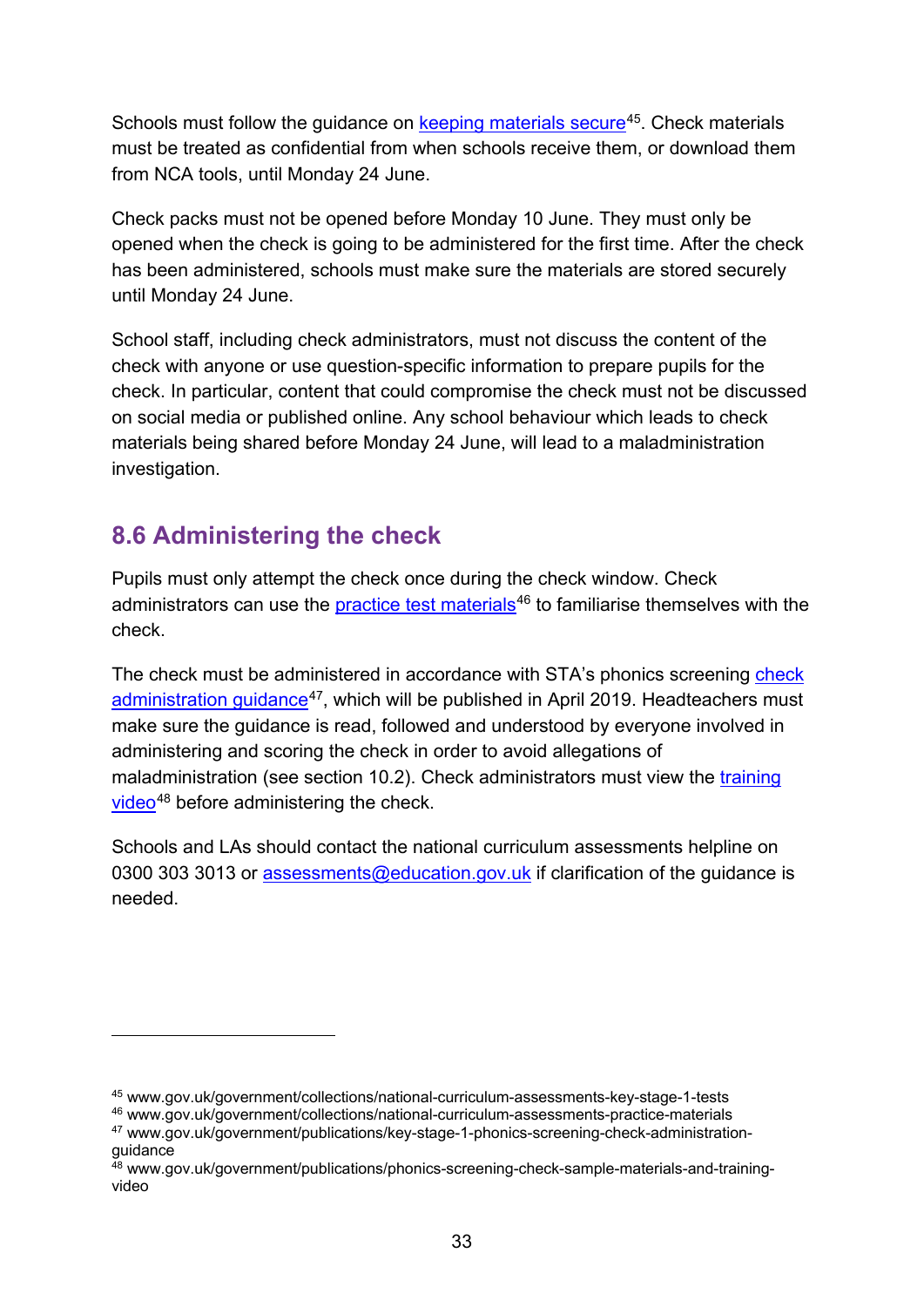## **Check administrators**

The check must be administered on a one-to-one basis by a member of staff who is trained in phonics and known to the pupil. The role requires professional judgement about which responses are correct. The check should not be administered by a teaching assistant or higher-level teaching assistant unless they are trained in phonics and have experience of delivering phonics sessions to pupils. The check administrator must not be a relative or carer of the pupil taking the check.

## <span id="page-33-0"></span>**8.7 Monitoring the check**

LAs have a statutory duty to make monitoring visits to at least 10% of their schools. This includes:

- participating PRUs or special schools
- academies that have chosen to be monitored by the LA
- a sample of schools which STA will identify

These visits may take place before, during and after the check period.

Monitoring visitors, on behalf of the LA or STA, will make unannounced visits to schools that are participating in the check. They will look for evidence that if the school is following the published guidance on:

- keeping check materials secure
- administering and scoring the check

If schools receive a monitoring visit, they must allow visitors to:

- see all materials and any relevant delivery notes
- observe any checks being administered
- see copies of correspondence and other documents sent to, and received from, the LA or STA about the administration of the check

STA will carry out a full investigation if a monitoring visitor reports:

- administrative irregularities
- potential maladministration (which could include check administrators encouraging pupils to make another attempt at a word or reminding pupils to blend a word during the check)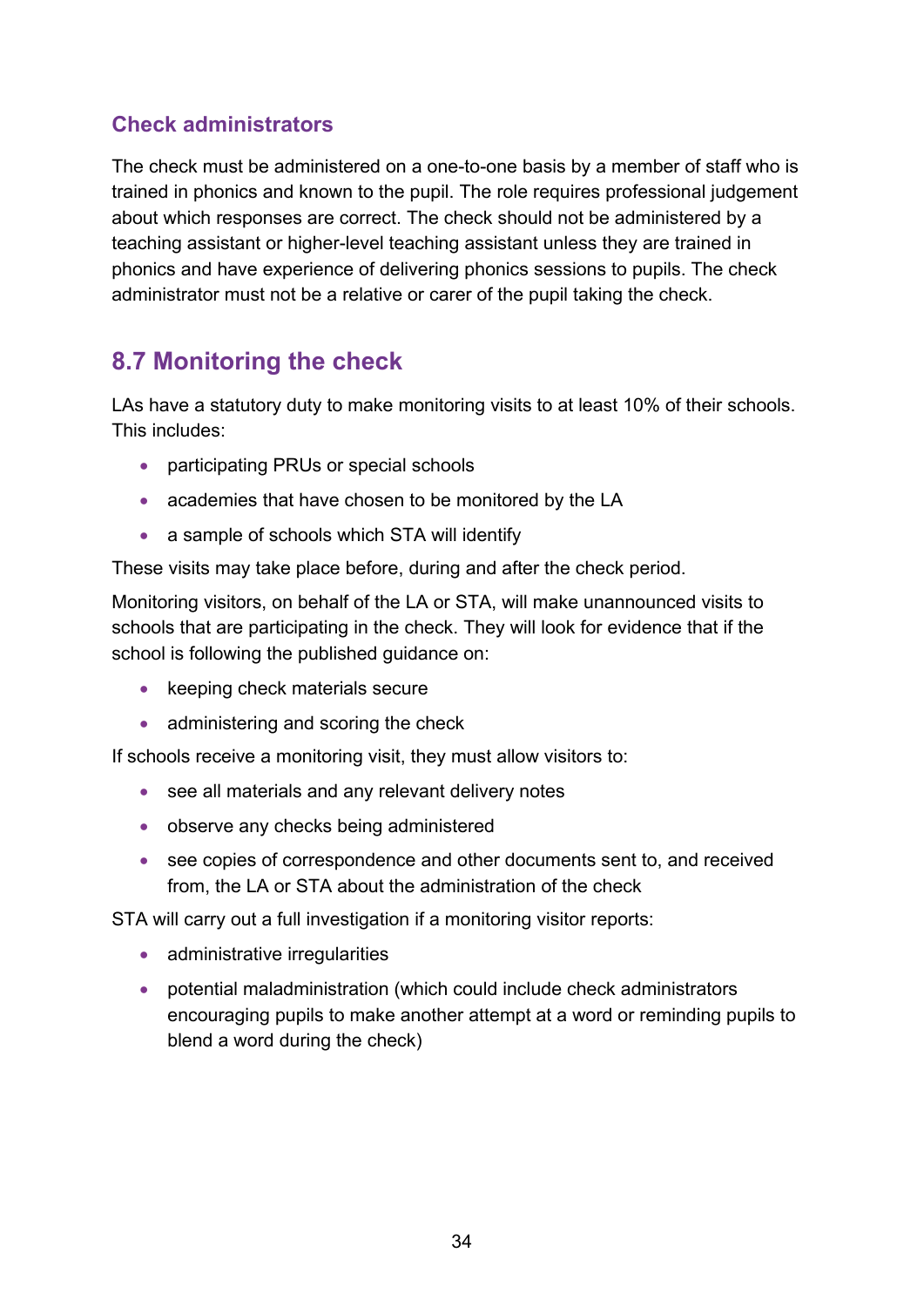These investigations are used to make decisions on the accuracy or correctness of pupils' results. Schools and LAs should refer to the quidance on monitoring visits<sup>[49](#page-34-1)</sup>. which will be updated in March 2019, for further information.

## **Academies**

Academies must choose which LA is responsible for monitoring their phonics screening check and must have a written agreement in place with their chosen LA. Academies will be presumed to be working with their geographical LA and should inform STA if they intend to choose an alternate LA, by Friday 14 December, in the 'Teacher assessment' section of NCA tools.

If a school became an academy on, or after, 2 September 2018 they will be part of their geographical LA's arrangements for monitoring the tests and will be unable to select an alternate LA until the 2019 to 2020 academic year.

Failure to have an agreement in place with an LA may lead to non-compliance action being taken.

# <span id="page-34-0"></span>**8.8 Reporting check results**

STA will publish the threshold mark on Monday 24 June on [GOV.UK](https://www.gov.uk/government/organisations/standards-and-testing-agency)<sup>[50](#page-34-2)</sup>. Schools do not need to wait until the threshold mark is published before submitting their data to the LA.

## **Reporting to local authorities**

Schools must report their pupils' check scores to their chosen LA. The LA will provide schools with the deadline date for submission.

LAs must submit check data to DfE using [COLLECT](https://sa.education.gov.uk/)<sup>[51](#page-34-3)</sup> by Friday 26 July. COLLECT is DfE's centralised data collection and management system accessed via Secure Access.

<span id="page-34-1"></span><sup>49</sup> www.gov.uk/guidance/key-stage-2-tests-and-phonics-screening-check-monitoring-visits

<span id="page-34-2"></span><sup>50</sup> www.gov.uk/sta

<span id="page-34-3"></span><sup>51</sup> https://sa.education.gov.uk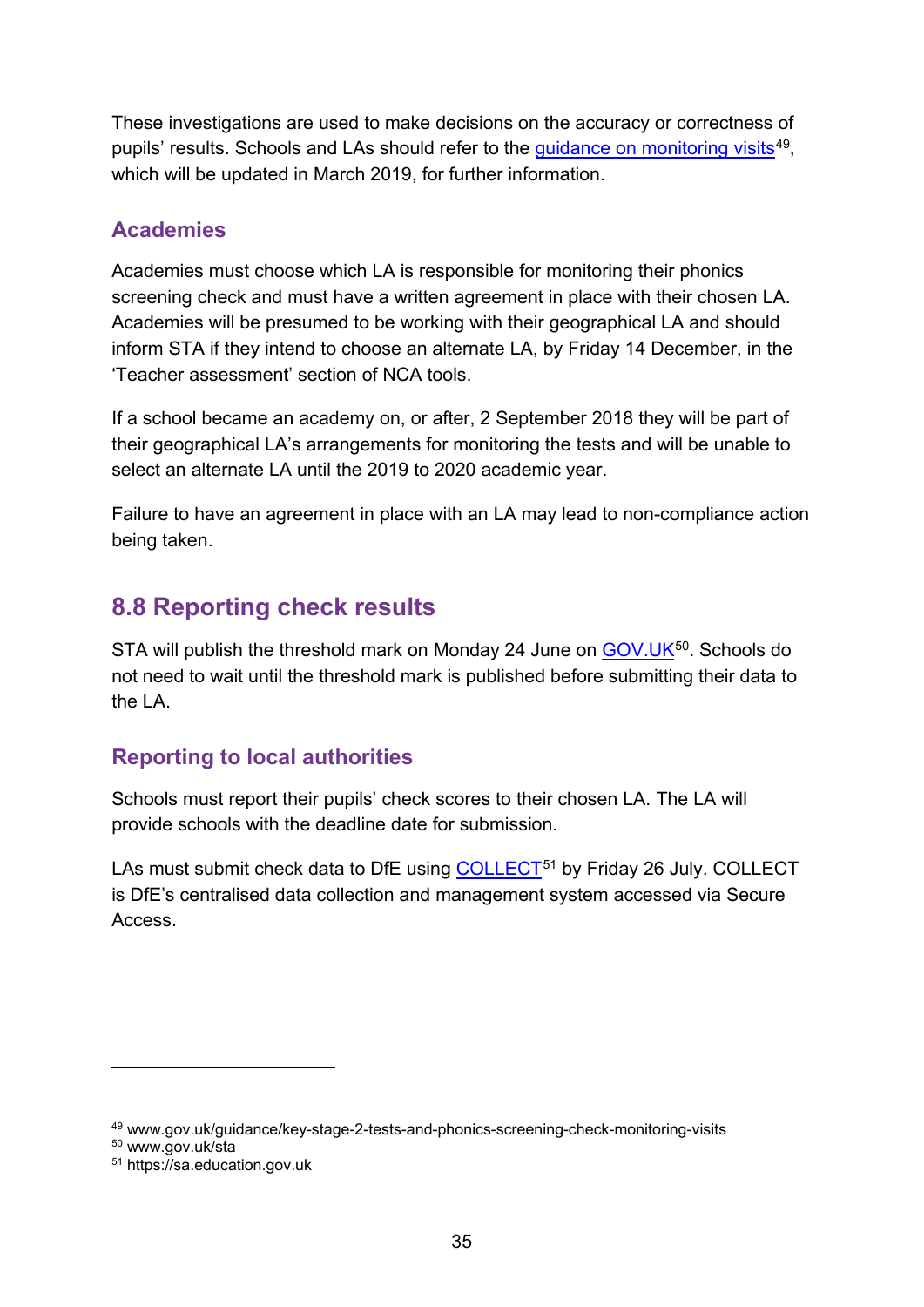Any data DfE receives after Friday 26 July will not be included in the statistical publication or [Analyse School Performance](http://www.analyse-school-performance.service.gov.uk/)<sup>52</sup>. There is no facility to amend data once the collection has closed.

Further support for schools and LAs is available in:

- STA's check administration quidance<sup>[53](#page-35-2)</sup>
- $\bullet$  DfE's data collection and submission quidance<sup>[54](#page-35-3)</sup>

## **Reporting to parents**

By the end of the summer term, headteachers must report the following information to parents:

- their child's phonics screening check score
- an outcome for pupils who have left the school, were absent, did not participate in the check, or if the results are affected by maladministration

For more details about what should be reported to parents, see section 11.2.

## <span id="page-35-0"></span>**8.9 How results will be used**

DfE does not publish school-level results for the phonics screening check in performance tables.

Results for 2019 will be published in Analyse School Performance. Schools will also have access to [national and LA check results](https://www.gov.uk/government/collections/statistics-key-stage-1)<sup>[55](#page-35-4)</sup> to allow them to benchmark their pupils' performance.

<span id="page-35-1"></span><sup>52</sup> www.analyse-school-performance.service.gov.uk

<span id="page-35-2"></span><sup>53</sup> www.gov.uk/government/publications/key-stage-1-phonics-screening-check-administrationguidance

 $54$  www.gov.uk/guidance/phonics-screening-check-data-collection

<span id="page-35-4"></span><span id="page-35-3"></span><sup>55</sup> www.gov.uk/government/collections/statistics-key-stage-1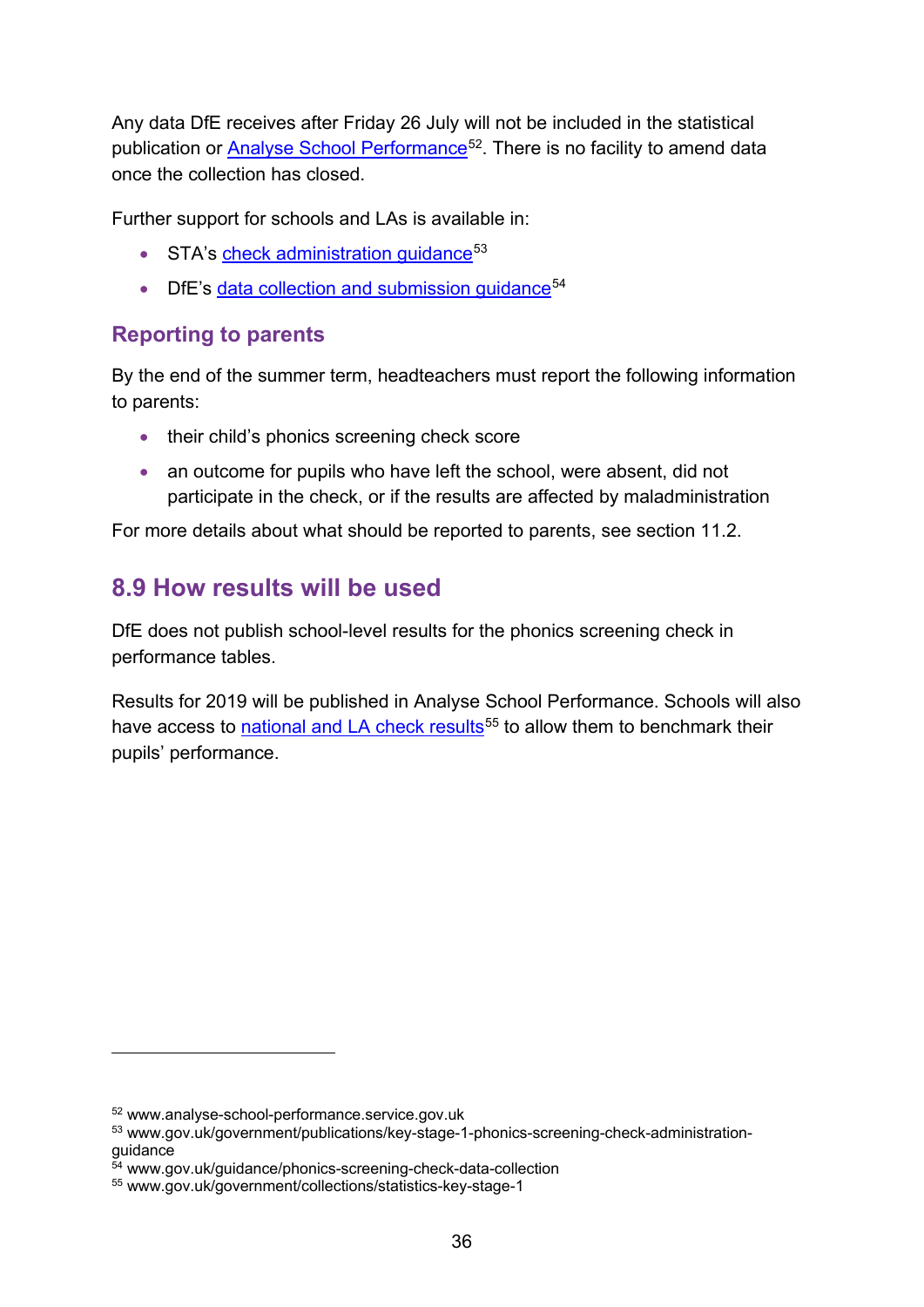# <span id="page-36-0"></span>**Section 9: Teacher assessment**

## <span id="page-36-1"></span>**9.1 Overview of teacher assessment**

TA judgements in English reading, English writing, mathematics and science are reported at the end of KS1. TA is based on a broad range of evidence from across the curriculum and knowledge of how a pupil has performed over time and in a variety of contexts. It is carried out as part of teaching and learning.

Teachers must use outcomes from the English reading and mathematics tests to help make a secure judgement for their final TA at the end of KS1. The tests make up one piece of evidence for the overall TA judgement.

| October                               | STA moderation training in English writing for LAs.                                                                                                                                  |
|---------------------------------------|--------------------------------------------------------------------------------------------------------------------------------------------------------------------------------------|
| November 2018 to<br>January 2019      | LA moderator standardisation exercises for English<br>$\bullet$<br>writing.                                                                                                          |
| Friday 14<br>December                 | Deadline for academies to confirm to STA which LA<br>$\bullet$<br>will moderate their TA if they will be using a non-<br>geographical LA to provide external moderation<br>services. |
|                                       | Deadline for independent schools that intend to<br>participate in the tests to confirm to STA which LA will<br>moderate their TA.                                                    |
| Monday 25<br>February                 | LAs informed by STA on, or shortly after, this date if<br>$\bullet$<br>they are going to receive an external moderation visit.                                                       |
| Friday 17 May                         | Schools informed by the LA on, or after, this date if<br>they are going to receive an external moderation visit.                                                                     |
| Tuesday 4 June to<br>Thursday 27 June | LAs undertake external moderation of KS1 TA.                                                                                                                                         |
| Thursday 27 June                      | Deadline for schools to submit KS1 TA data to LAs.<br>$\bullet$                                                                                                                      |
| Friday 26 July                        | Deadline for LAs to submit their schools' KS1 TA data<br>$\bullet$<br>to DfE using COLLECT <sup>56</sup> .                                                                           |

# <span id="page-36-2"></span>**9.2 Important dates**

<span id="page-36-3"></span><sup>56</sup> https://sa.education.gov.uk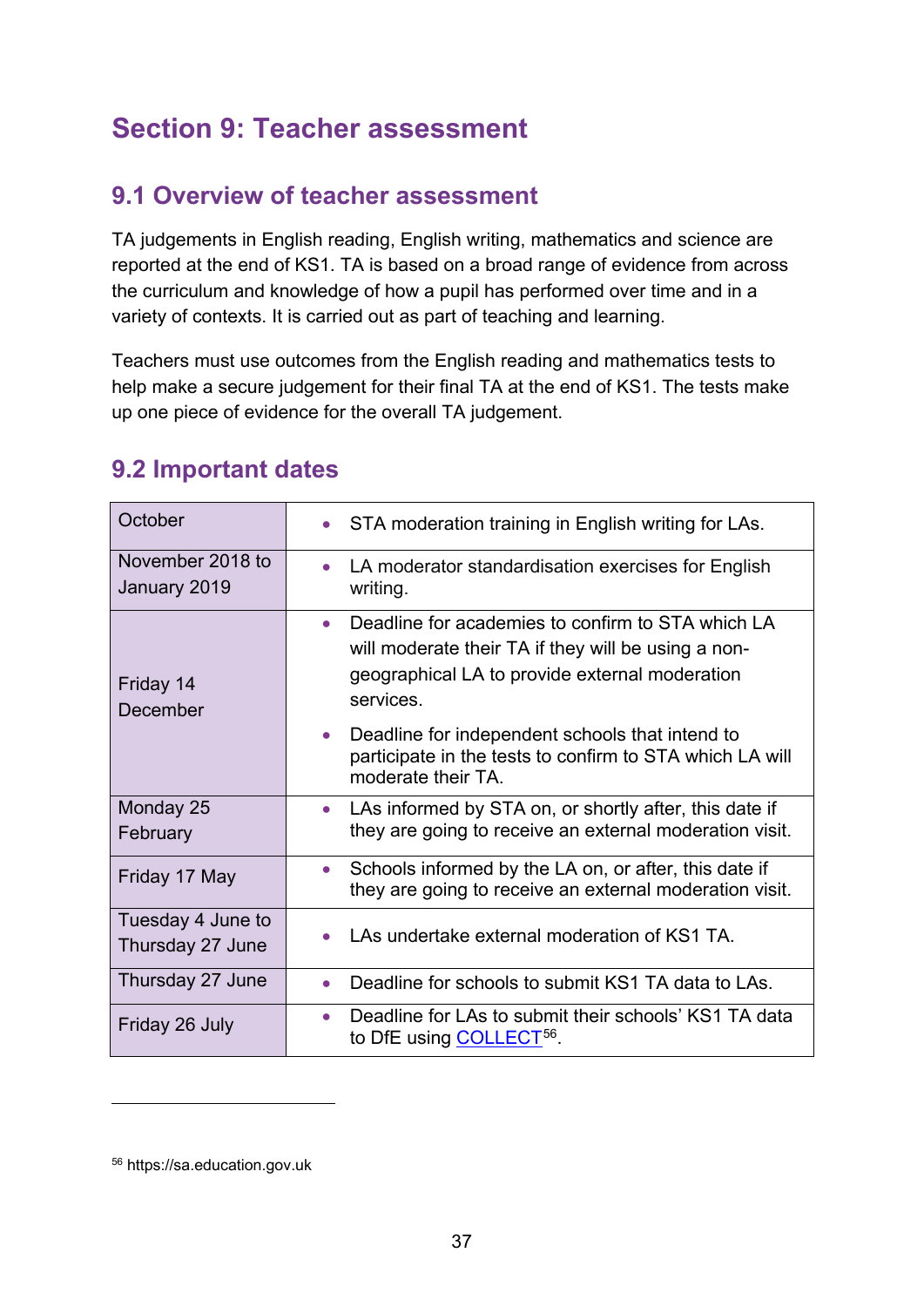## <span id="page-37-0"></span>**9.3 What teachers must assess**

Teachers must make judgements for each eligible pupil against the standards set out in the TA [frameworks](https://www.gov.uk/government/publications/teacher-assessment-frameworks-at-the-end-of-key-stage-1)<sup>[57](#page-37-2)</sup> or the [pre-key stage standards](https://www.gov.uk/government/publications/pre-key-stage-1-standards)<sup>[58](#page-37-3)</sup>. [Exemplification materials](https://www.gov.uk/government/collections/key-stage-1-teacher-assessment)<sup>[59](#page-37-4)</sup> are available to help teachers make their judgements, if additional guidance is needed.

Teachers must use their knowledge of a pupil's work over time, taking into account their:

- written, practical and oral classwork
- results of the statutory KS1 tests in English reading and mathematics

Teachers may not be able to provide a full TA judgement for some pupils, for example if they have recently arrived from overseas or because of long periods of absence. Schools will still need to report a TA code for these pupils when they submit their TA data.

## <span id="page-37-1"></span>**9.4 Teacher assessment frameworks**

The TA frameworks set out the standards a pupil must be assessed against at the end of the key stage for English reading, English writing, mathematics and science. Teachers must use them to fulfil their statutory duty to report at the end of KS1.

The frameworks contain a number of 'pupil can' statements. Teachers should follow the specific guidance for each subject in the frameworks when making their judgements. Teachers should be confident that pupils have met the standards preceding the one at which they judge them to be working. However, they are not required to have specific evidence for the preceding standards. Pupils' work which demonstrates meeting a standard is sufficient to show they are working above the preceding standards.

## **Frameworks for English reading, English writing and mathematics**

For KS1 English reading, English writing and mathematics, TA is the outcome used for accountability measures.

<span id="page-37-2"></span><sup>57</sup> www.gov.uk/government/publications/teacher-assessment-frameworks-at-the-end-of-key-stage-1

<sup>58</sup> www.gov.uk/government/publications/pre-key-stage-1-standards

<span id="page-37-4"></span><span id="page-37-3"></span><sup>59</sup> www.gov.uk/government/collections/key-stage-1-teacher-assessment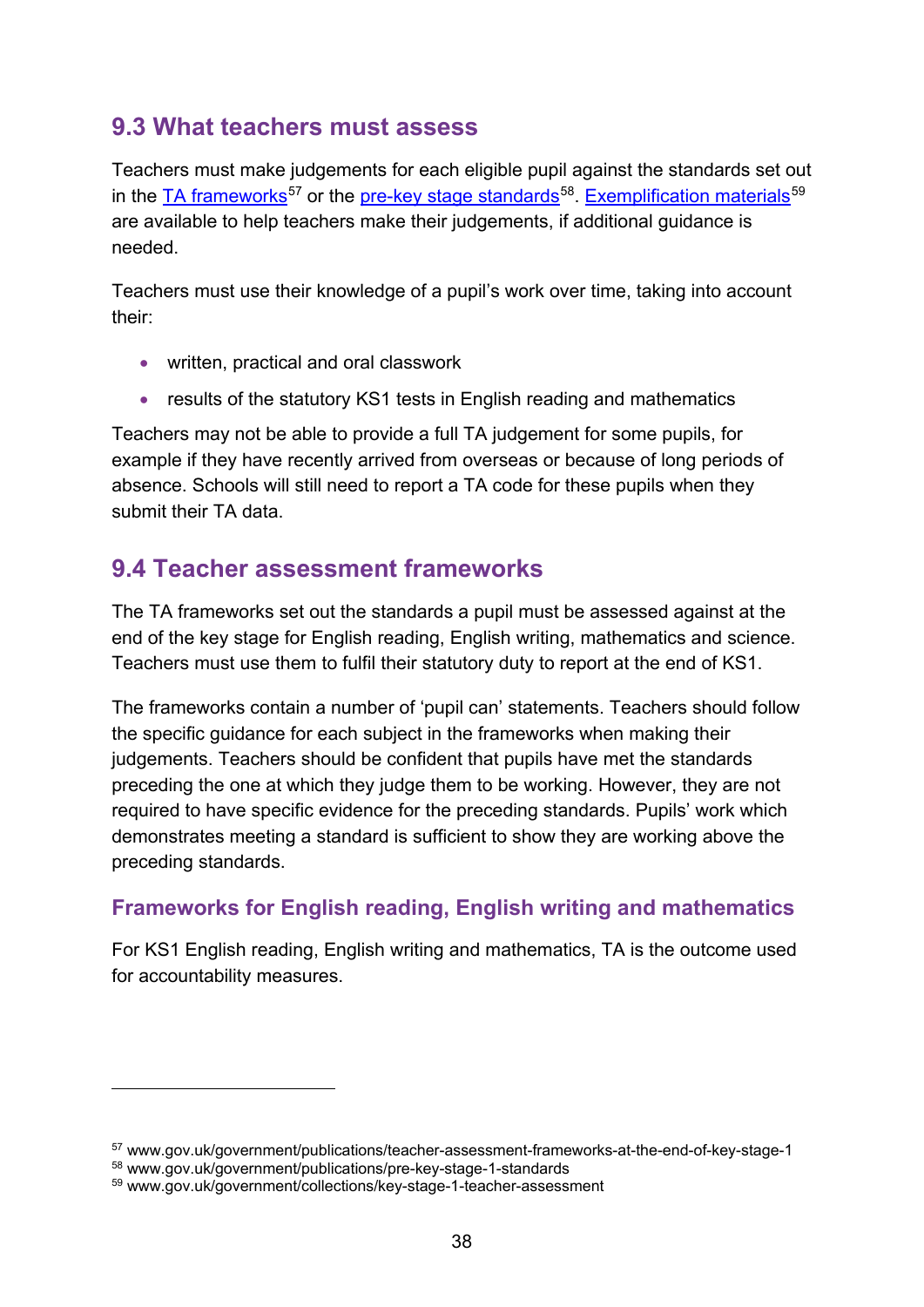A revised framework for English reading and mathematics is being used for the first time in the 2018 to 2019 academic year. Headteachers and teachers should familiarise themselves with the changes.

The English writing frameworks are unchanged from the 2017 to 2018 academic year.

For pupils who have completed the KS1 programmes of study, teachers must use the TA frameworks when making their judgements. The frameworks contain 3 standards:

- 'working towards the expected standard'
- 'working at the expected standard'
- 'working at greater depth within the expected standard'

For KS1 English reading, English writing and mathematics, pupils who are not yet 'working towards the expected standard' should be assessed using the pre-key stage standards (see section 9.5).

## **Framework for science**

The science frameworks have been modified for use from the 2018 to 2019 academic year onwards. The 'pupil can' statements have been refined for clarity, based on feedback from teachers and other educational experts.

For KS1 science, the framework contains one standard:

• *'working at the expected standard'* 

A pupil who has completed the programme of study will be judged as either 'working at the expected standard' or 'has not met the expected standard'.

# <span id="page-38-0"></span>**9.5 Pre-key stage standards**

The pre-key stage standards follow the same principles as the TA frameworks. They each contain a number of 'pupil can' statements for teachers to assess against, providing evidence to show that pupils have met the standard they have been awarded. Teachers should follow the specific guidance for each subject in the prekey stage standards when making their judgements.

The pre-key stage standards must be used for statutory assessment at the end of KS1 for pupils working below the standard of national curriculum assessments and engaged in subject-specific study.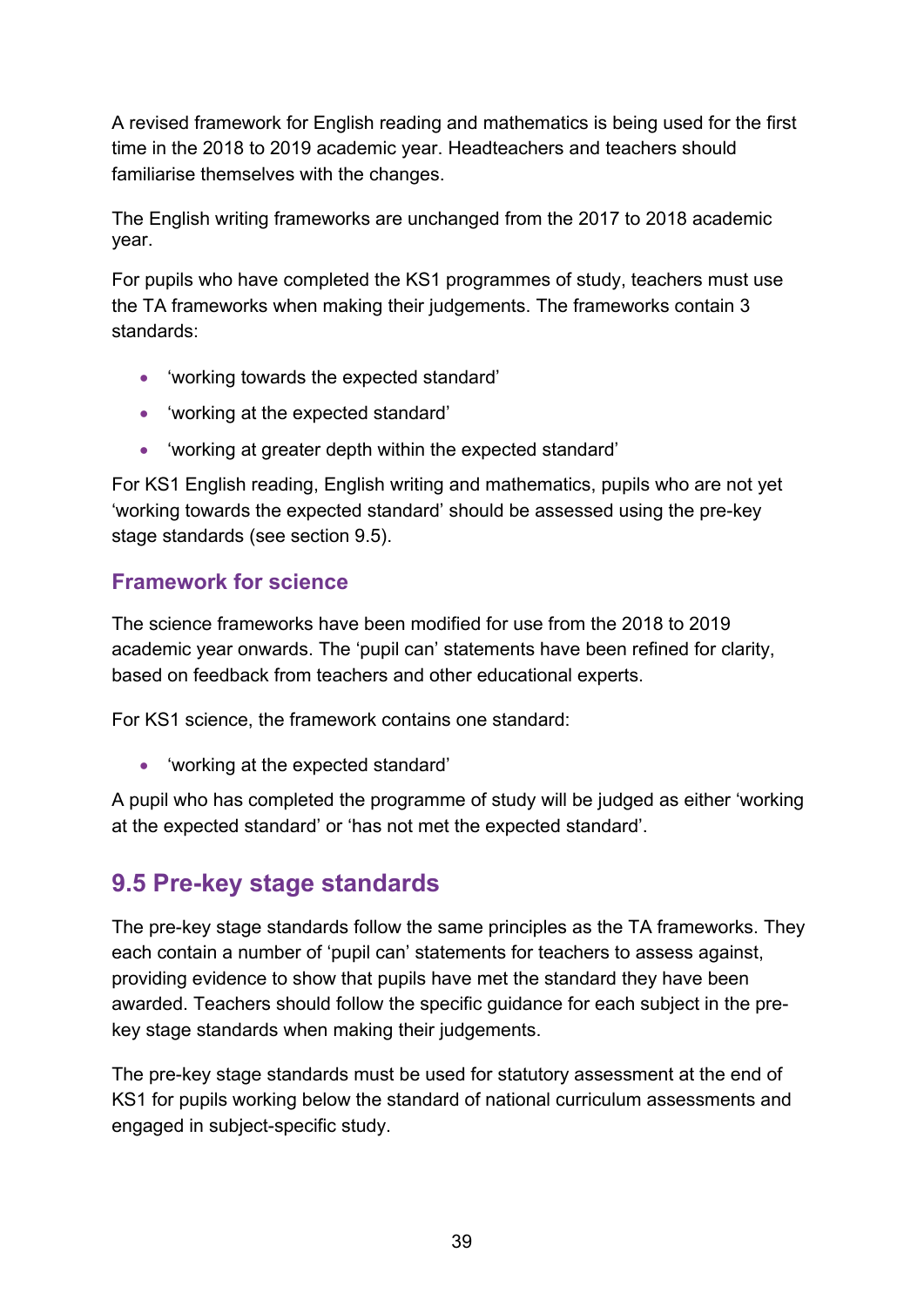The pre-key stage 1 standards for English reading, English writing and mathematics are:

- Standard 4
- Standard 3
- Standard 2
- Standard 1

Pupils who are working below the lowest standard in one of the TA frameworks because they cannot communicate in English should be assessed using the pre-key stage standards.

If a pupil has SEND and is working below the pre-key stage standards, their statutory outcome should be reported using P scales. P scales 1 to 4 must continue to be used for statutory assessment of pupils not engaged in subject-specific study at the end of KS1 for the 2018 to 2019 academic year.

# <span id="page-39-0"></span>**9.6 External moderation of teacher assessment**

External moderation is statutory. It gives confidence that schools' TA judgements for KS1 are accurate and consistent with national standards, as specified in the TA frameworks and the exemplification material.

LAs will inform schools on, or after Friday 17 May, if they are going to receive an external moderation visit. LAs will carry out moderation visits from Tuesday 4 June to Thursday 27 June. STA will monitor and provide quality assurance to LA external moderation processes.

## **Local authorities**

LAs are required to externally moderate at least 25% of maintained schools. They are also required to externally moderate at least 25% of academies and participating independent schools that opt into the LA's external moderation provision. The purpose of this moderation is to validate TA judgements in English reading, English writing and mathematics. LAs must ensure all schools they are responsible for are moderated once every 4 years, or more frequently if required.

STA assumes academies are being moderated by their geographical LA, unless informed otherwise.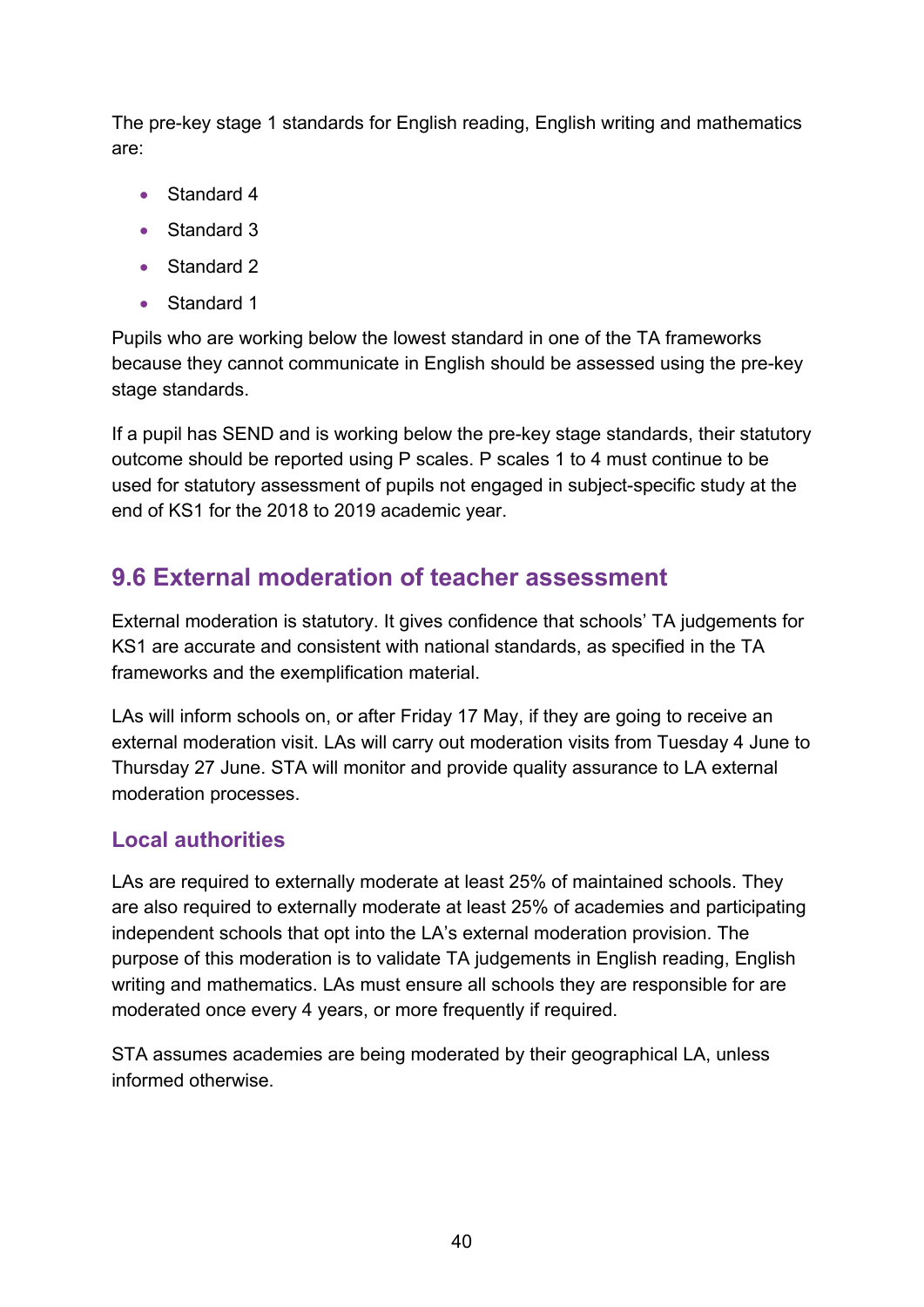STA's [teacher assessment guidance](http://www.gov.uk/government/collections/key-stage-1-teacher-assessment)<sup>[60](#page-40-0)</sup> includes details of the external moderation process and the procedures LAs should follow. They must refer to the guidance to ensure the requirements are met and that robust moderation processes are followed.

#### **Maintained schools**

Schools must submit accurate and valid TA judgements. STA's TA guidance includes details of the moderation process and how visits are carried out. Headteachers must refer to the guidance to ensure that the essential requirements are met and that robust moderation processes are followed.

## **Academies (including free schools)**

Academies must comply with the requirements for maintained schools within this ARA.

Academies must choose which LA is responsible for external moderation of their KS1 TA. They must have a written agreement in place with their chosen LA and should inform STA using the 'Teacher assessment' section of [NCA tools](https://ncatools.education.gov.uk/)<sup>[61](#page-40-1)</sup> if they intend to use a non-geographical LA by Friday 14 December. Academies that do not select an alternate LA for moderation will be presumed to be using their geographical LA.

If a school became an academy on, or after 2 September 2018, they will be part of their geographical LA's arrangements for external moderation of their TA and cannot select an alternate LA until the 2019 to 2020 academic year.

All academies must have an agreement in place with an LA for moderating their KS1 TA, whether this is their geographical or non-geographical LA.

Academies may be charged for this service and should ensure costs for all moderation activities, including potential re-moderation, are agreed with the LA in advance. They must give the LA a copy of their most recent external moderation visit record and the outcome.

Funding for these activities is paid directly to the geographical LA in the first year following conversion to an academy. Subsequent payments are made directly to the academy every four years.

<span id="page-40-0"></span><sup>60</sup> www.gov.uk/government/collections/key-stage-1-teacher-assessment

<span id="page-40-1"></span><sup>61</sup> https://ncatools.education.gov.uk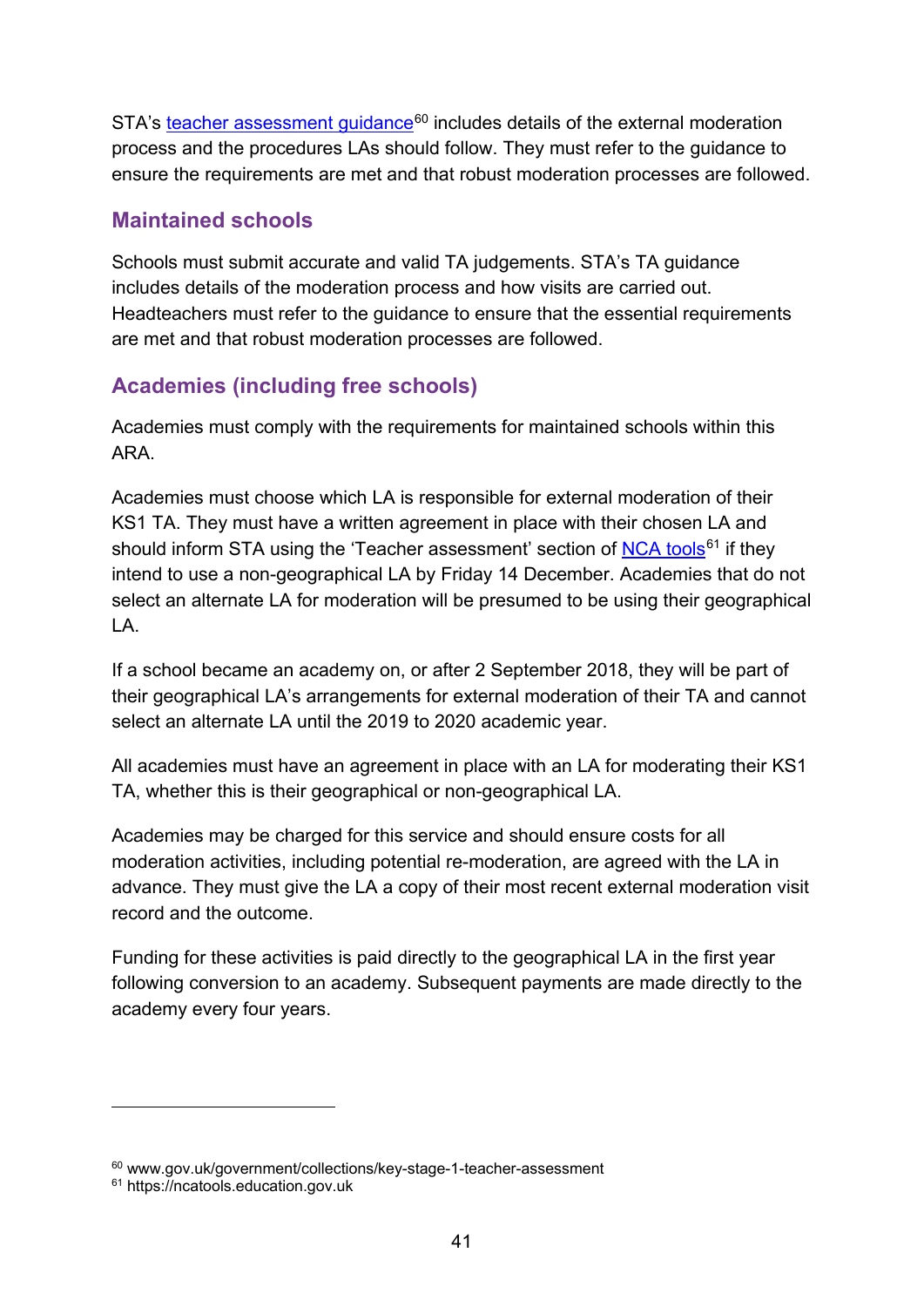If an academy fails to make an arrangement with their chosen LA to undertake external moderation of their KS1 TA, this information will be passed to Ofsted and may result in a maladministration investigation.

#### **Independent schools**

If an independent school is participating in the English reading and/or mathematics tests and uses the TA frameworks, they should also submit TA outcomes in those subject(s) to DfE for inclusion in the national summary of results. Participating independent schools must have a written agreement in place with the LA that will complete external moderation of their TA.

An independent school can only claim that its results are comparable with national or local results if it has taken part in the LA external moderation process and has been moderated in the first year of participation. Participating independent schools must also follow the same STA guidance, quality assurance and maladministration processes as maintained schools and academies if they wish to make these comparisons.

## **Funding for external moderation**

Academies should continue to fund external moderation through their general annual grant funding allocation, as in previous years.

LAs should factor in the costs of re-moderation activities at the beginning of the year as part of the funding that they retain centrally from maintained schools. They should not place additional charges on schools for appeals or re-moderation of TA judgements. STA's TA guidance provides further details about re-moderation of TA judgements.

Further information on retaining funding can be found in the [Pre-16 schools funding:](http://www.gov.uk/government/publications/pre-16-schools-funding-guidance-for-2019-to-2020)  [guidance for 2019 to 2020: Operational guide](http://www.gov.uk/government/publications/pre-16-schools-funding-guidance-for-2019-to-2020)[62](#page-41-0). Further information about the provision of services and facilities by LAs can be found in section 8 of the **Schemes** [for financing schools](https://www.gov.uk/government/publications/schemes-for-financing-schools)<sup>63</sup>.

## **How STA monitors local authorities' moderation**

STA will visit a sample of LAs during the moderation period, to monitor their moderation processes and procedures.

<span id="page-41-0"></span><sup>62.</sup>www.gov.uk/government/publications/pre-16-schools-funding-guidance-for-2019-to-2020

<span id="page-41-1"></span><sup>63</sup> www.gov.uk/government/publications/schemes-for-financing-schools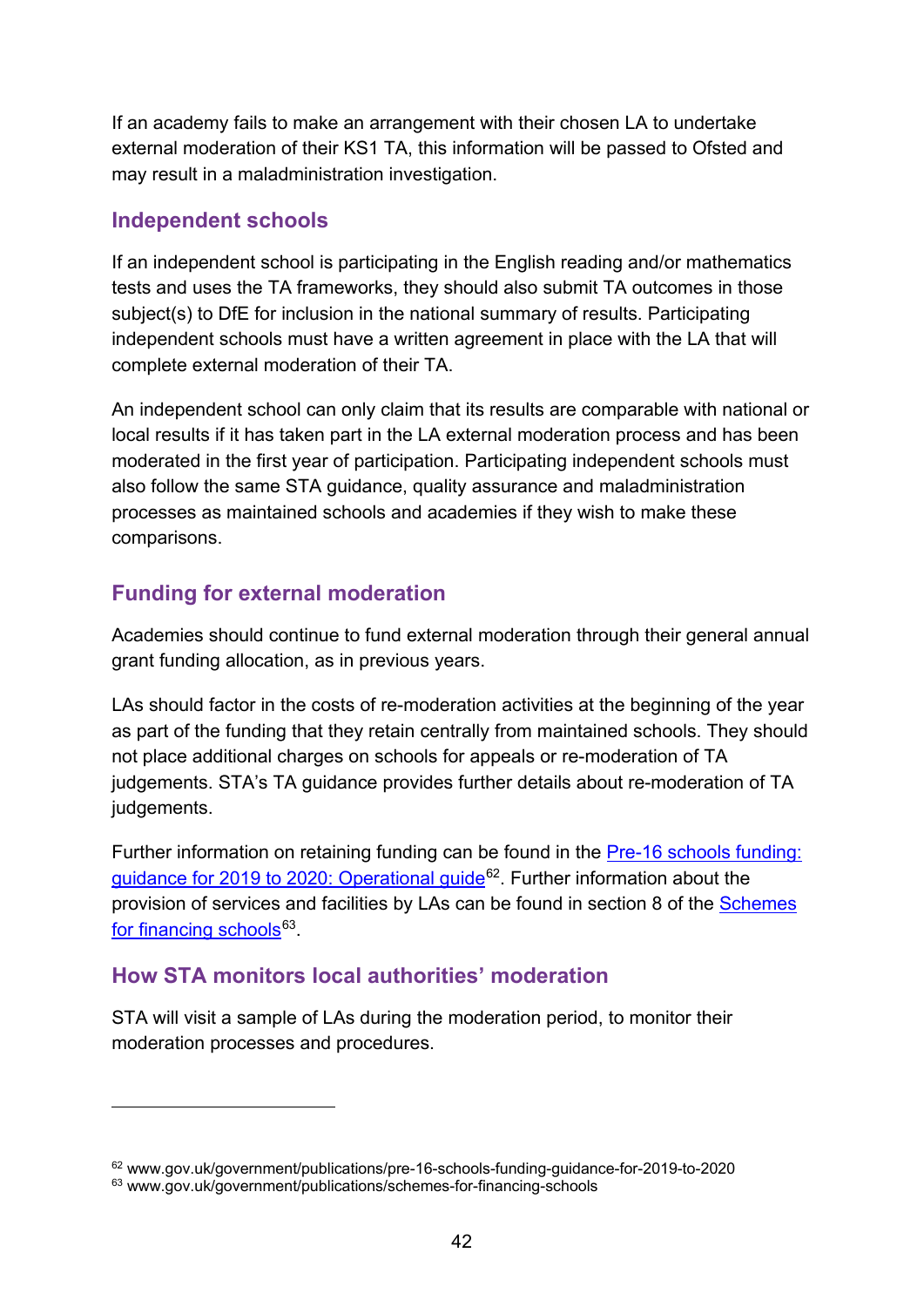Triggers for inclusion in STA's external moderation sample may include:

- date and/or outcome of last external moderation visit
- change of moderation manager
- unusual patterns of attainment
- the outcome of STA's English writing standardisation exercise for LA moderators
- concerns relating to the 2017 to 2018 assessment cycle

If an LA is selected, STA's external moderators will:

- meet with the KS1 moderation manager and appropriate personnel to discuss the approaches to moderation, training and support
- attend one or more of the LA's moderation visits
- report to STA on the LA's approach to moderation, the robustness of the moderation model used and the accuracy of the validated judgements

# <span id="page-42-0"></span>**9.7 Submitting teacher assessment**

Maintained schools and academies must report end of KS1 TA data to their LA, or the LA chosen by the academy to moderate them, by Thursday 27 June. Schools must submit TA judgements in English reading, English writing, mathematics and science. Schools must use the codes detailed in the reporting  $TA^{64}$  $TA^{64}$  $TA^{64}$  guidance.

# <span id="page-42-1"></span>**9.8 English writing TA standardisation training and exercises for LAs**

STA delivered a series of English writing regional training events in October 2018, earlier than in previous years. These events are followed by a standardisation exercise in November 2018 for moderation managers and lead moderators to complete. Those that are successful will then cascade the standardisation training to all LA pool moderators.

There will be 2 further exercises available in December 2018 and January 2019 for LA pool moderators to complete.

<span id="page-42-2"></span><sup>64</sup> www.gov.uk/government/publications/key-stage-1-reporting-teacher-assessment-data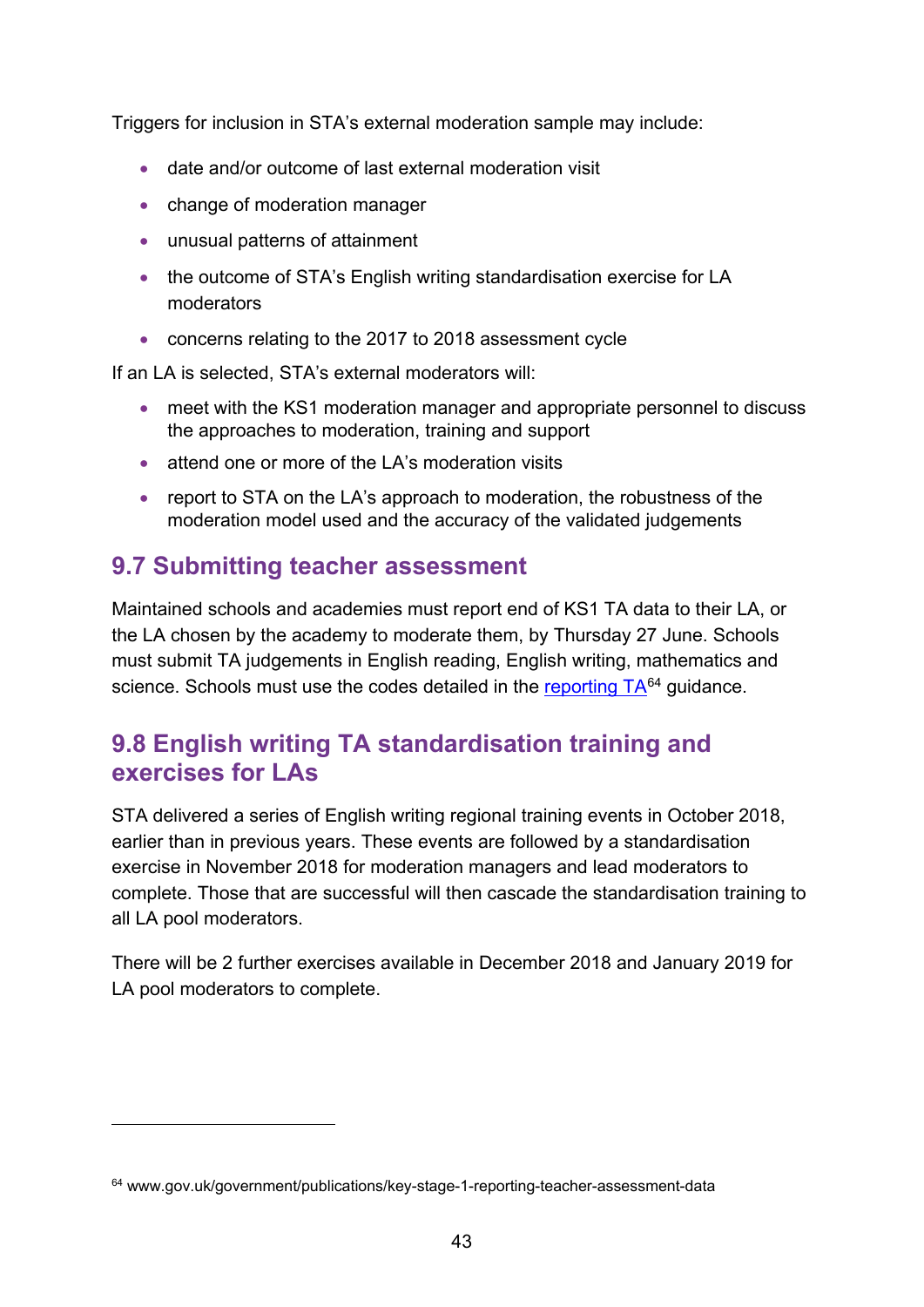## <span id="page-43-0"></span>**9.9 Pupils who move schools**

## **Change of school before KS1 test period**

If a pupil changes school before Wednesday 1 May, or a pupil who has not been at a previous school joins during the test period, the receiving school must administer the KS1 tests to the pupil and submit TA data for them.

## **Change of school during KS1 test period**

If a pupil changes school during the KS1 test period in May 2019, the receiving school must find out which tests have already been administered to the pupil and administer any remaining tests. The school where the pupil was registered for the greater number of school days in May should submit TA data for that pupil to the LA.

## **Change of school after the KS1 test period**

If a pupil changes school after Friday 31 May, the school where the pupil was registered during the KS1 test period must submit TA data for them.

# <span id="page-43-1"></span>**9.10 How DfE uses TA**

KS1 TA data will be published in [Analyse School Pe](http://www.analyse-school-performance.service.gov.uk/)rformance<sup>65</sup>.

<span id="page-43-2"></span><sup>65</sup> www.analyse-school-performance.service.gov.uk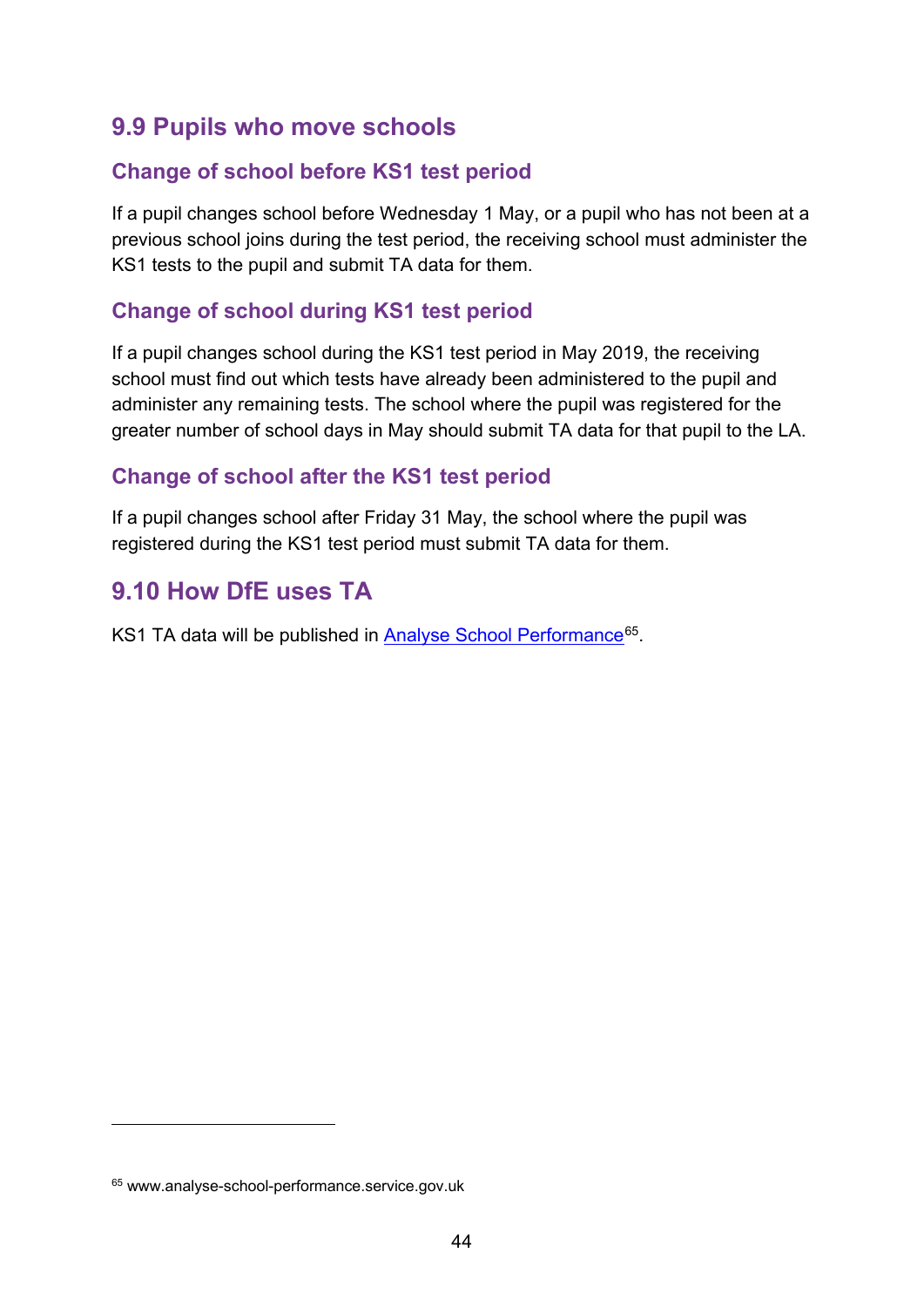# <span id="page-44-0"></span>**Section 10: Maladministration**

The term 'maladministration' refers to any act that:

- affects the integrity, security or confidentiality of the national curriculum assessments
- could lead to results that do not reflect pupils' unaided work

Schools could be subject to investigations of maladministration if they do not comply with:

- the 2019 assessment and reporting arrangements (ARA)
- STA's [test administration guidance](https://www.gov.uk/government/publications/key-stage-1-tests-test-administration-guidance-tag)<sup>[66](#page-44-2)</sup>, including instructions provided with the test materials
- STA's check administration quidance<sup>[67](#page-44-3)</sup>, including instructions provided with the check materials

STA has a statutory duty to investigate any matter brought to its attention relating to the accuracy or correctness of any pupil's test results. The [maladministration](https://www.gov.uk/government/publications/key-stage-1-and-2-maladministration-investigation-procedures)  [investigation procedures](https://www.gov.uk/government/publications/key-stage-1-and-2-maladministration-investigation-procedures)<sup>[68](#page-44-4)</sup> explain how STA processes allegations, as well as roles and responsibilities relating to school visits. This is supported by quidance for LAs<sup>[69](#page-44-5)</sup> carrying out visits on STA's behalf.

Anybody with concerns about the administration of the tests, phonics screening check, the accuracy of TA judgements, and/or any allegations of maladministration (which could include cheating) should report them by contacting the national curriculum assessments helpline on 0300 303 3013 or [assessments@education.gov.uk.](mailto:assessments@education.gov.uk)

# <span id="page-44-1"></span>**10.1 Maladministration of the tests**

-

Allegations of maladministration can come from misunderstandings about correct test administration. To help avoid this, all staff, pupils and parents should understand how and when the tests will be administered.

<span id="page-44-2"></span><sup>66</sup> www.gov.uk/government/publications/key-stage-1-tests-test-administration-guidance-tag

<span id="page-44-3"></span><sup>&</sup>lt;sup>67</sup> www.gov.uk/government/publications/key-stage-1-phonics-screening-check-administrationguidance

<span id="page-44-4"></span><sup>&</sup>lt;sup>68</sup> www.gov.uk/government/publications/kev-stage-1-and-2-maladministration-investigationprocedures

<span id="page-44-5"></span><sup>&</sup>lt;sup>69</sup> www.gov.uk/guidance/key-stage-1-and-2-school-visits-following-an-allegation-of-maladministration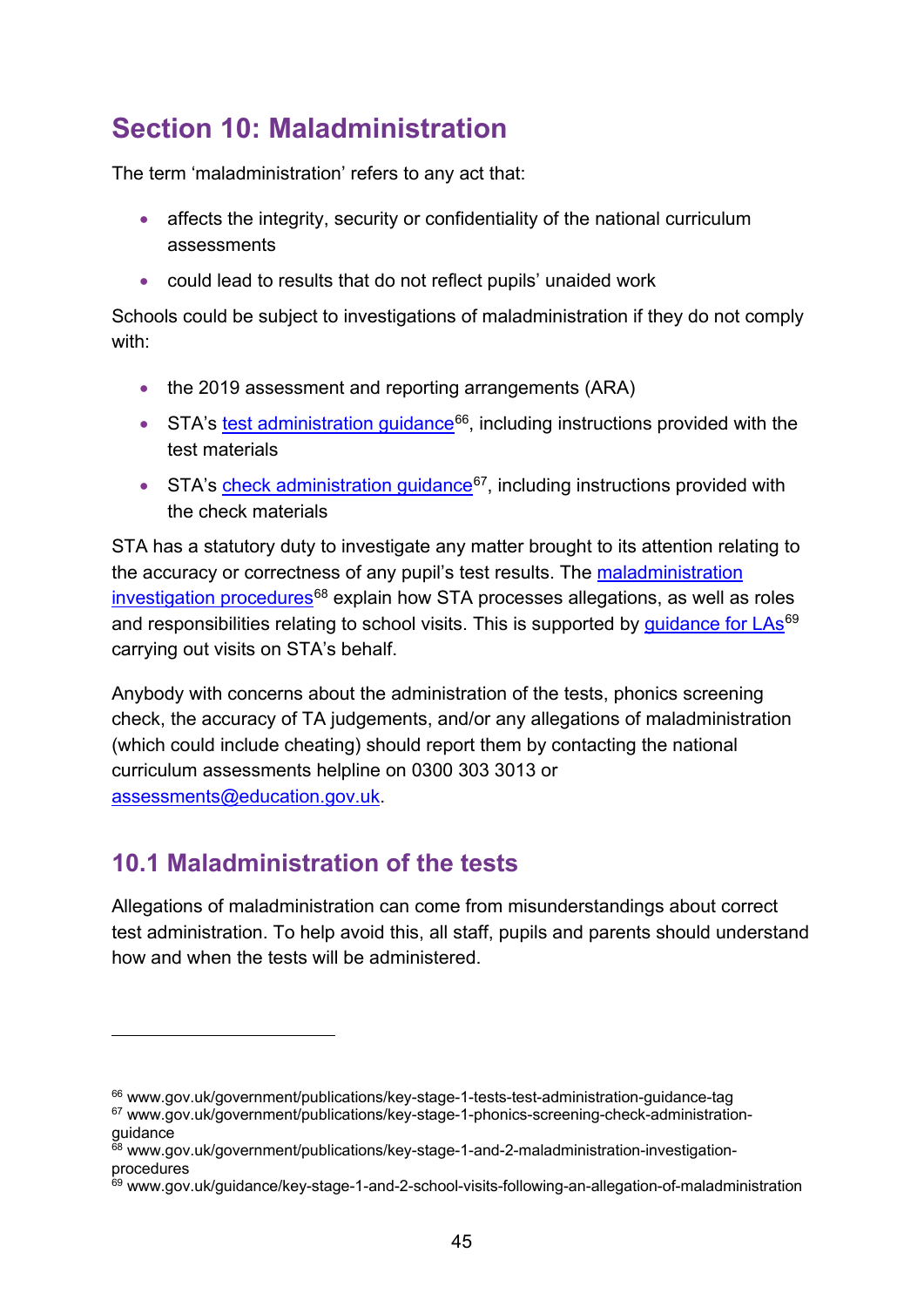## <span id="page-45-0"></span>**10.2 Maladministration of the phonics screening check**

Check administrators must administer the check according to the published guidance in order to avoid allegations of maladministration.

Maladministration can lead to changes to, or annulment of, results for a whole cohort, groups of pupils or individual pupils.

## <span id="page-45-1"></span>**10.3 Maladministration of teacher assessment**

If there is evidence that a school has not followed the correct TA processes, this may be investigated as maladministration.

Examples of maladministration include:

- lack of independent work
- changes to TA judgements by school staff to influence school assessment outcomes

Once an investigation has finished, STA is responsible for deciding whether the school's TA is accurate. STA may annul the school's TA judgements if it concludes that there is doubt about the accuracy of TA data.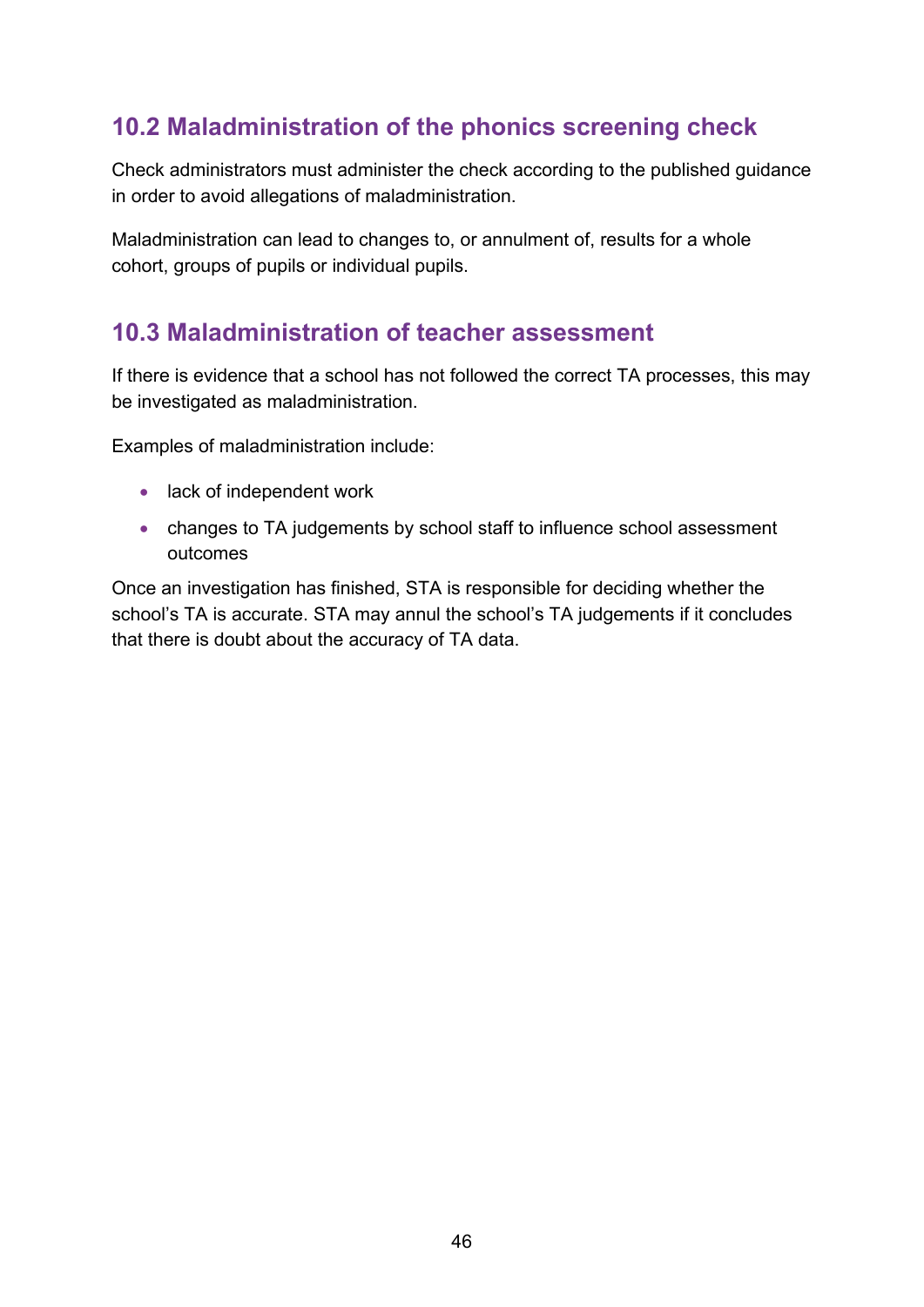# <span id="page-46-0"></span>**Section 11: Reporting to parents**

# <span id="page-46-1"></span>**11.1 Annual reports**

Headteachers at maintained schools, including maintained special schools, must prepare annual reports for every pupil's parents. Headteachers must make arrangements for parents to discuss the report with their child's teacher, if the parents request it.

The term 'parent' is used here as defined in section 576 of the [Education Act 1996](http://www.legislation.gov.uk/ukpga/1996/56)<sup>70</sup>:

- a parent of a pupil
- any person who is not a parent of a pupil but who has parental responsibility for the pupil
- any person who has care of a pupil

Academies' requirements are set out in their funding agreements.

## <span id="page-46-2"></span>**11.2 What reports must cover**

The report must start from the day after the last report was given. It must be available to parents before the end of the summer term.

The report must cover the pupil's:

- achievements
- general progress
- attendance record

At KS1, it must also include:

- outcomes of statutory national curriculum TA in English reading, English writing, mathematics and science
- a statement that TA outcomes take into account the results of statutory national curriculum tests in English reading and mathematics
- where appropriate, a statement explaining why any national curriculum test has not been taken
- comparative information about the attainment of pupils of the same age in the school
- comparative information about the attainment in the core subjects of pupils of the same age nationally, where available

<span id="page-46-3"></span><sup>70</sup> www.legislation.gov.uk/ukpga/1996/56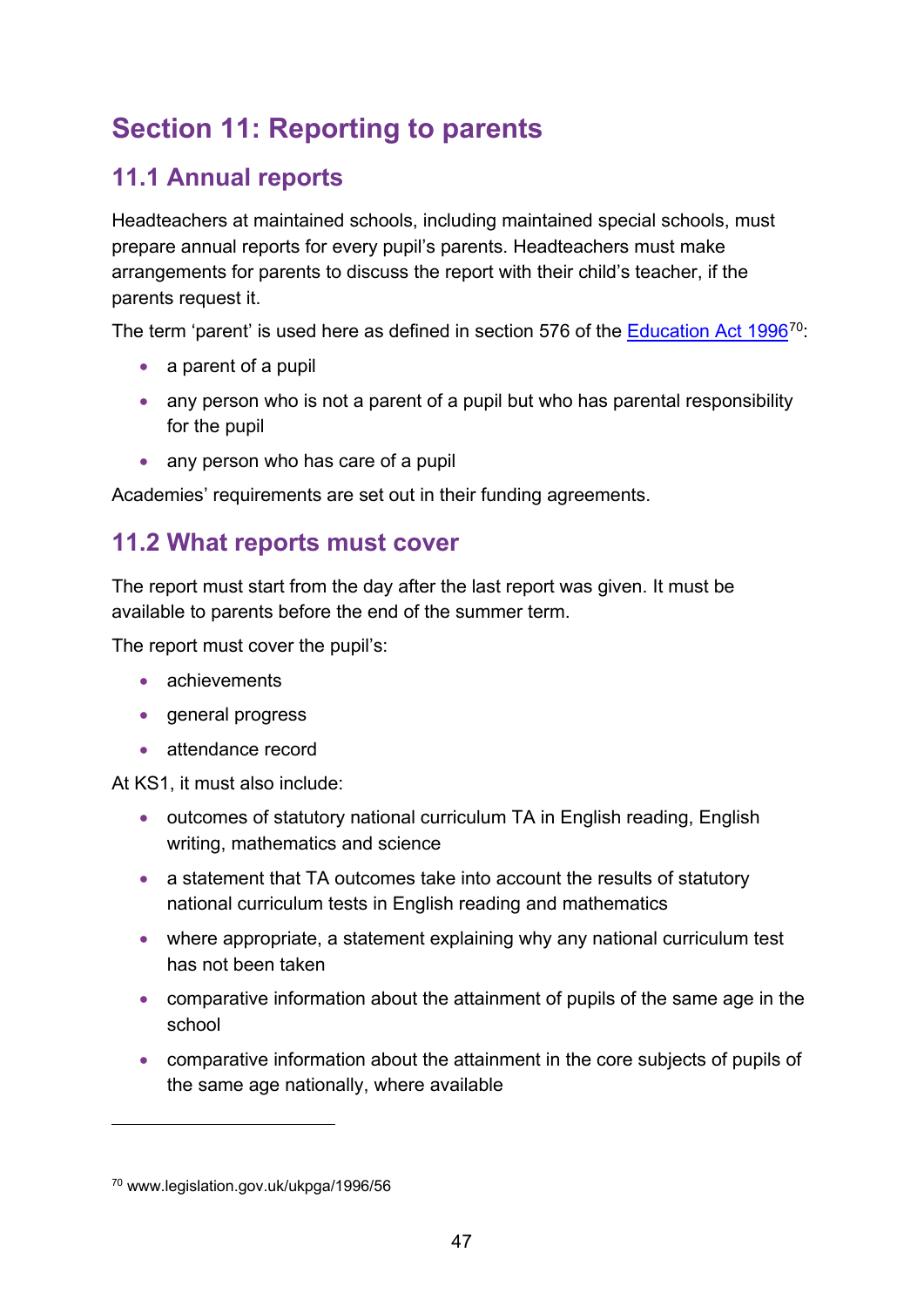If a parent requests access to their child's national curriculum test results, this must be made available to them.

For maintained schools, it is a requirement that reports include pupils' general progress in statutory subjects. This includes national curriculum subjects that have a programme of study for KS1 as well as religious education, unless a child has been withdrawn from this subject by their parents (under section 71 of the School [Standards and Framework Act 1998](http://www.legislation.gov.uk/ukpga/1998/31/contents)<sup>[71](#page-47-0)</sup>). These content requirements are based on Schedule 1 of the [Education \(Pupil Information\) Regulations 2005](http://www.legislation.gov.uk/uksi/2005/1437/made)<sup>72</sup>.

## **Pupils not participating in the tests**

If a headteacher decides that a pupil should not take the English reading and/or mathematics tests they must explain this decision to the pupil's parents before the test period. They should also write a report which:

- explains why the pupil did not take some, or all, of the tests
- refers to any action the school has already taken, or special support the pupil has been offered
- identifies any procedures used by the school to analyse and monitor the pupil's needs, and indicates where the information is recorded
- identifies whether these circumstances are likely to be long or short term

A summary of the report must be sent to the:

- pupil's parents
- chair of the governing body

Details of the parents' right to appeal the decision should be included with the report. If a headteacher believes that a parent may have difficulty understanding the report, they should offer appropriate assistance.

A copy of the report should be placed on the pupil's educational record.

## **Pupils who change schools**

-

If a pupil changes school before the end of the academic year, the headteacher of the receiving school should write an annual report for the pupil. The report should draw upon information transferred from the pupil's previous school (see section

<span id="page-47-0"></span><sup>71</sup> www.legislation.gov.uk/ukpga/1998/31/contents

<span id="page-47-1"></span><sup>72</sup> www.legislation.gov.uk/uksi/2005/1437/made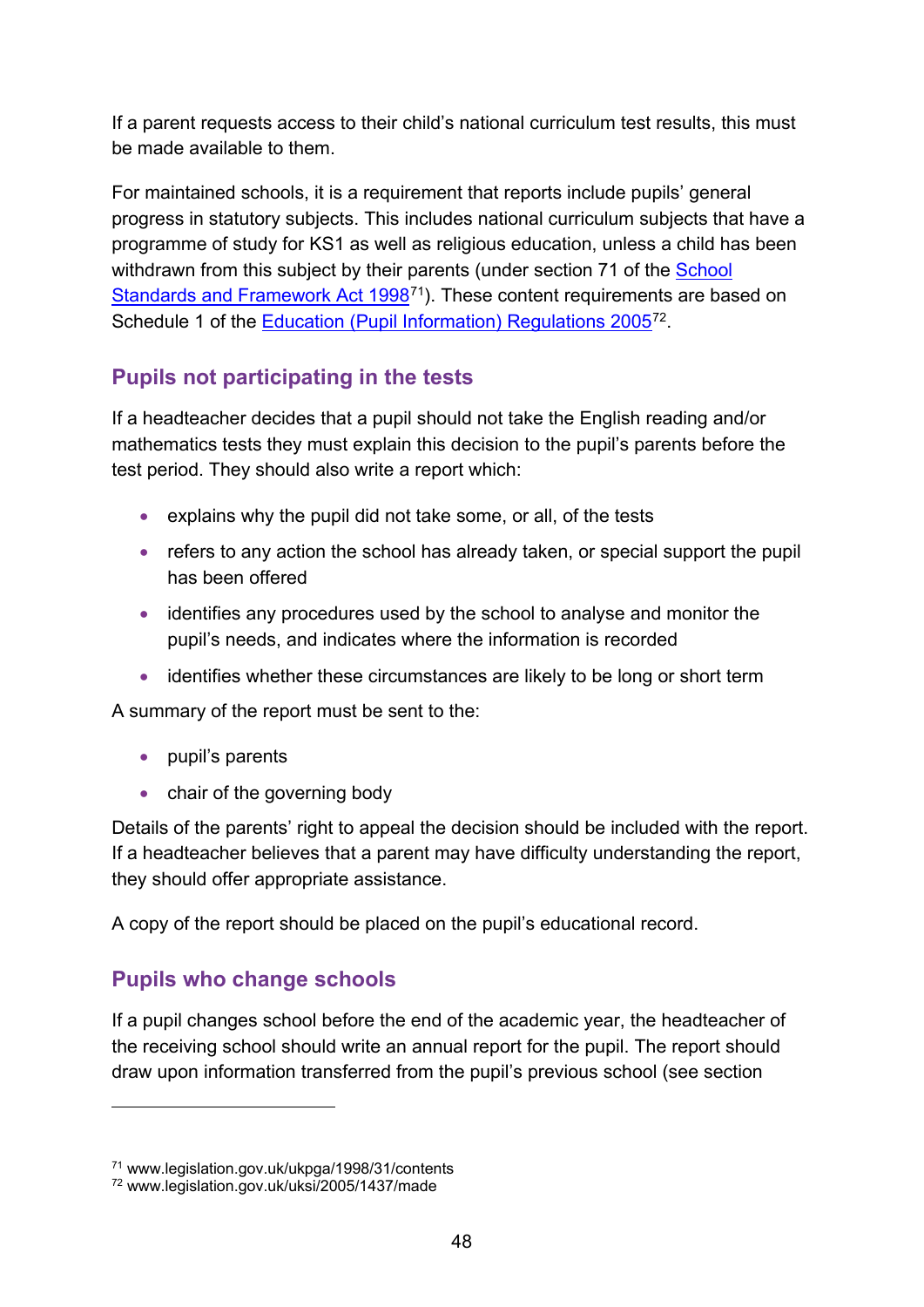12.3). This should be issued to the pupil's parents. The parents should have the opportunity to discuss the report with their child's teacher.

## **Pupils registered at more than one school**

Pupils may be registered at more than one school. This helps to ensure continuity of teaching for pupils whose families travel for 'occupational purposes' (see below) or who may not have a fixed address.

If a pupil is registered at more than one school, each headteacher should write an annual report for parents. Each headteacher should also make arrangements for parents to discuss the report with their child's teacher (if the parent wishes).

Regulation 9 of the [Education \(Pupil Registration\) Regulations 2006](http://www.legislation.gov.uk/uksi/2006/1751/contents/made)[73](#page-48-0) allows the dual registration of 'families that travel for occupational purposes'. Regulations 9(3) and 9(4) define which school would be the base school (school of ordinary attendance). Regulation 9(1) applies to a pupil who:

- has no fixed abode for the reason that his/her parent is engaged in a trade or business of such a nature as to require him/her to travel from place to place
- is at the time registered as a pupil at 2 or more schools

<span id="page-48-0"></span><sup>73</sup> www.legislation.gov.uk/uksi/2006/1751/contents/made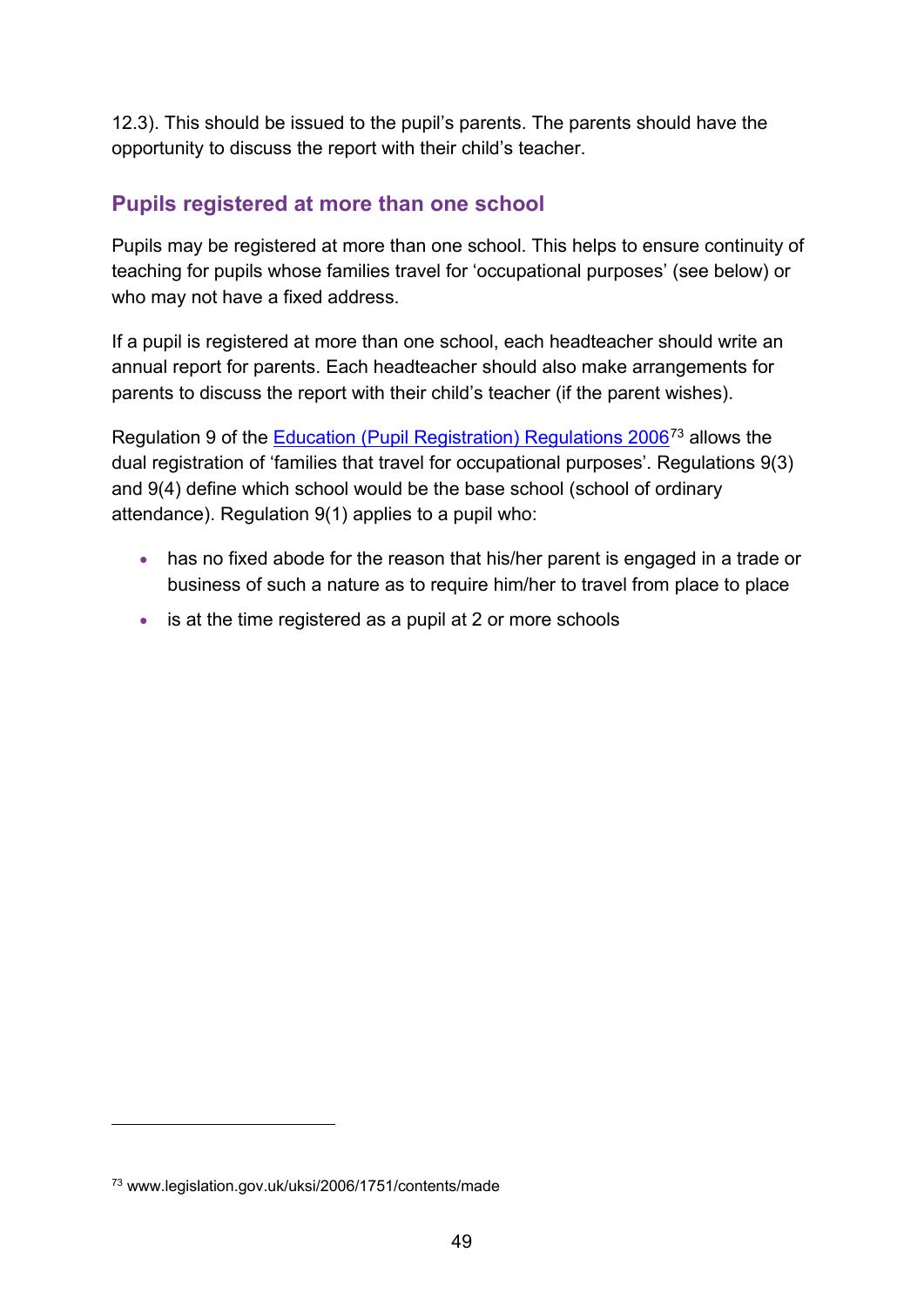# <span id="page-49-0"></span>**Section 12: Keeping and maintaining records**

# <span id="page-49-1"></span>**12.1 Pupils' educational records**

Schools must ensure that educational records are maintained and disclosed to parents on request, as prescribed in the [Education \(Pupil Information\) Regulations](http://www.legislation.gov.uk/uksi/2005/1437/made)  [2005](http://www.legislation.gov.uk/uksi/2005/1437/made)[74](#page-49-2). Educational records include information about pupils (and former pupils):

- processed by, or on behalf of, the governing body or a teacher
- originating from, or supplied by, LA employees
- originating from, or supplied by, teachers or other employees of the school

Records processed by a teacher solely for the teacher's own use are excluded from pupils' educational records.

Schools must also keep curricular records on every pupil. Curricular records form a 'subset' of a pupil's educational record. They are a formal record of a pupil's academic achievements, skills, abilities and the progress they make at a school. These records must be updated at least once a year.

Under the General Data Protection Regulation (GDPR) and the [Data Protection Act](http://www.legislation.gov.uk/ukpga/2018/12/contents)  [2018](http://www.legislation.gov.uk/ukpga/2018/12/contents)<sup>[75](#page-49-3)</sup> (DPA), schools are responsible for ensuring that the collation, retention, storage and security of all personal information they produce and hold meets the provisions of the Act. This includes:

- personal information appearing in a pupil's educational record
- any other information they hold which identifies individuals, including pupils, staff and parents

Schools must consider the implications of the DPA, under which they are required to [register](http://www.legislation.gov.uk/uksi/2018/480/contents/made)<sup>[76](#page-49-4)</sup> as a data controller with the [Information Commissioner's Office](http://ico.org.uk/)<sup>[77](#page-49-5)</sup> (ICO). Many schools consult their legal advisors for guidance on their responsibilities under the Act and advice on developing their data policies. DfE provides suggested text for [school privacy notices](https://www.gov.uk/government/publications/data-protection-and-privacy-privacy-notices)<sup>78</sup>.

<span id="page-49-2"></span><sup>74</sup> www.legislation.gov.uk/uksi/2005/1437/made

<span id="page-49-3"></span><sup>75</sup> www.legislation.gov.uk/ukpga/2018/12/contents

<span id="page-49-4"></span><sup>76</sup> www.legislation.gov.uk/uksi/2018/480/contents/made

<span id="page-49-5"></span><sup>77</sup> www.ico.org.uk

<span id="page-49-6"></span><sup>78</sup> www.gov.uk/government/publications/data-protection-and-privacy-privacy-notices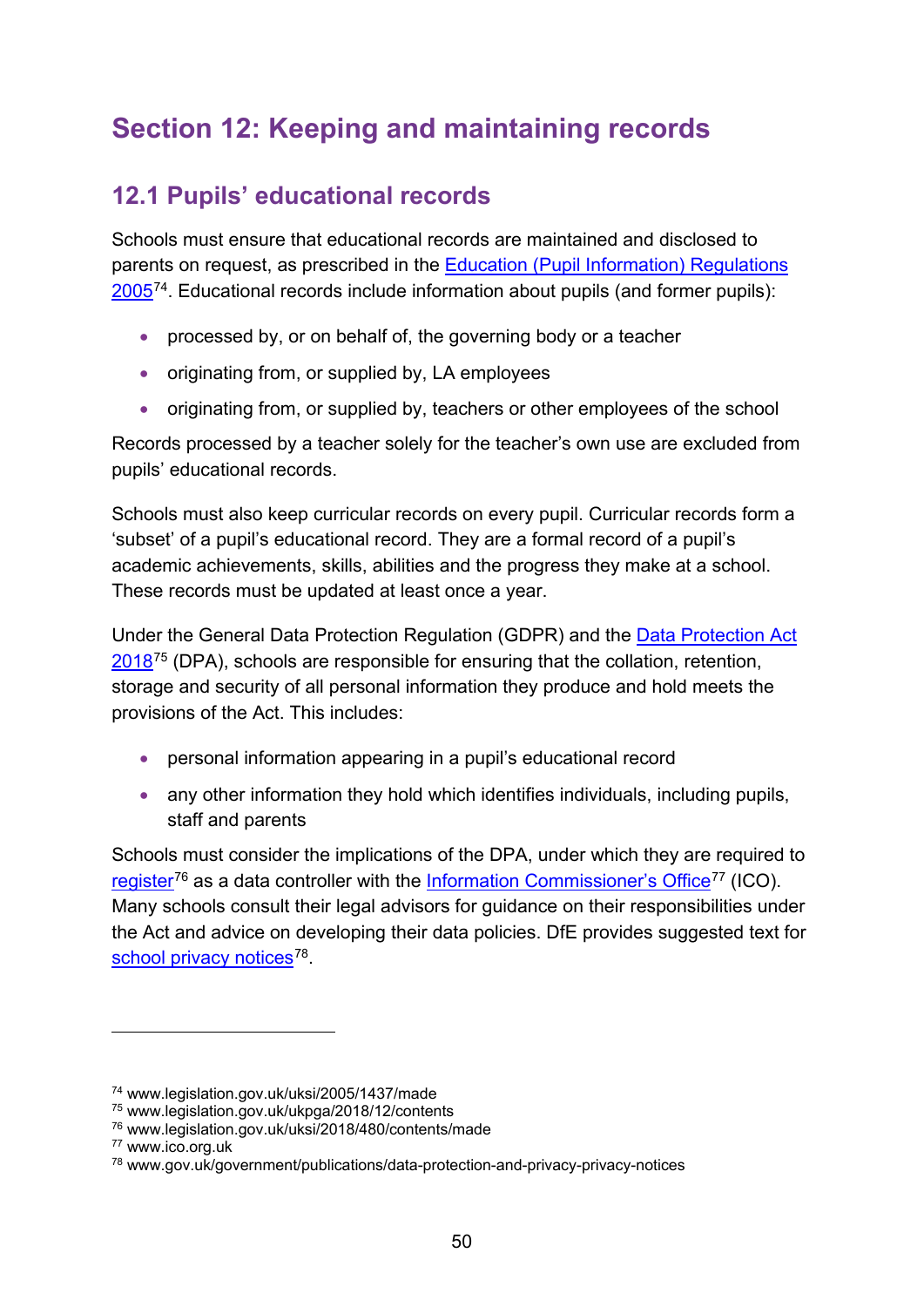# <span id="page-50-0"></span>**12.2 Disclosure of educational records**

There are several pieces of legislation under which information may be accessed from public organisations, including schools. These include the GDPR, the DPA and the [Freedom of Information Act 2000](http://www.legislation.gov.uk/ukpga/2000/36/contents)[79.](#page-50-2) Access to a pupil's educational information held by a maintained school is covered by a parent's right of access under the Education (Pupil Information) Regulations 2005.

Under these Regulations, a maintained school's governing body must ensure that a pupil's educational record is made available for parents to see, free of charge, within 15 school days of receipt of the parent's written request. If a parent makes a written request for a copy of the record, this must also be provided within 15 school days of receipt of the request. Governing bodies can charge a fee for these copies but this must not be more than the cost of supply. The ICO provides further information on  $charges<sup>80</sup>$  $charges<sup>80</sup>$  $charges<sup>80</sup>$  $charges<sup>80</sup>$ .

The Regulations describe the material that is exempt from disclosure to parents. This relates to information that the pupil could not lawfully be given under the DPA. It also relates to information which they would not have right of access to under that Act, by virtue of paragraph 18 in Schedule 1 or paragraph 16 in Schedule 2 to the Act. This includes material that may cause serious harm to the physical or mental health or condition of the pupil or someone else. A school may not fulfil a parent's request for these records if there is a court order in place which limits a parent's exercise of parental responsibility. This affects the parent's entitlement to receive such information.

The ICO can provide further advice.

# <span id="page-50-1"></span>**12.3 Transferring records to a pupil's new school**

Headteachers at maintained schools, including maintained special schools, must ensure the statutory requirements for the transfer of records between schools are fulfilled, including the completion of the  $CTF^{81}$  $CTF^{81}$  $CTF^{81}$ . This requirement is set out in the Education (Pupil Information) Regulations 2005 as amended.

If a pupil moves to another school in England, Wales, Scotland or Northern Ireland, the pupil's CTF and educational records must be passed to the new school.

<span id="page-50-2"></span><sup>79</sup> www.legislation.gov.uk/ukpga/2000/36/contents

<span id="page-50-3"></span><sup>80</sup> www.ico.org.uk/for-the-public/schools/pupils-info

<span id="page-50-4"></span><sup>81</sup> www.gov.uk/government/collections/common-transfer-file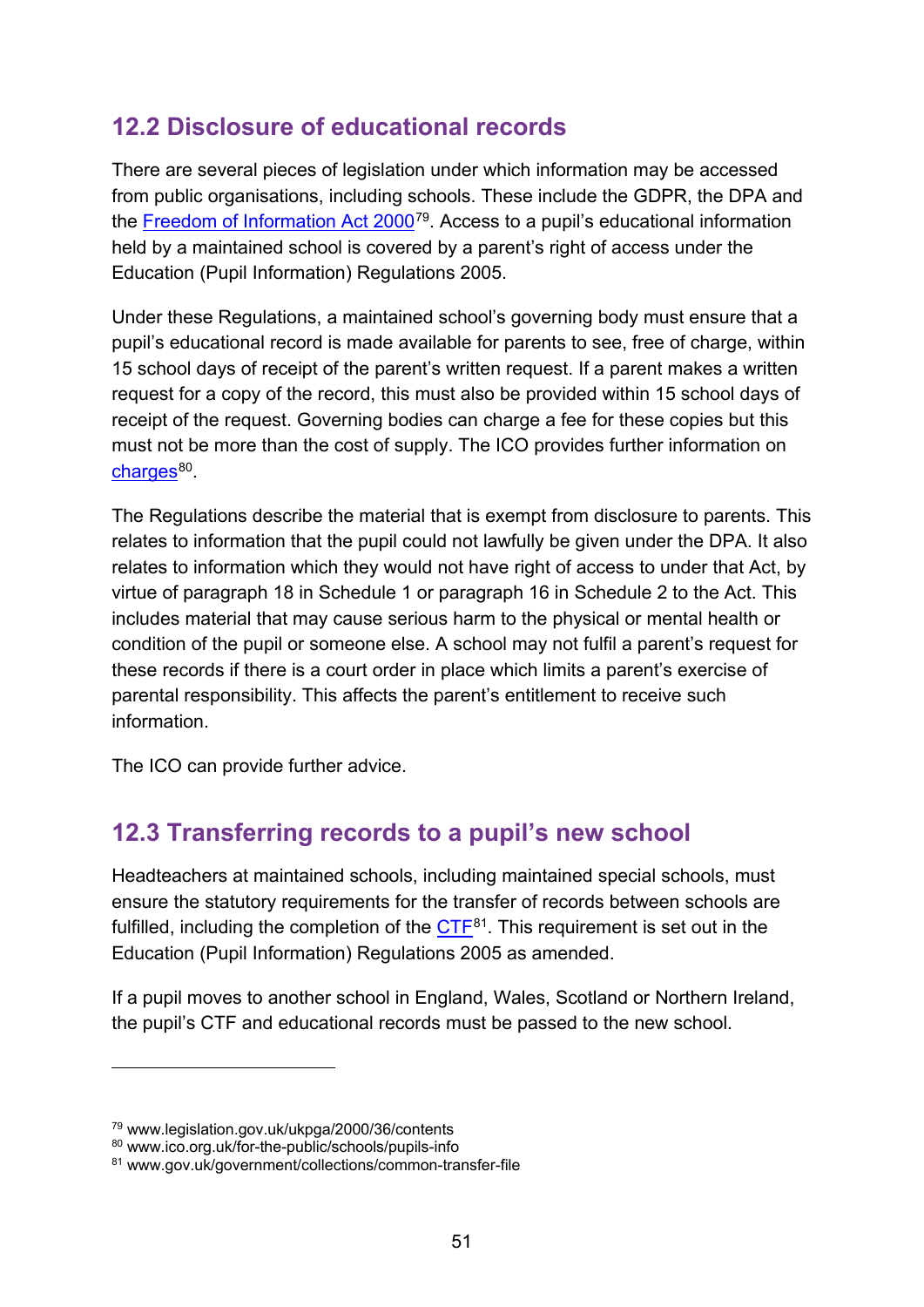Academies are not subject to these regulations, but are expected to adhere to the following protocols as a matter of good practice.

Schools should arrange to exchange data by another secure method if transferring information to a school outside England where [school to school](https://www.gov.uk/school-to-school-service-how-to-transfer-information)<sup>[82](#page-51-0)</sup> (S2S) is not available. Information must be transferred within 15 school days of the pupil ceasing to be registered at their previous school.

The pupil's CTF should be sent to the new school either:

- through the S2S secure file transfer system
- over a secure network that can only be accessed by the LA, the governing body or a teacher at any school within that LA

If either school is unable to send or receive information in this way, LAs may provide the file. However, there must be agreed and secure local arrangements in place.

If the new school is unknown, DfE recommends that the school should still complete the CTF and load it onto S2S. If a school does not receive CTFs for a new pupil, they can ask their LA to search for the files on S2S.

Schools can refer to the S2S guides for details on:

- what information CTFs should contain
- handling records for pupils where their destination is not known
- sending CTFs between schools

Schedule 2 of the Education (Pupil Information) Regulations 2005, as amended in 2016, explains more about the content of CTFs.

<span id="page-51-0"></span><sup>82</sup> www.gov.uk/school-to-school-service-how-to-transfer-information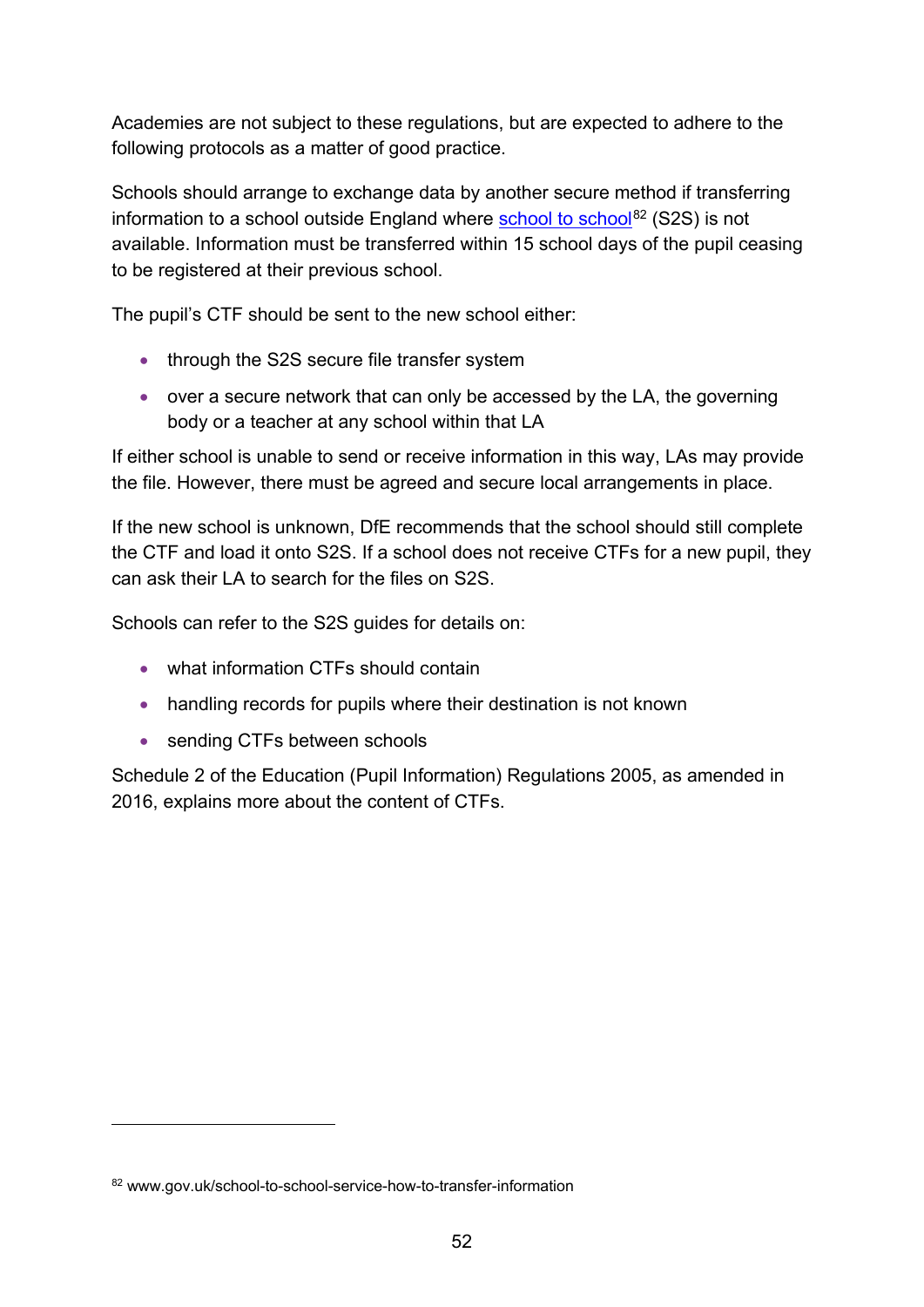# <span id="page-52-0"></span>**Section 13: Legal requirements and responsibilities**

# <span id="page-52-1"></span>**13.1 Application of ARA to different types of school**

## **Maintained schools**

The ARA applies to maintained schools, including maintained special schools, with pupils in KS1. There are different arrangements for maintained hospital schools (see below).

Maintained schools must use their best endeavours to ensure that special educational provision is made for those pupils who need it. Schools must make reasonable adjustments, including the provision of auxiliary aids and services, to ensure that disabled pupils are not at a substantial disadvantage compared with their peers. See section 6.2 for information about the adjustments available for the KS1 tests.

#### **Maintained nursery schools**

Maintained nursery schools with pupils who will reach the age of 6 before the end of the school year must administer the phonics screening check.

## **Academies (including free schools)**

All references to academies include free schools as, in law, they are academies. The following information also applies to [alternative provision](https://www.gov.uk/government/publications/alternative-provision)<sup>[83](#page-52-2)</sup> (AP) academies.

An academy's funding agreement may say that they will follow guidance issued by the Secretary of State for Education in relation to assessments of pupils' performance. If so, they must comply with the ARA and take part in statutory assessments on the same basis as maintained schools. The KS1 ARA is only applicable if the academy provides education to pupils at this stage.

Academies are not required to follow the national curriculum. They need to teach a broad and balanced curriculum which, as a term of their funding agreement, includes English, mathematics and science. For AP academies, this only includes English and mathematics.

Academies must use their best endeavours to ensure that special educational provision is made for those pupils who need it. Academies must make reasonable adjustments, including the provision of auxiliary aids and services, to ensure that any

<span id="page-52-2"></span><sup>83</sup> www.gov.uk/government/publications/alternative-provision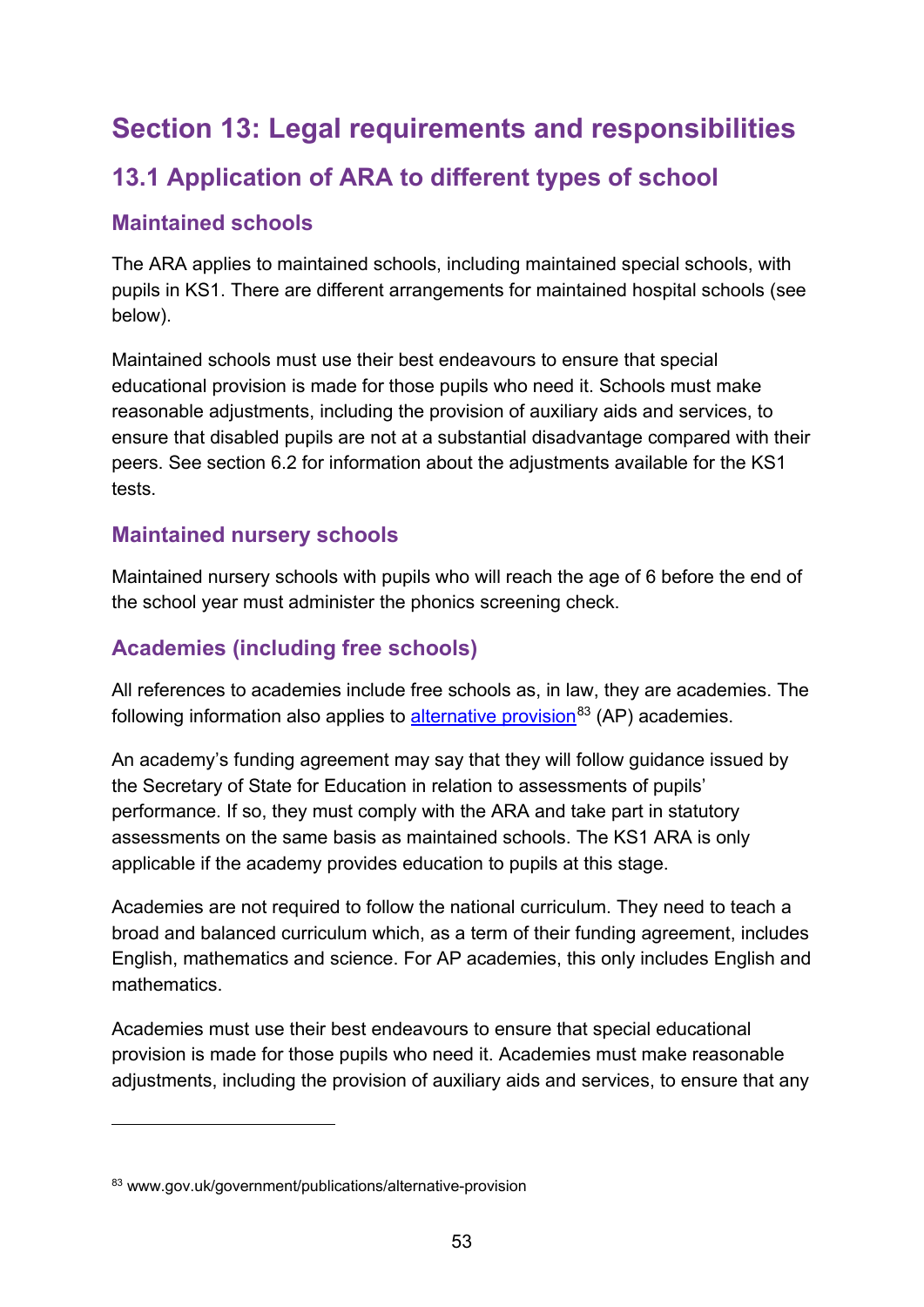disadvantage to disabled pupils, compared with their peers, is minimised. See section 6.2 for information about the adjustments available for the KS1 tests.

Academies must make arrangements for monitoring the phonics screening check, and external moderation of their TA with their chosen LA and inform STA by Friday 14 December. Academy trusts must make sure their academies have complied with the external moderation, monitoring and data submission requirements in this publication.

## **Independent schools**

Independent schools in England may choose to take part in the assessment and reporting arrangements for one or more subjects at the end of KS1, although they are not required to do so. Participating independent schools must follow the guidance in this ARA.

If an independent school chooses to participate, they must place a KS1 test order for English reading and/or mathematics on [NCA tools](https://ncatools.education.gov.uk/)<sup>[84](#page-53-0)</sup> by Friday 23 November.

Participating independent schools that wish to publish and compare their national curriculum assessment results with local or national data, must have a written agreement in place with the LA that will complete external moderation of their TA, and report this information to STA by Friday 14 December.

Participating independent schools must confirm their intent to issue a privacy notice to the parents of pupils who are going to participate in any tests. They should gain approval from the parents of each participating pupil before the school places a test order.

The 2019 KS1 test materials will be available on GOV. UK<sup>[85](#page-53-1)</sup> from Monday 3 June, after the test administration window has closed. Independent schools not intending to fully participate in the KS1 assessments should download test materials at this point, instead of placing a test order.

Independent schools cannot formally administer the phonics screening check. They will be able to download the 2019 materials from GOV.UK from Monday 24 June, after the check administration window has closed.

<span id="page-53-0"></span><sup>84</sup> https://ncatools.education.gov.uk

<span id="page-53-1"></span><sup>85</sup> www.gov.uk/government/collections/national-curriculum-assessments-practice-materials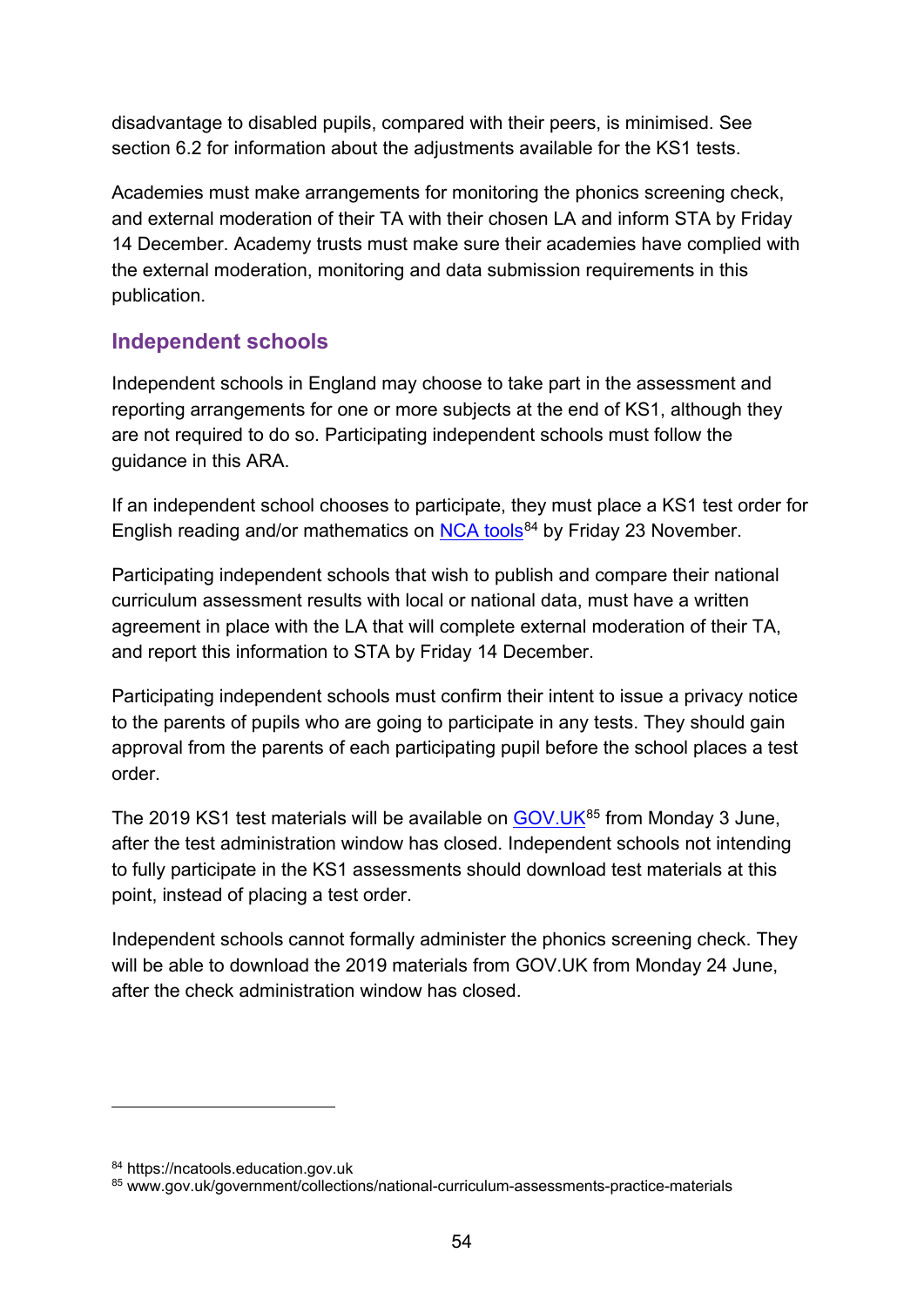## **Pupil referral units and maintained hospital schools**

Pupils studying at a PRU or hospital school, but who are on the register of a maintained school or academy, are expected to take the phonics screening check and end of KS1 assessments. Their results should be reported by the school where the pupil is registered.

Pupils not on the register of a maintained school or academy who attend a PRU or hospital school are not expected to take the check or participate in the end of KS1 assessments. However, they are expected to receive a comparable education to a pupil in a mainstream school. Therefore, it is recommended that KS1 tests form part of their educational provision where appropriate.

Headteachers make the final decision about whether it is appropriate for a pupil to take these assessments (see section 6.1).

## **Service Children's Education schools**

SCE schools take part in the national curriculum assessment and reporting arrangements in line with the administration in England. This includes administering the phonics screening check and KS1 tests and submitting TA data.

## **Overseas schools**

Overseas schools that are not SCE schools cannot formally participate in the phonics screening check or end of KS1 assessments. They will be able to download the 2019 KS1 materials from GOV.UK from Monday 3 June and the phonics screening check materials from Monday 24 June, after the administration windows have closed.

## **Non-maintained special schools**

Non-maintained special schools may take part in the assessment and reporting arrangements at the end of KS1, although they are not required to do so. If they choose to participate, they should follow the arrangements in this ARA.

Non-maintained special schools that want to participate in the tests must place a KS1 test order on NCA tools by Friday 23 November.

Non-maintained special schools cannot formally administer the phonics screening check as part of its statutory administration. They will though be able to download the 2019 materials from GOV.UK from Monday 24 June, after the check administration window has closed.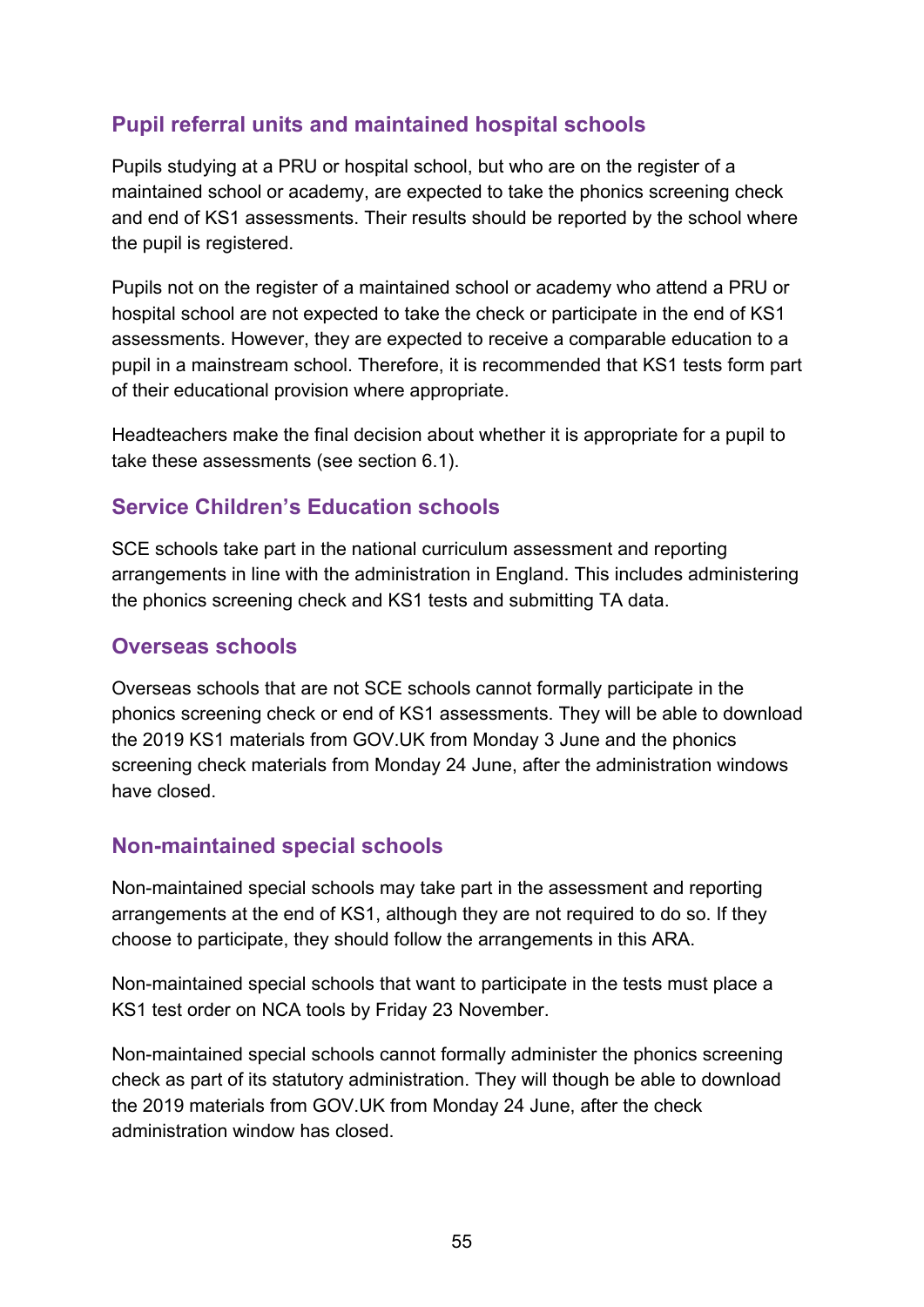## **Home-educated pupils**

Pupils who are educated at home cannot participate in the phonics screening check or end of KS1 assessments unless they are on the register of a maintained school, academy or other independent school that is participating.

## <span id="page-55-0"></span>**13.2 Regulatory concerns**

If schools have any regulatory concerns that they feel STA has not fully addressed in line with the published procedures, these can be raised with the Office of Qualifications and Examinations Regulation (Ofqual). [Ofqual](http://ofqual.gov.uk/contact)<sup>[86](#page-55-1)</sup> regulates qualifications, examinations and assessments in England.

<span id="page-55-1"></span><sup>86</sup> www.ofqual.gov.uk/contact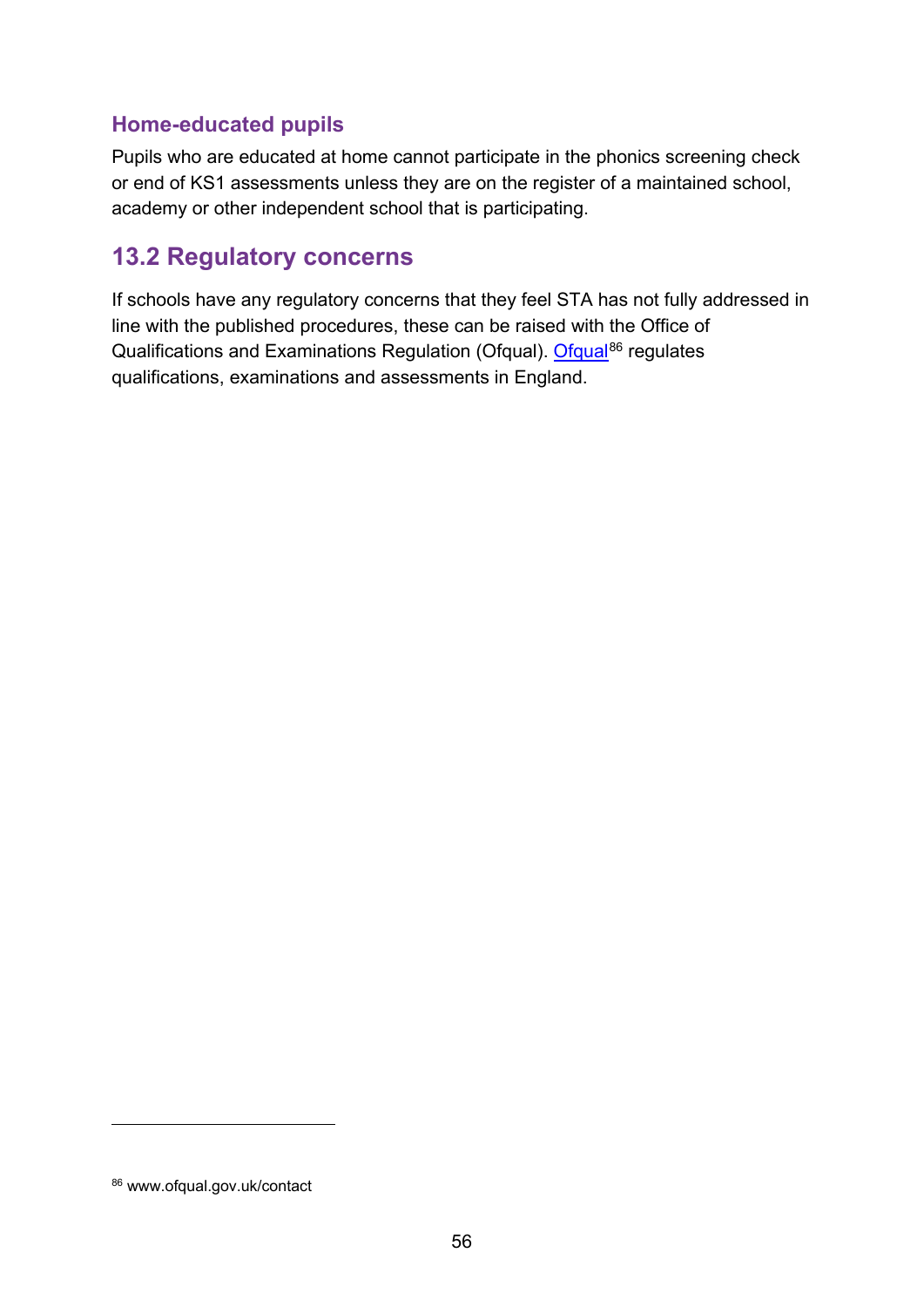# <span id="page-56-0"></span>**Section 14: Further information**

## <span id="page-56-1"></span>**14.1 Useful websites and links**

• NCA tools

[https://ncatools.education.gov.uk](https://ncatools.education.gov.uk/)

• Get information about schools [www.get-information-schools.service.gov.uk](https://www.get-information-schools.service.gov.uk/)

## **Key stage 1 tests**

Collection available at [www.gov.uk/government/collections/national-curriculum](http://www.gov.uk/government/collections/national-curriculum-assessments-key-stage-1-tests)[assessments-key-stage-1-tests,](http://www.gov.uk/government/collections/national-curriculum-assessments-key-stage-1-tests) including:

- Test administration guidance
- Access arrangements guidance
- Keeping materials secure
- Maladministration

## **Teacher assessment**

Collection available at [www.gov.uk/government/collections/key-stage-1-teacher](http://www.gov.uk/government/collections/key-stage-1-teacher-assessment)[assessment,](http://www.gov.uk/government/collections/key-stage-1-teacher-assessment) including:

- TA frameworks
- Instructions for reporting TA including codes
- Exemplification material
- TA quidance

## **Phonics screening check**

Collection available at [www.gov.uk/government/collections/phonics-screening-check](http://www.gov.uk/government/collections/phonics-screening-check-administration)[administration,](http://www.gov.uk/government/collections/phonics-screening-check-administration) including:

- Check administration quidance
- Sample materials and training video
- Keeping materials secure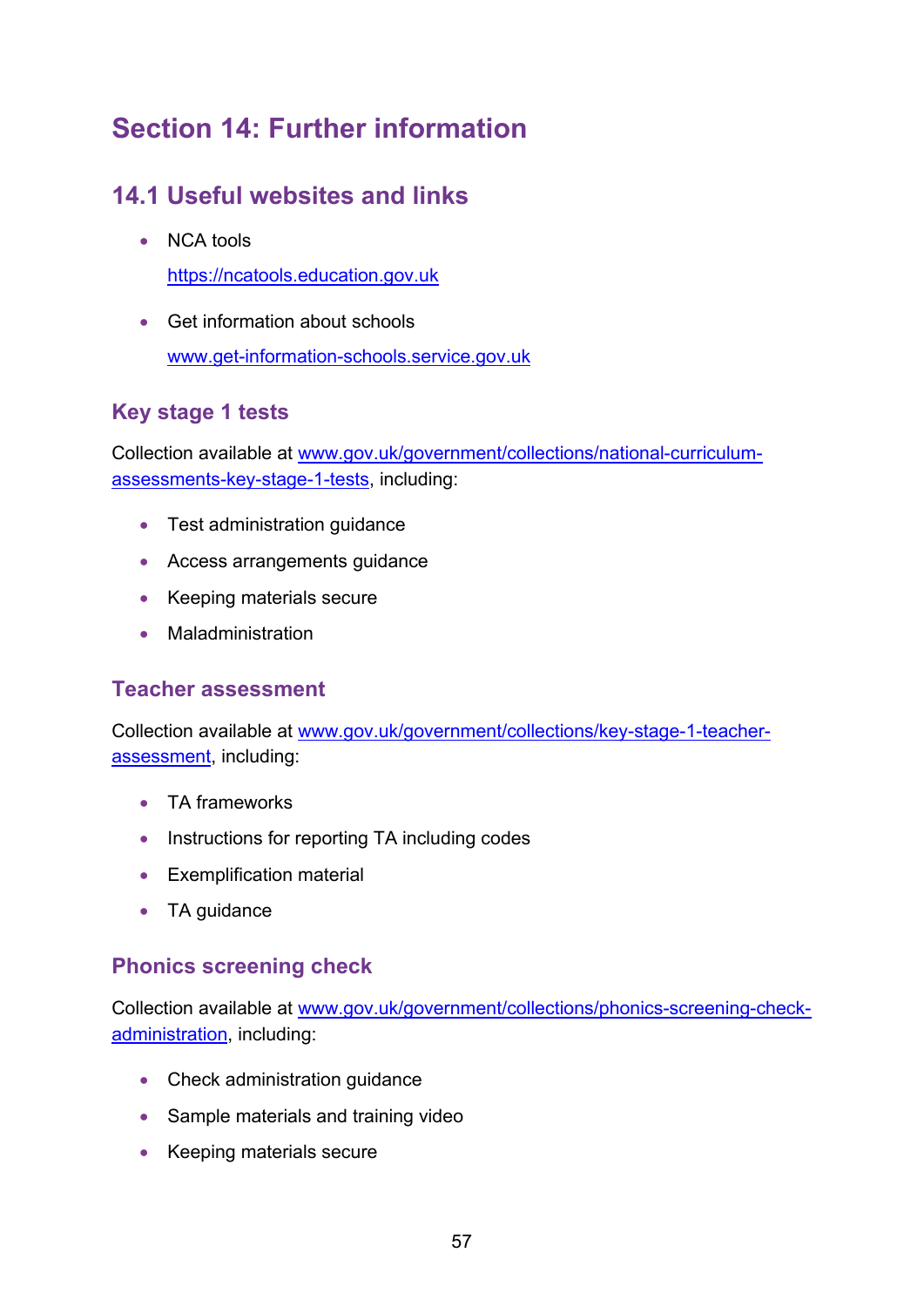## **National curriculum tests: practice materials**

Collection available at [www.gov.uk/government/collections/national-curriculum](http://www.gov.uk/government/collections/national-curriculum-assessments-practice-materials)[assessments-practice-materials,](http://www.gov.uk/government/collections/national-curriculum-assessments-practice-materials) including:

- Past papers and sample materials
- Scaled score conversion tables

## **Guidance for local authorities**

Collection available at [www.gov.uk/government/collections/national-curriculum](http://www.gov.uk/government/collections/national-curriculum-assessments-guidance-for-local-authorities)[assessments-guidance-for-local-authorities,](http://www.gov.uk/government/collections/national-curriculum-assessments-guidance-for-local-authorities) including:

- Data collection
- Monitoring visits and maladministration
- TA guidance

# <span id="page-57-0"></span>**14.2 Additional resources**

- STA assessment updates [www.gov.uk/government/collections/sta-assessment-updates](http://www.gov.uk/government/collections/sta-assessment-updates)
- Information for parents [www.gov.uk/government/collections/national-curriculum-assessments](http://www.gov.uk/government/collections/national-curriculum-assessments-information-for-parents)[information-for-parents](http://www.gov.uk/government/collections/national-curriculum-assessments-information-for-parents)
- STA's playlist on YouTube [www.youtube.com/user/educationgovuk](https://www.youtube.com/playlist?list=PL6gGtLyXoeq9eWA31dGs2RmsAM8jDhDXs)

# <span id="page-57-1"></span>**14.3 Help and support**

For general enquiries about the assessment and reporting arrangements at key stage 1

#### **National curriculum assessments helpline:** 0300 303 3013

**Email:** [assessments@education.gov.uk](mailto:assessments@education.gov.uk)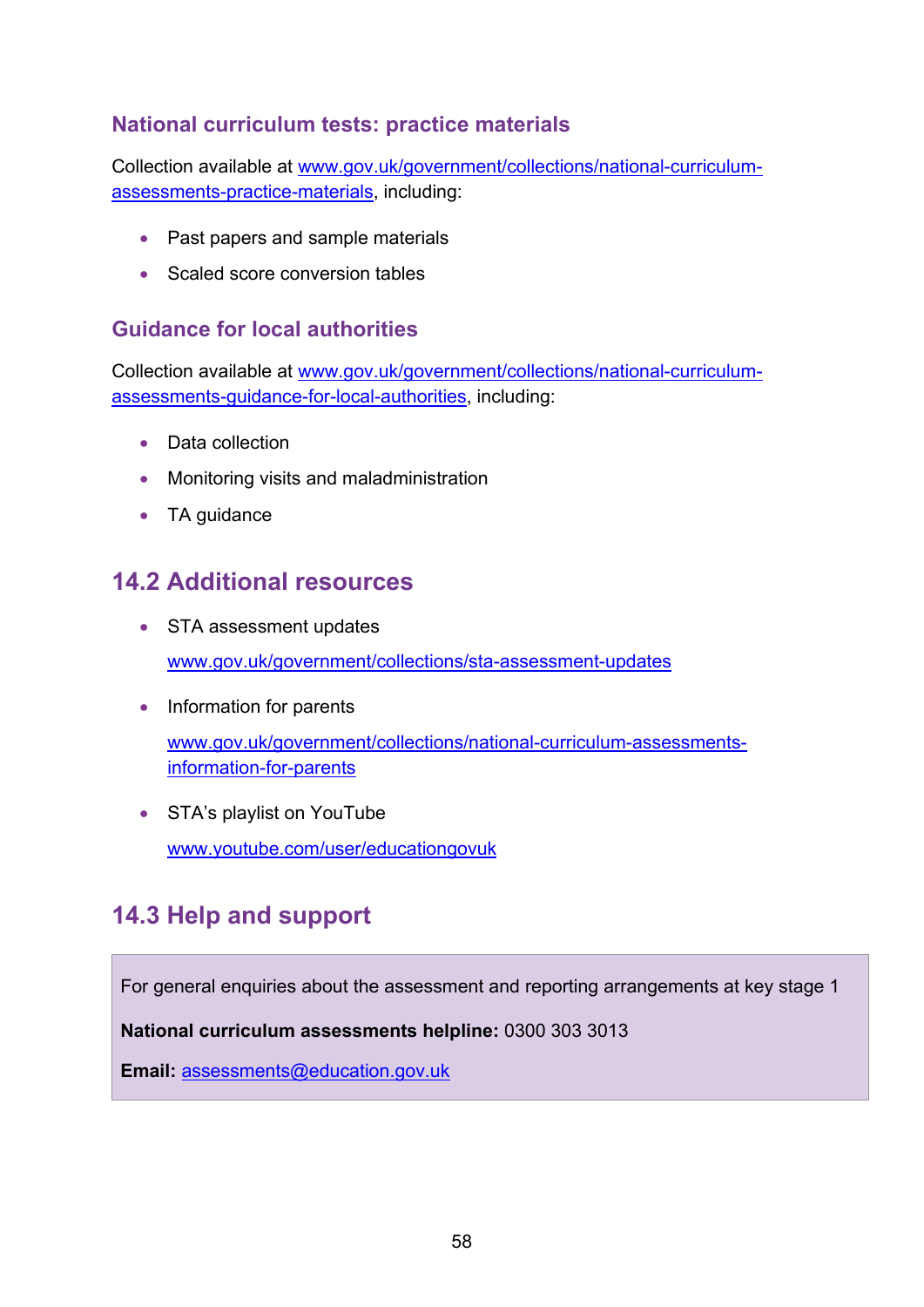# [BLANK PAGE]

This page is intentionally blank.